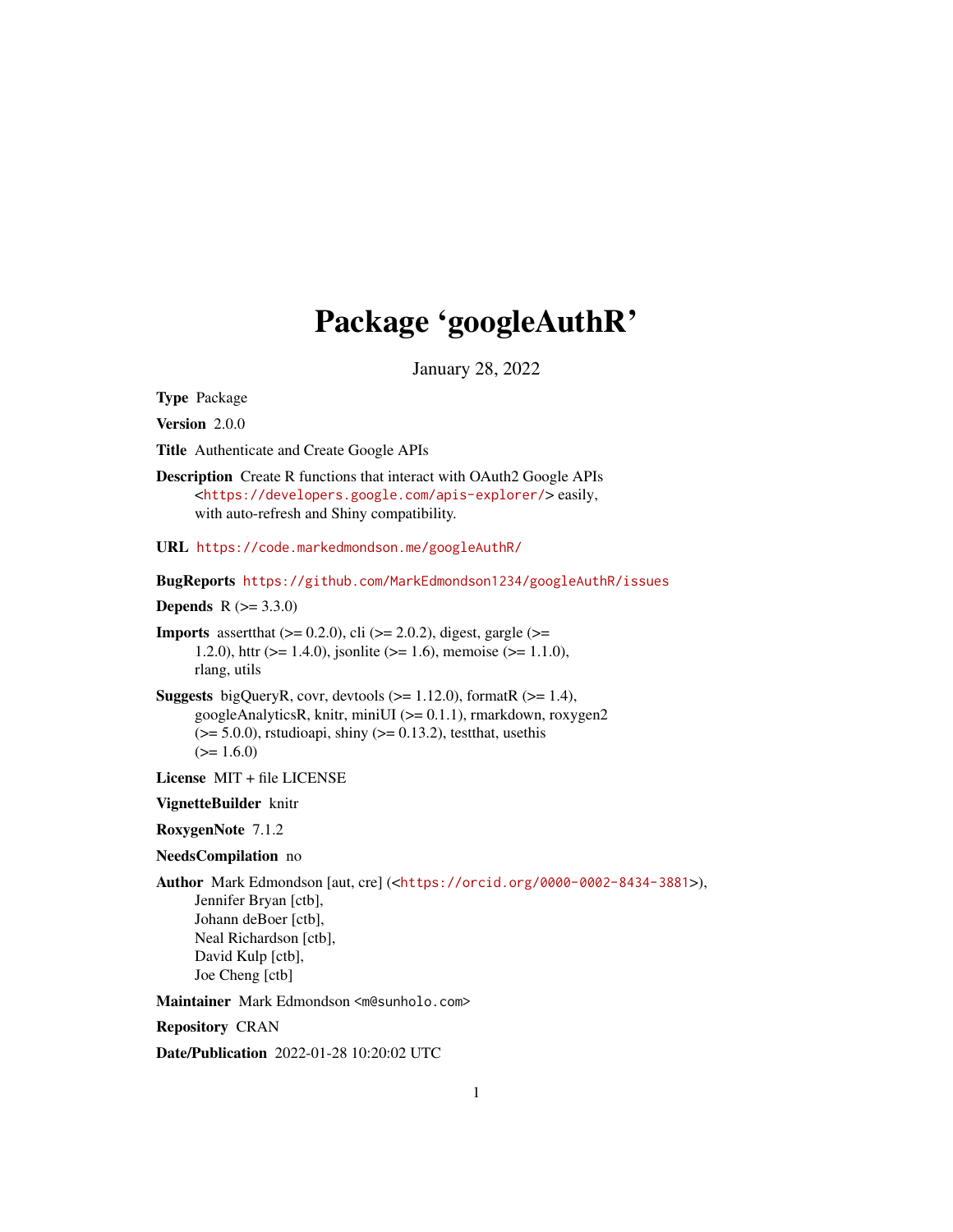## R topics documented:

|                                                                                                                   | $\overline{\mathbf{3}}$ |
|-------------------------------------------------------------------------------------------------------------------|-------------------------|
|                                                                                                                   | $\overline{4}$          |
|                                                                                                                   | 6                       |
|                                                                                                                   | $\overline{7}$          |
| $gar\_auth\_configure \ldots \ldots \ldots \ldots \ldots \ldots \ldots \ldots \ldots \ldots \ldots \ldots \ldots$ | 9                       |
|                                                                                                                   | 10                      |
|                                                                                                                   | 11                      |
|                                                                                                                   | 12                      |
|                                                                                                                   | 13                      |
|                                                                                                                   | 16                      |
|                                                                                                                   | 17                      |
|                                                                                                                   | 18                      |
|                                                                                                                   | 19                      |
|                                                                                                                   | 19                      |
|                                                                                                                   | <b>20</b>               |
|                                                                                                                   | 21                      |
|                                                                                                                   | 21                      |
|                                                                                                                   | 22                      |
|                                                                                                                   | 22                      |
|                                                                                                                   |                         |
|                                                                                                                   |                         |
|                                                                                                                   |                         |
|                                                                                                                   |                         |
|                                                                                                                   | <b>26</b>               |
| $gar\_service\_provision \ldots \ldots \ldots \ldots \ldots \ldots \ldots \ldots \ldots \ldots \ldots$            | 28                      |
|                                                                                                                   | 29                      |
|                                                                                                                   | 30                      |
|                                                                                                                   | 31                      |
|                                                                                                                   | 31                      |
|                                                                                                                   | 32                      |
|                                                                                                                   | 33                      |
|                                                                                                                   | 33                      |
|                                                                                                                   | 34                      |
|                                                                                                                   | 35                      |
|                                                                                                                   | 36                      |
|                                                                                                                   | 38                      |
|                                                                                                                   | 39                      |
|                                                                                                                   | 39                      |
| gar_token                                                                                                         | 41                      |
|                                                                                                                   | 42                      |
|                                                                                                                   | 42                      |
| googleSignIn                                                                                                      | 43                      |
|                                                                                                                   | 43                      |
|                                                                                                                   | 44                      |
| $skip\_if\_no\_env\_auth \dots \dots \dots \dots \dots \dots \dots \dots \dots \dots \dots \dots \dots$           | 45                      |
|                                                                                                                   |                         |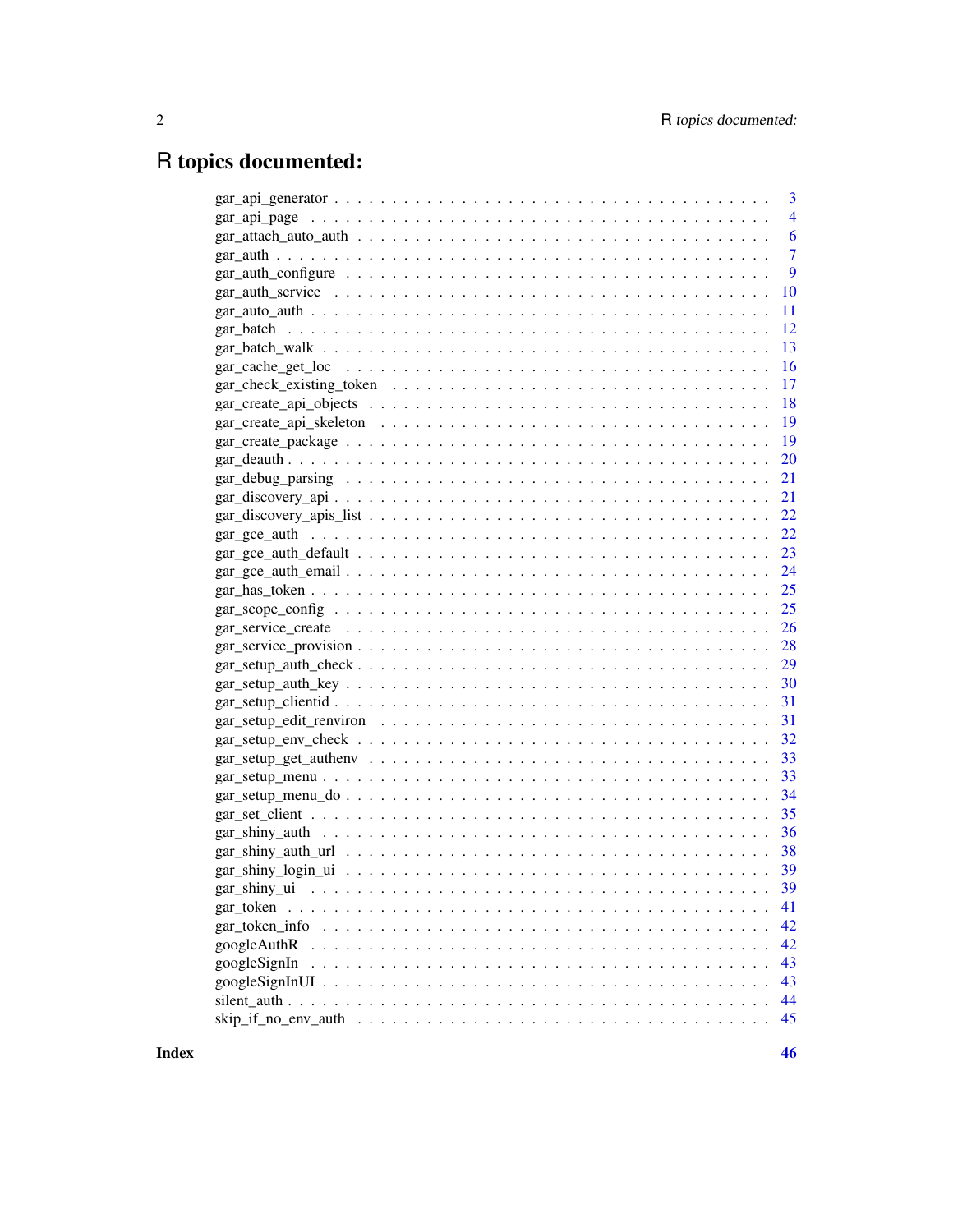<span id="page-2-1"></span><span id="page-2-0"></span>gar\_api\_generator *googleAuthR data fetch function generator*

#### Description

This function generates other functions for use with Google APIs

#### Usage

```
gar_api_generator(
  baseURI,
  http_header = c("GET", "POST", "PUT", "DELETE", "PATCH"),
 path_args = NULL,
 pars_args = NULL,
  data_parse_function = NULL,
  customConfig = NULL,
  simplifyVector = getOption("googleAuthR.jsonlite.simplifyVector"),
  checkTrailingSlash = TRUE
\lambda
```
#### Arguments

| baseURI             | The stem of the API call.                                                                   |  |
|---------------------|---------------------------------------------------------------------------------------------|--|
| http_header         | Type of http request.                                                                       |  |
| path_args           | A named list with name=folder in request URI, value=the function variable.                  |  |
| pars_args           | A named list with name=parameter in request URI, value=the function variable.               |  |
| data_parse_function |                                                                                             |  |
|                     | A function that takes a request response, parses it and returns the data you need.          |  |
| customConfig        | list of httr options such as use_proxy or add_headers that will be added to the<br>request. |  |
|                     | simplifyVector Passed to from JSON for response parsing                                     |  |
| checkTrailingSlash  |                                                                                             |  |
|                     | Default TRUE will append a trailing slash to baseURI if missing                             |  |

## Details

path\_args and pars\_args add default values to the baseURI. NULL entries are removed. Use "" if you want an empty argument.

You don't need to supply access\_token for OAuth2 requests in pars\_args, this is dealt with in gar\_auth()

Add custom configurations to the request in this syntax: customConfig = list(httr::add\_headers("From" = "mark@example.com")

## Value

A function that can fetch the Google API data you specify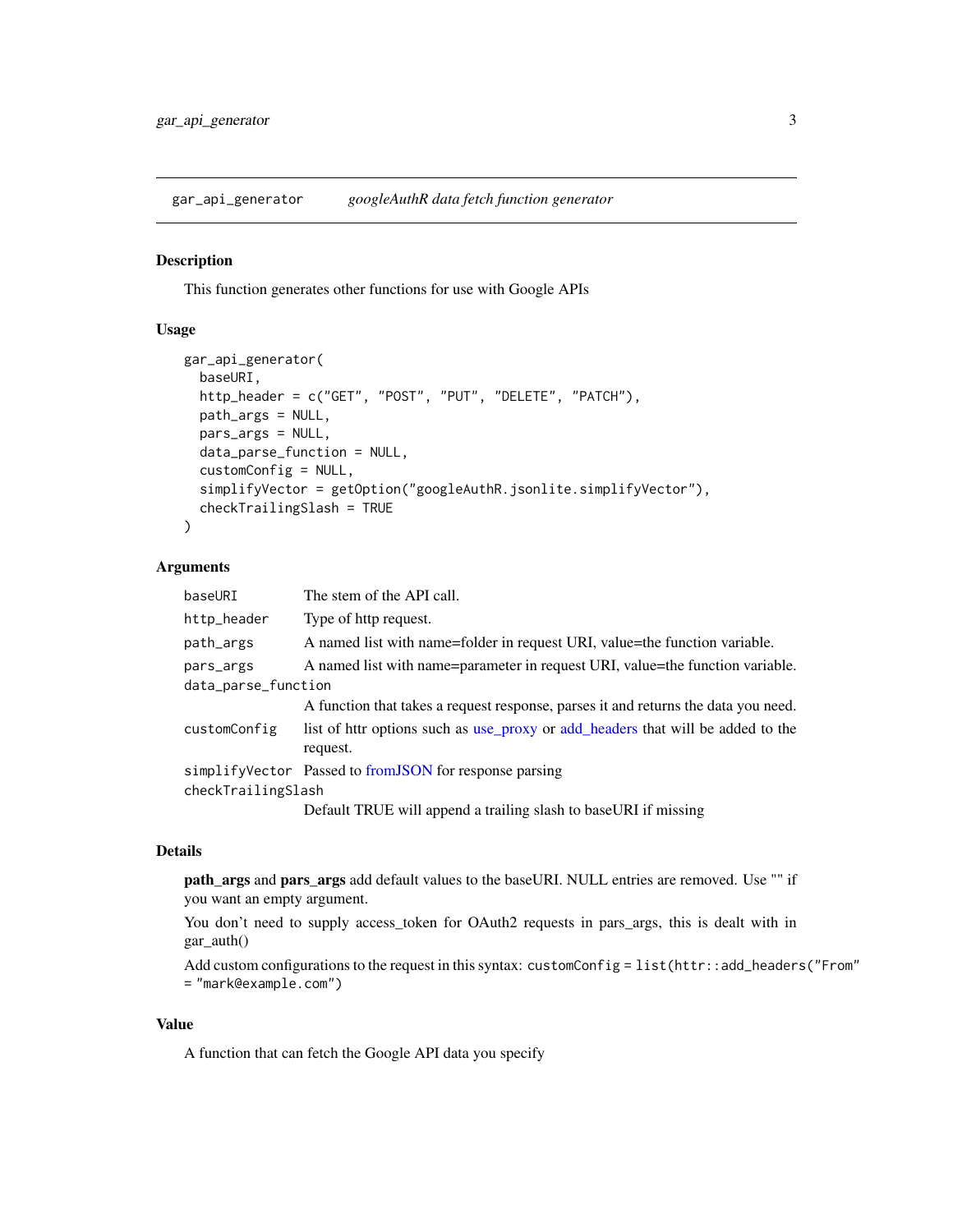## Examples

```
## Not run:
library(googleAuthR)
## change the native googleAuthR scopes to the one needed.
options("googleAuthR.scopes.selected" = "email")
get_email <- function(){
   f <- gar_api_generator("https://openidconnect.googleapis.com/v1/userinfo",
                          "POST",
                          data\_parse\_function = function(x) x$email,
                          checkTrailingSlash = FALSE)
   f()}
To use the above functions:
library(googleAuthR)
# go through authentication flow
gar_auth()
s <- get_email()
s
## End(Not run)
```
gar\_api\_page *Takes a generated API function and lets you page through results*

## Description

A helper function to help with the common task of paging through large API results.

## Usage

```
gar_api_page(
  f,
 page_f = function(x) x$nextLink,
 page_method = c("url", "param", "path", "body"),
 page_arg = NULL,
 body\_list = NULL\mathcal{L}
```
#### Arguments

| f      | a function created by gar_api_generator                                            |
|--------|------------------------------------------------------------------------------------|
| page_f | A function that will extract the next page information from $f(.)$ . Should return |
|        | NULL if no paging is required, or the value for page_arg if it is.                 |

<span id="page-3-0"></span>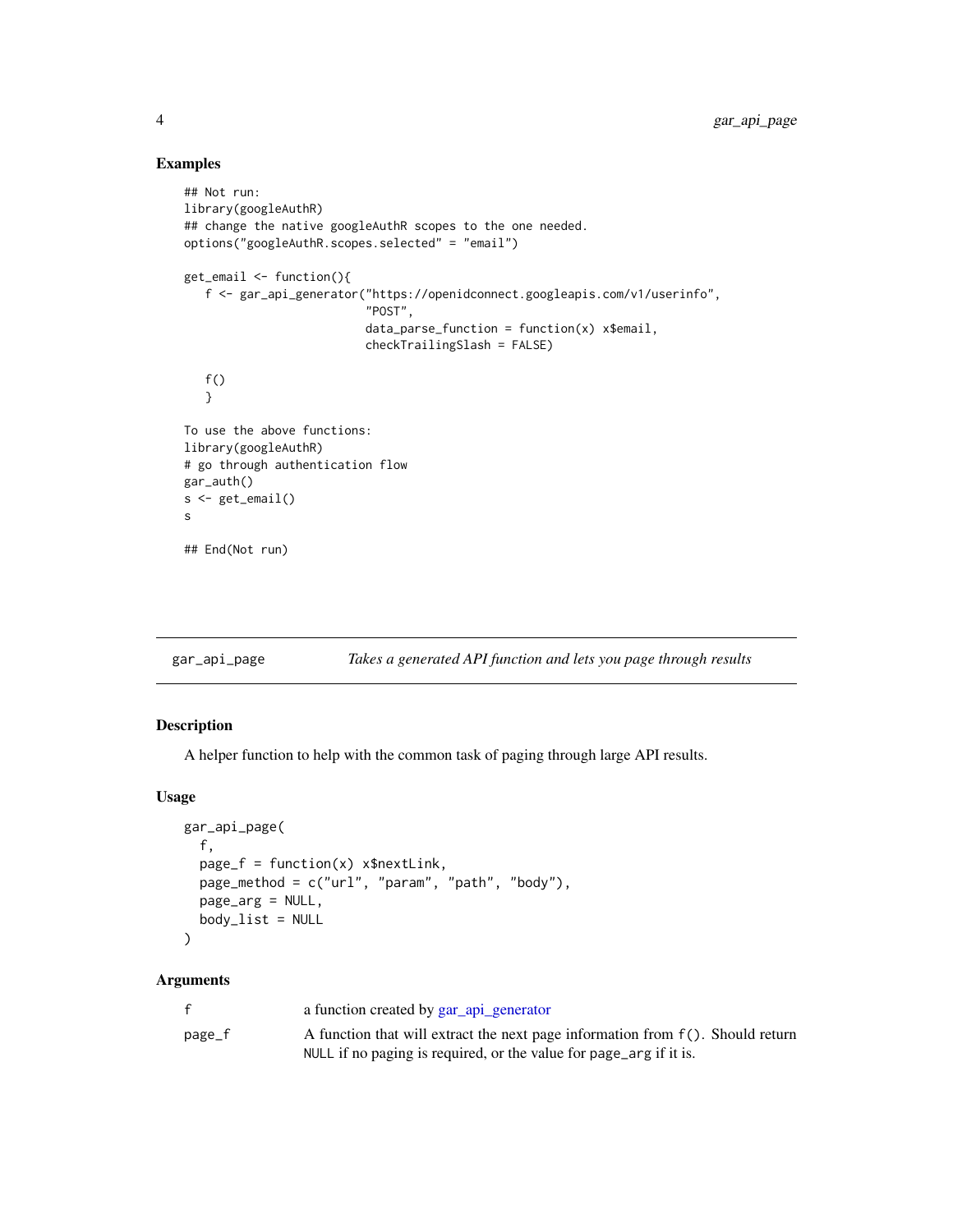| page_method | Method of paging: url will fetch by changing the fetch URL; param will fetch<br>the next page via a parameter set in page_arg; path will change a path variable<br>set in page_arg |
|-------------|------------------------------------------------------------------------------------------------------------------------------------------------------------------------------------|
| page_arg    | If page_method="param", you need to set this to the parameter that will change<br>for each API page.                                                                               |
| body_list   | If page_method="body", you need to set the body that will be used in each<br>API call, including the top level parameter page_arg that will be modified by<br>page_f               |

#### Details

The page\_f function operates on the object returned from the data\_parse\_function of the function f

If using page\_method="url" then then page\_f function needs to return the URL that will fetch the next page of results. The default finds this via x\$nextLink. This is the easiest to implement if available and is recommended.

If using page\_method = "param", then page\_f needs to extract the parameter specified in page\_arg that will fetch the next page of the results, or NULL if no more pages are required. e.g. if response is x, page\_f should extract the next value for the parameter of page\_arg that fetches the next results. It should also return NULL if no (more) paging is necessary. See examples. Remember to add the paging argument (e.g. start-index) to the generated function too, so it can be modified.

#### Value

A list of the API page responses, that you may need to process further into one object.

#### Examples

```
## Not run:
# demos the two methods for the same function.
# The example is for the Google Analytics management API,
# you need to authenticate with that to run them.
# paging by using nextLink that is returned in API response
ga_segment_list1 <- function(){
 # this URL will be modified by using the url_override argument in the generated function
 segs <- gar_api_generator("https://www.googleapis.com/analytics/v3/management/segments",
                            "GET",
                            pars_args = list("max-results"=10),
                            data\_parse\_function = function(x) x)gar_api_page(segs,
              page_method = "url",
              page_f = function(x) x$nextLink)
}
```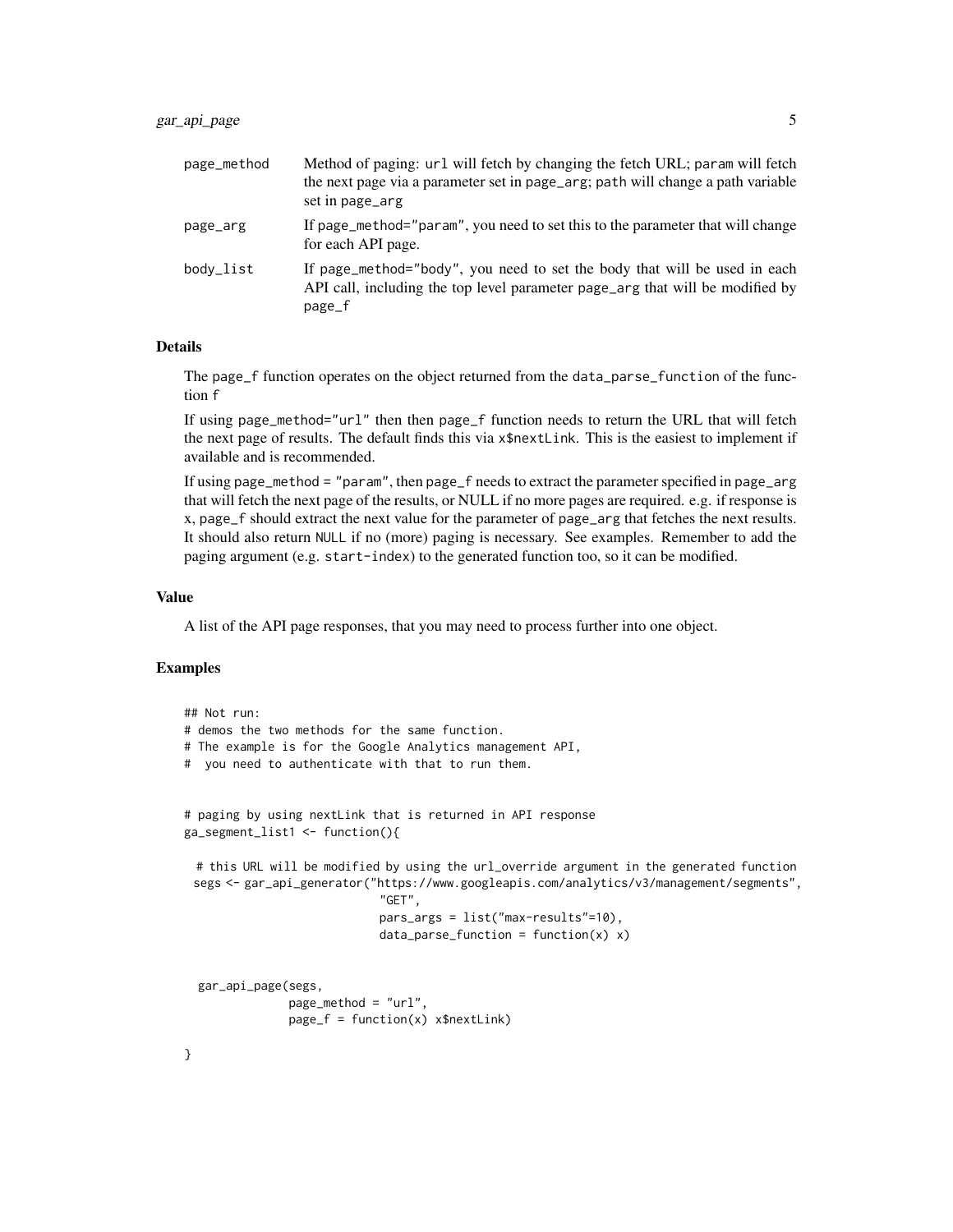```
# paging by looking for the next start-index parameter
## start by creating the function that will output the correct start-index
paging_function <- function(x){
 next_entry <- x$startIndex + x$itemsPerPage
 # we have all results e.g. 1001 > 1000
 if(next_entry > x$totalResults){
   return(NULL)
 }
 next_entry
 }
## remember to add the paging argument (start-index) to the generated function too,
## so it can be modified.
ga_segment_list2 <- function(){
 segs <- gar_api_generator("https://www.googleapis.com/analytics/v3/management/segments",
                           "GET",
                            pars_{args} = list("start-index" = 1,"max-results"=10),
                            data\_parse\_function = function(x) x)gar_api_page(segs,
               page_method = "param",
               page_f = paging_function,
               page_arg = "start-index")
 }
identical(ga_segment_list1(), ga_segment_list2())
## End(Not run)
```
<span id="page-5-1"></span>gar\_attach\_auto\_auth *Auto Authentication function for use within .onAttach*

#### Description

To be placed within [.onAttach](#page-0-0) to auto load an authentication file from an environment variable.

#### Usage

```
gar_attach_auto_auth(required_scopes, environment_var = "GAR_AUTH_FILE")
```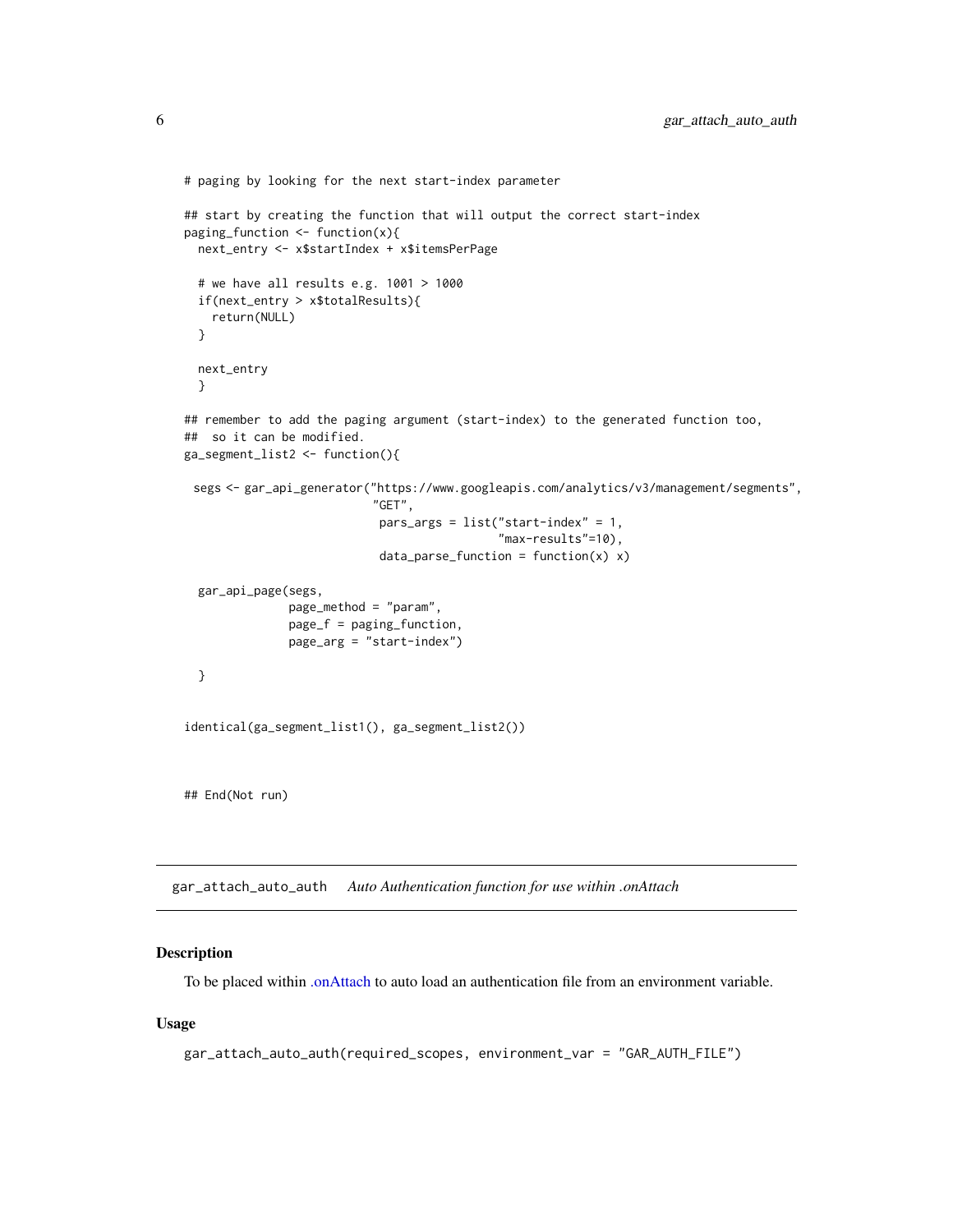#### <span id="page-6-0"></span>gar\_auth 7 and 7 and 7 and 7 and 7 and 7 and 7 and 7 and 7 and 7 and 7 and 7 and 7 and 7 and 7 and 7 and 7 and 7 and 7 and 7 and 7 and 7 and 7 and 7 and 7 and 7 and 7 and 7 and 7 and 7 and 7 and 7 and 7 and 7 and 7 and 7 a

#### **Arguments**

A character vector of minimum required scopes for this API library

#### environment\_var

required\_scopes

The name of the environment variable where the file path to the authentication file is kept

This function works with [gar\\_auto\\_auth.](#page-10-1) It is intended to be placed within the [.onAttach](#page-0-0) hook so that it loads when you load your library.

For auto-authentication to work, the environment variable needs to hold a file path to an existing auth file such as created via [gar\\_auth](#page-6-1) or a JSON file file download from the Google API console.

## Value

Invisible, used for its side effects of calling auto-authentication.

#### See Also

```
Other authentication functions: gar_auth_service(), gar_auth(), gar_auto_auth(), gar_gce_auth(),
get_google_token(), token_exists()
```
#### Examples

## Not run:

.onAttach <- function(libname, pkgname){

googleAuthR::gar\_attach\_auto\_auth("https://www.googleapis.com/auth/urlshortener", "US\_AUTH\_FILE")

## }

## will only work if you have US\_AUTH\_FILE environment variable pointing to an auth file location ## .Renviron example US\_AUTH\_FILE="/home/mark/auth/urlshortnerauth.json"

## End(Not run)

<span id="page-6-1"></span>gar\_auth *Authorize* googleAuthR

#### Description

Wrapper of [token\\_fetch](#page-0-0)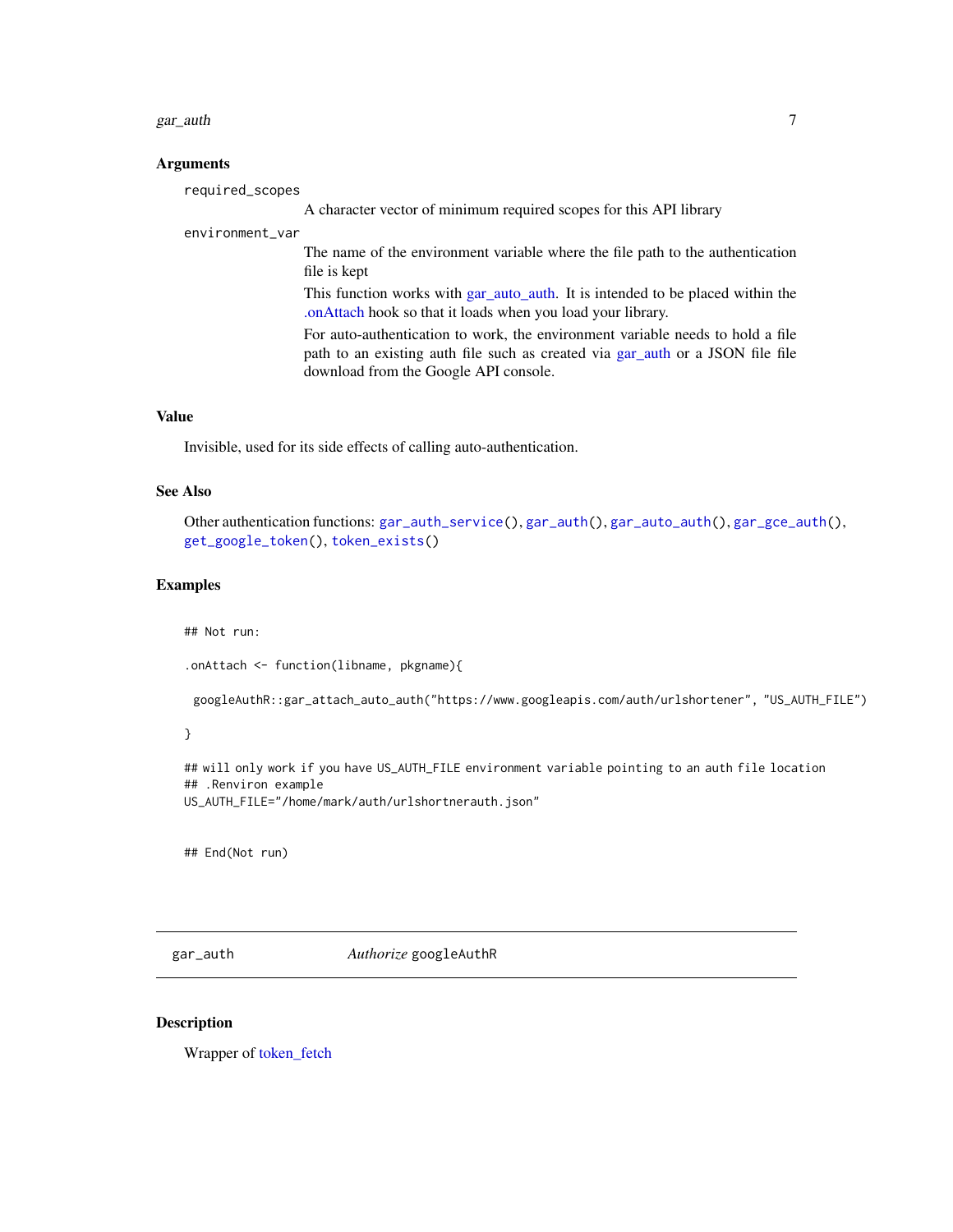## Usage

```
gar_auth(
  token = NULL,
 email = NULL,scopes = getOption("googleAuthR.scopes.selected"),
  app = gar_outh_app(),
 cache = gargle::gargle_oauth_cache(),
 use_oob = gargle::gargle_oob_default(),
 package = "googleAuthR"
)
```
## Arguments

| token   | an actual token object or the path to a valid token stored as an .rds file                                     |  |
|---------|----------------------------------------------------------------------------------------------------------------|--|
| email   | An existing gargle cached email to authenticate with or TRUE to authenticate<br>with the only email available. |  |
| scopes  | Scope of the request                                                                                           |  |
| app     | app as specified by gar auth configure                                                                         |  |
| cache   | Where to store authentication tokens                                                                           |  |
| use_oob | Whther to use OOB browserless authetication                                                                    |  |
| package | The name of the package authenticating                                                                         |  |
|         |                                                                                                                |  |

## Value

an OAuth token object, specifically a [Token2.0](#page-0-0), invisibly

## See Also

```
Other authentication functions: gar_attach_auto_auth(), gar_auth_service(), gar_auto_auth(),
gar_gce_auth(), get_google_token(), token_exists()
```
## Examples

## Not run:

# sets GCP project to auth through gar\_auth\_configure(path="path/to/gcp-client.json")

```
# starts auth process with defaults
gar_auth()
```

```
# switching between auth scopes
# first time new scope manual auth, then auto if supplied email
gar_auth(email = "your@email.com",
        scopes = "https://www.googleapis.com/auth/drive")
```

```
# ... query Google Drive functions ...
```
<span id="page-7-0"></span>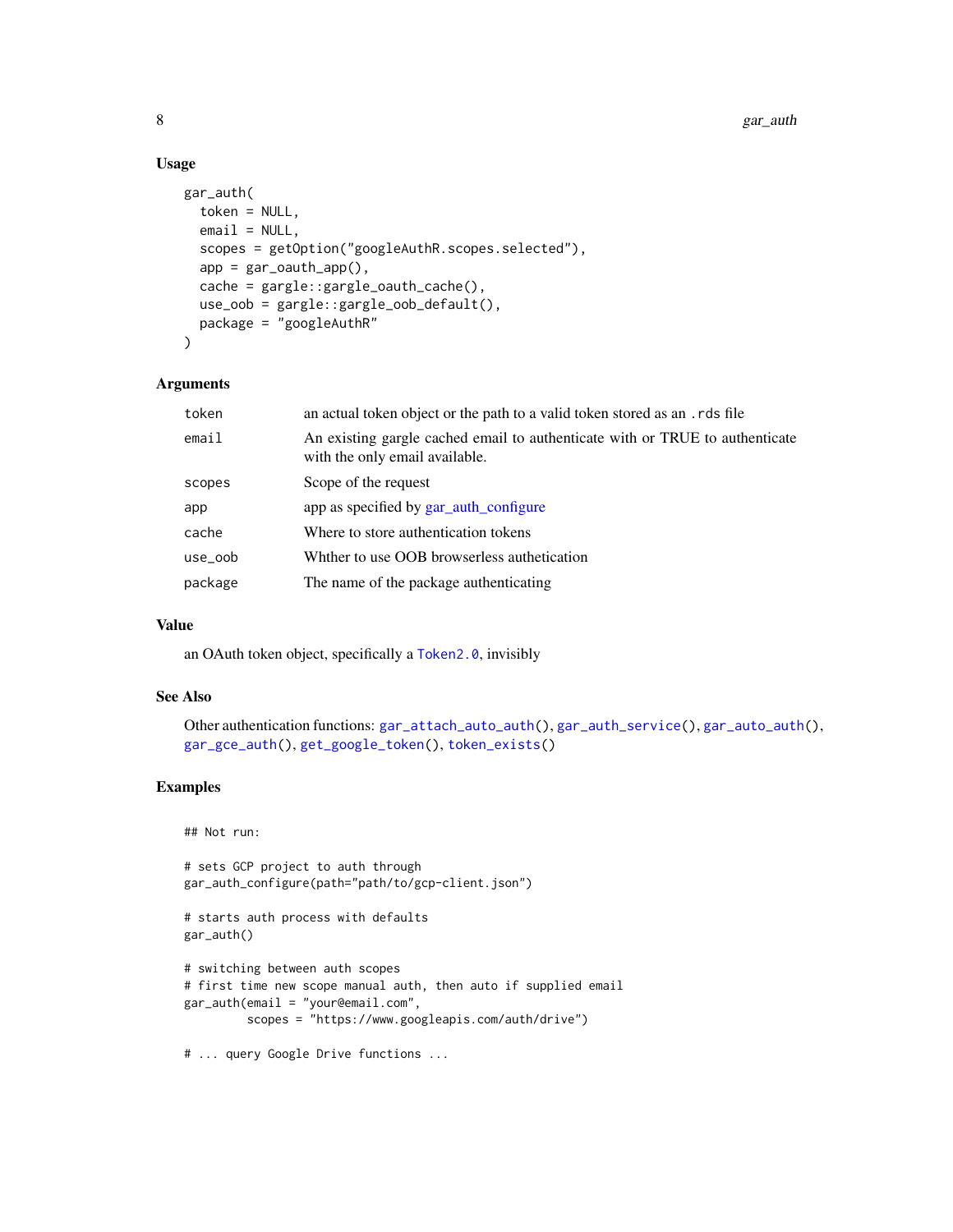```
gar_auth(email = "your@email.com",
         scopes = "https://www.googleapis.com/auth/bigquery")
# ..query BigQuery functions ...
## End(Not run)
```
<span id="page-8-1"></span>gar\_auth\_configure *Edit and view auth configuration*

#### Description

These functions give more control over and visibility into the auth configuration than  $\frac{1}{2}$  [gar\_auth()] does. 'gar\_auth\_configure()' lets the user specify their own: \* OAuth app, which is used when obtaining a user token. \* API key. If googleAuthR is de-authorized via [gar\_deauth()], all requests are sent with an API key in lieu of a token. See the vignette [How to get your own API credentials](https://gargle.r-lib.org/articles/get-api-credentials.html) for more. If the user does not configure these settings, internal defaults are used. 'gar\_oauth\_app()' and 'gar\_api\_key()' retrieve the currently configured OAuth app and API key, respectively.

#### Usage

gar\_auth\_configure(app, path, api\_key)

gar\_api\_key()

gar\_oauth\_app()

## Arguments

| app     | OAuth app, in the sense of $[http::countn_app()].$                                                                                                                                                                         |
|---------|----------------------------------------------------------------------------------------------------------------------------------------------------------------------------------------------------------------------------|
| path    | JSON downloaded from Google Cloud Platform Console, containing a client<br>id (aka key) and secret, in one of the forms supported for the txt argument of<br>isonlite::fromJSON() (typically, a file path or JSON string). |
| api_key | API key.                                                                                                                                                                                                                   |

#### Value

\* 'gar\_auth\_configure()': An object of R6 class [gargle::AuthState], invisibly. \* 'gar\_oauth\_app()': the current user-configured [httr::oauth\_app()]. \* 'gar\_api\_key()': the current user-configured API key.

#### See Also

Other auth functions: [gar\\_deauth\(](#page-19-1))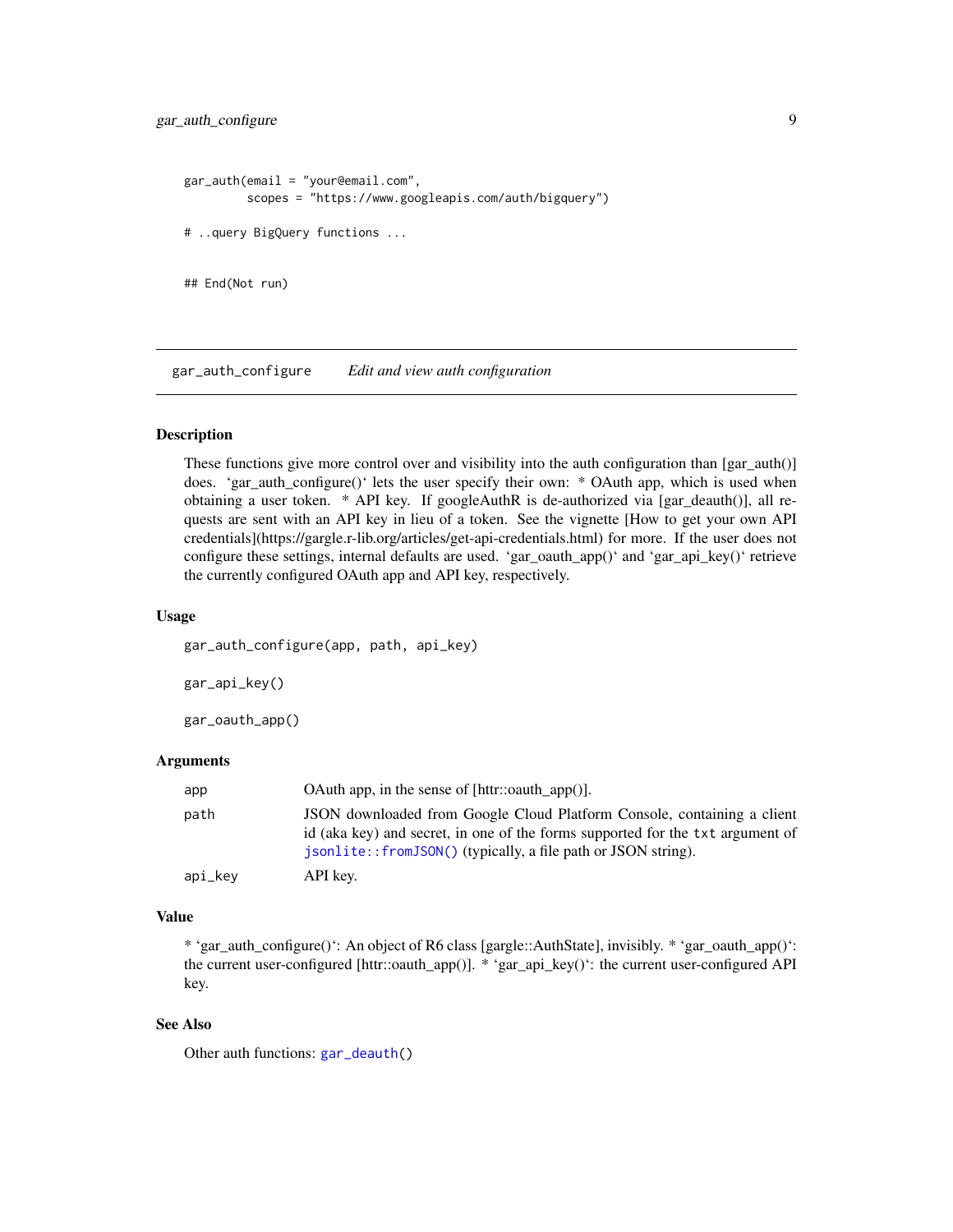#### Examples

```
# see and store the current user-configured OAuth app (probaby `NULL`)
(original_app <- gar_oauth_app())
# see and store the current user-configured API key (probaby `NULL`)
(original_api_key <- gar_api_key())
if (require(httr)) {
 # bring your own app via client id (aka key) and secret
 google_app <- httr::oauth_app(
    "my-awesome-google-api-wrapping-package",
   key = "123456789.apps.googleusercontent.com",
   secret = "abcdefghijklmnopqrstuvwxyz"
 \lambdagoogle_key <- "the-key-I-got-for-a-google-API"
 gar_auth_configure(app = google_app, api_key = google_key)
 # confirm the changes
 gar_oauth_app()
 gar_api_key()
}
## Not run:
## bring your own app via JSON downloaded from Google Developers Console
gar_auth_configure(
 path = "/path/to/the/JSON/you/downloaded/from/google/dev/console.json"
\lambda## End(Not run)
# restore original auth config
gar_auth_configure(app = original_app, api_key = original_api_key)
```
<span id="page-9-1"></span>gar\_auth\_service *JSON service account authentication*

#### **Description**

As well as OAuth2 authentication, you can authenticate without user interaction via Service accounts. This involves downloading a secret JSON key with the authentication details.

To use, go to your Project in the https://console.developers.google.com/apis/credentials/serviceaccountkey

and select JSON Key type. Save the file to your computer and call it via supplying the file path to the json\_file parameter.

Navigate to it via: Google Dev Console > Credentials > New credentials > Service account Key > Select service account > Key type = JSON

#### Usage

```
gar_auth_service(json_file, scope = getOption("googleAuthR.scopes.selected"))
```
<span id="page-9-0"></span>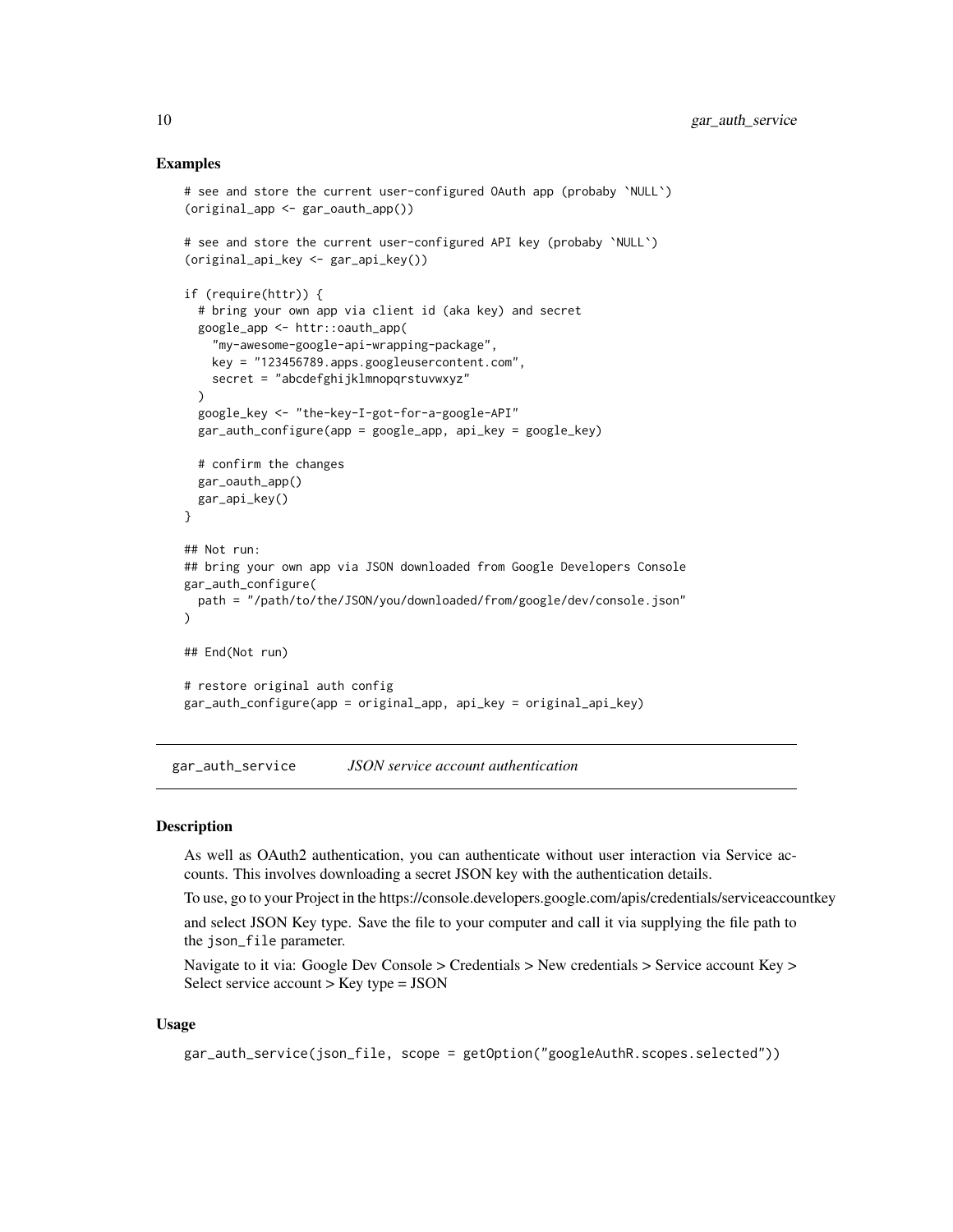## <span id="page-10-0"></span>gar\_auto\_auth 11

#### **Arguments**

| json_file | the JSON file downloaded from Google Developer Console |
|-----------|--------------------------------------------------------|
| scope     | Scope of the JSON file auth if needed                  |

## Value

(Invisible) Sets authentication token

#### See Also

https://developers.google.com/identity/protocols/OAuth2ServiceAccount

https://developers.google.com/identity/protocols/OAuth2ServiceAccount

Other authentication functions: [gar\\_attach\\_auto\\_auth\(](#page-5-1)), [gar\\_auth\(](#page-6-1)), [gar\\_auto\\_auth\(](#page-10-1)), [gar\\_gce\\_auth\(](#page-21-1)), [get\\_google\\_token\(](#page-0-0)), [token\\_exists\(](#page-0-0))

<span id="page-10-1"></span>gar\_auto\_auth *Perform auto authentication*

## Description

This helper function lets you use environment variables to auto-authenticate on package load, intended for calling by [gar\\_attach\\_auto\\_auth](#page-5-1)

#### Usage

```
gar_auto_auth(required_scopes, environment_var = "GAR_AUTH_FILE")
```
## Arguments

required\_scopes

Required scopes needed to authenticate - needs to match at least one

#### environment\_var

Name of environment var that contains auth file path

The authentication file can be a .httr-oauth file created via [gar\\_auth](#page-6-1) or a Google service JSON file downloaded from the Google API credential console, with file extension . json.

You can use this in your code to authenticate from a file location specified in file, but it is mainly intended to be called on package load via [gar\\_attach\\_auto\\_auth.](#page-5-1) environment\_var This is the name that will be called via [Sys.getenv](#page-0-0) on library load. The environment variable will contain an absolute file path to the location of an authentication file.

#### Value

an OAuth token object, specifically a [Token2.0](#page-0-0), invisibly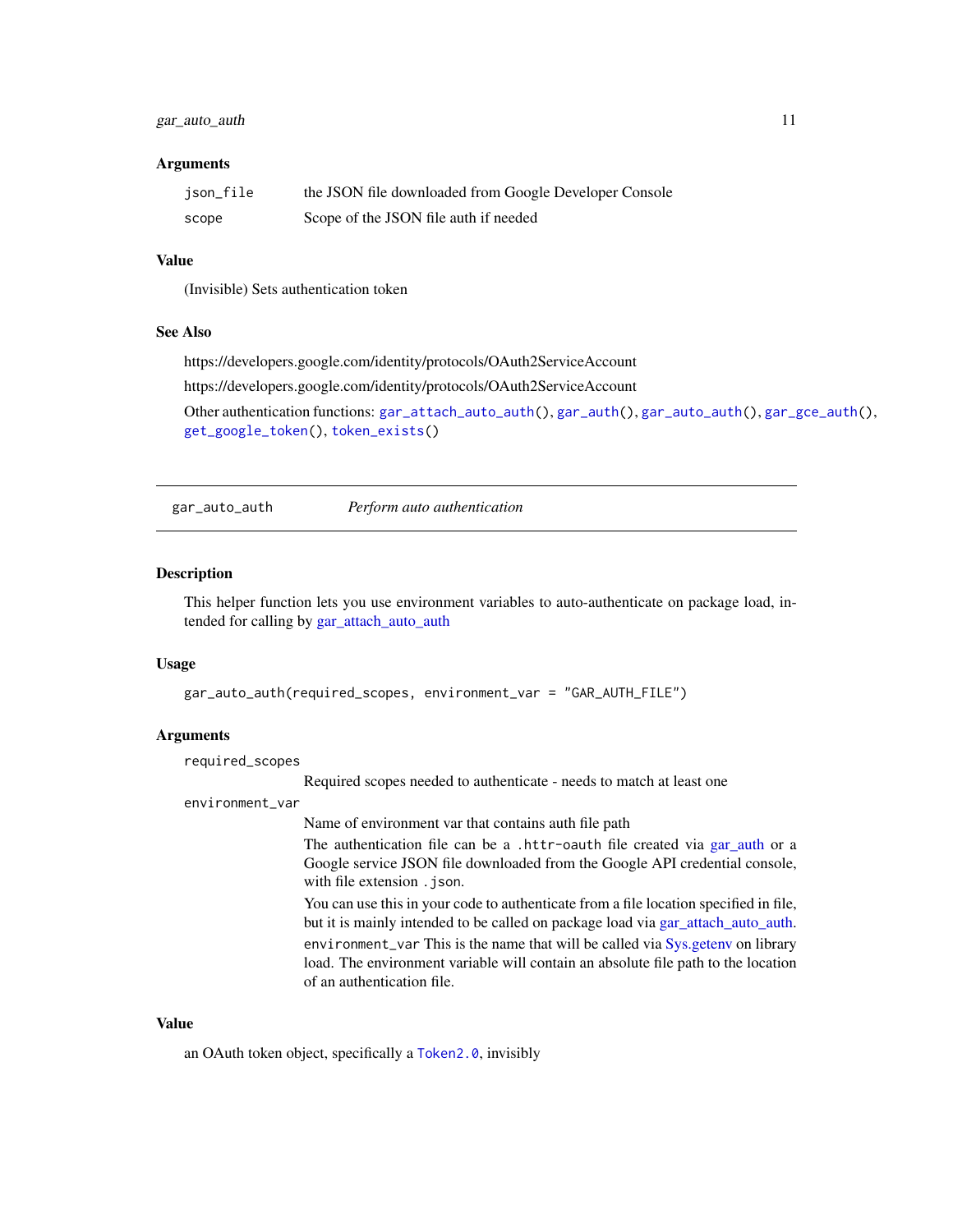## See Also

Help files for [.onAttach](#page-0-0)

```
Other authentication functions: gar_attach_auto_auth(), gar_auth_service(), gar_auth(),
gar_gce_auth(), get_google_token(), token_exists()
```
<span id="page-11-1"></span>gar\_batch *Turn a list of gar\_fetch\_functions into batch functions*

## Description

Turn a list of gar\_fetch\_functions into batch functions

## Usage

```
gar_batch(
  function_list,
  ...,
  batch_endpoint = getOption("googleAuthR.batch_endpoint", default =
    "https://www.googleapis.com/batch")
)
```
## Arguments

|         | function_list a list of functions from gar_api_generator |
|---------|----------------------------------------------------------|
| $\cdot$ | further arguments passed to the data parse function of f |
|         | batch_endpoint the batch API endpoint to send to         |

#### Details

This function will turn all the individual Google API functions into one POST request to /batch.

If you need to pass multiple data parse function arguments its probably best to do it in separate batches to avoid confusion.

## Value

A list of the Google API responses

#### See Also

https://developers.google.com/webmaster-tools/v3/how-tos/batch Documentation on doing batch requests for the search console API. Other Google APIs are similar. Walk through API calls changing parameters using [gar\\_batch\\_walk](#page-12-1) Other batch functions: [gar\\_batch\\_walk\(](#page-12-1))

<span id="page-11-0"></span>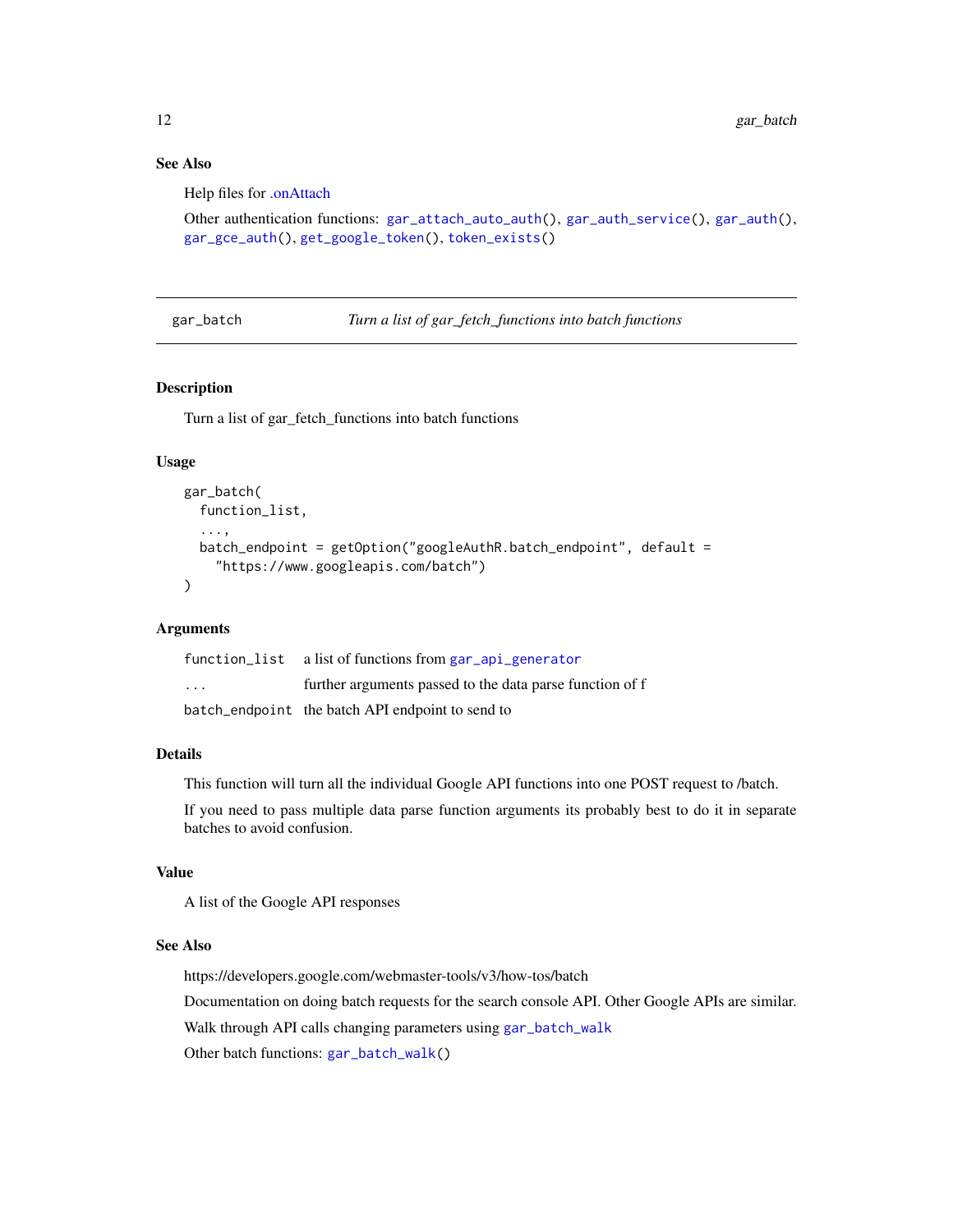## <span id="page-12-0"></span>gar\_batch\_walk 13

## Examples

```
## Not run:
## usually set on package load
options(googleAuthR.batch_endpoint = "https://www.googleapis.com/batch/urlshortener/v1")
## from goo.gl API
shorten_url <- function(url){
  body = list(longUn1 = url)f <- gar_api_generator("https://www.googleapis.com/urlshortener/v1/url",
                         "POST",
                          data\_parse\_function = function(x) x$id)
  f(the_body = body)
}
## from goo.gl API
user_history <- function(){
  f <- gar_api_generator("https://www.googleapis.com/urlshortener/v1/url/history",
                      "GET",
                      data\_parse\_function = function(x) x$items)
 f()}
gar_batch(list(shorten_url("http://markedmondson.me"), user_history()))
## End(Not run)
```
<span id="page-12-1"></span>gar\_batch\_walk *Walk data through batches*

## Description

Convenience function for walking through data in batches

## Usage

```
gar_batch_walk(
  f,
  walk_vector,
  gar_pars = NULL,
  gar_paths = NULL,
  the_body = NULL,
  pars_walk = NULL,
  path_walk = NULL,
```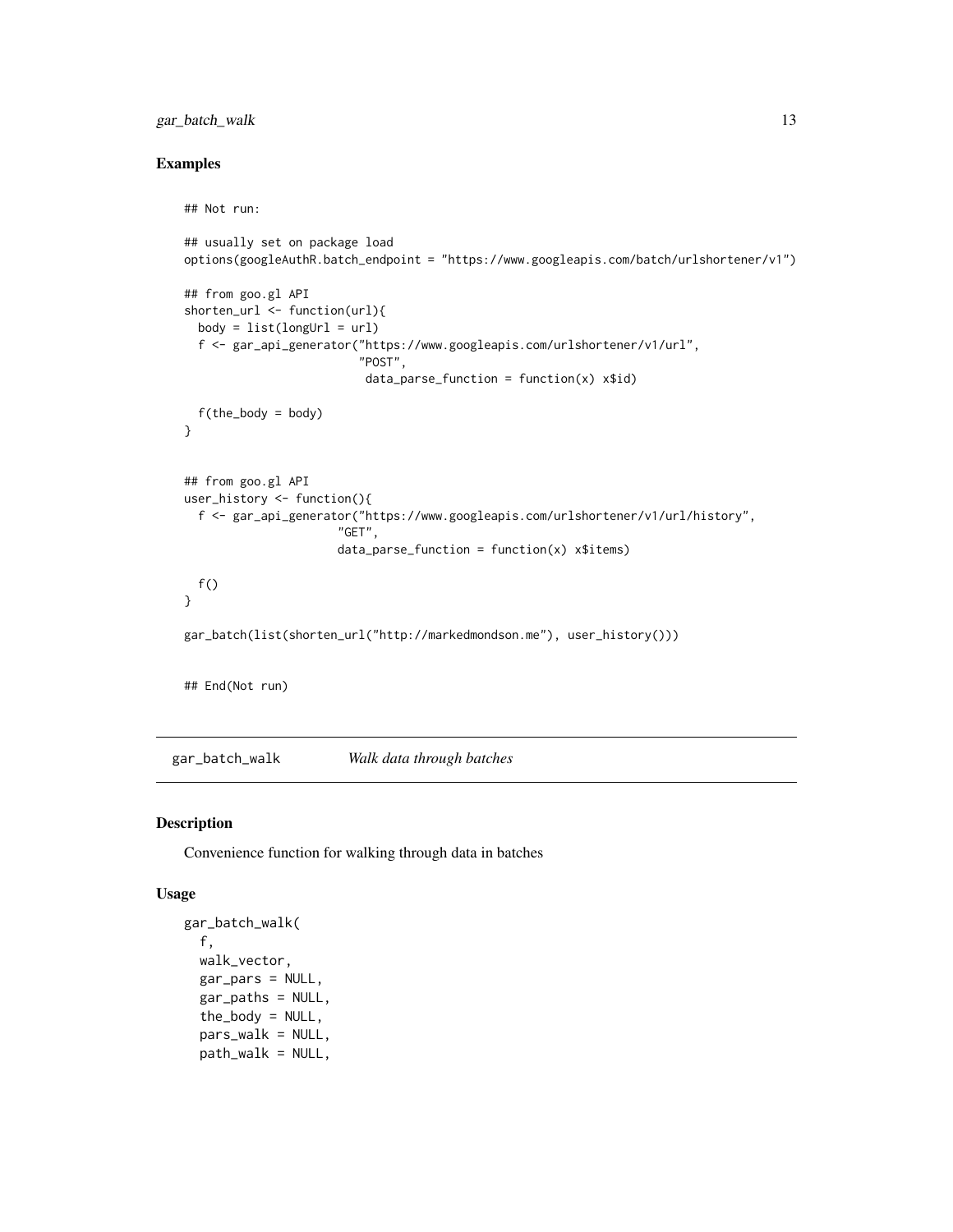```
body_walk = NULL,
  batch_size = 10,
 batch_function = NULL,
  data_frame_output = TRUE,
  ...,
 batch_endpoint = getOption("googleAuthR.batch_endpoint", default =
    "https://www.googleapis.com/batch")
)
```
## Arguments

| f                 | a function from gar_api_generator                                                 |  |
|-------------------|-----------------------------------------------------------------------------------|--|
| walk_vector       | a vector of the parameter or path to change                                       |  |
| gar_pars          | a list of parameter arguments for f                                               |  |
| gar_paths         | a list of path arguments for f                                                    |  |
| the_body          | a list of body arguments for f                                                    |  |
| pars_walk         | a character vector of the parameter(s) to modify for each walk of f               |  |
| path_walk         | a character vector of the path(s) to modify for each walk of f                    |  |
| body_walk         | a character vector of the body(s) to modify for each walk of f                    |  |
| batch_size        | size of each request to Google /batch API                                         |  |
|                   | batch function a function that will act on the result list of each batch API call |  |
| data_frame_output |                                                                                   |  |
|                   | if the list of lists are dataframes, you can bind them all by setting to TRUE     |  |
|                   | further arguments passed to the data parse function of f                          |  |
|                   | batch_endpoint the batch API endpoint to send                                     |  |

#### Details

You can modify more than one parameter or path arg, but it must be the same walked vector e.g. start =  $end = x$ 

Many Google APIs have batch\_size limits greater than 10, 1000 is common.

The 'f' function needs to be a 'gar\_api\_generator()' function that uses one of 'path\_args', 'pars\_args' or 'body\_args' to construct the URL (rather than say using 'sprintf()' to create the API URL).

You don't need to set the headers in the Google docs for batching API functions - those are done for you.

The argument 'walk\_vector' needs to be a vector of the values of the arguments to walk over, which you indicate will walk over the pars/path or body arguments on the function via on of the '\* walk' arguments e.g. if walking over id=1, id=2, for a path argument then it would be 'path\_walk="id"' and 'walk\_vector= $c(1,2,3,4)'$ 

The 'gar\_\*' parameter is required to pass intended for other arguments to the function 'f' you may need to pass through.

'gar\_batch\_walk()' only supports changing one value at a time, for one or multiple arguments (I think only changing the 'start-date', 'end-date' example would be the case when you walk through more than one per call)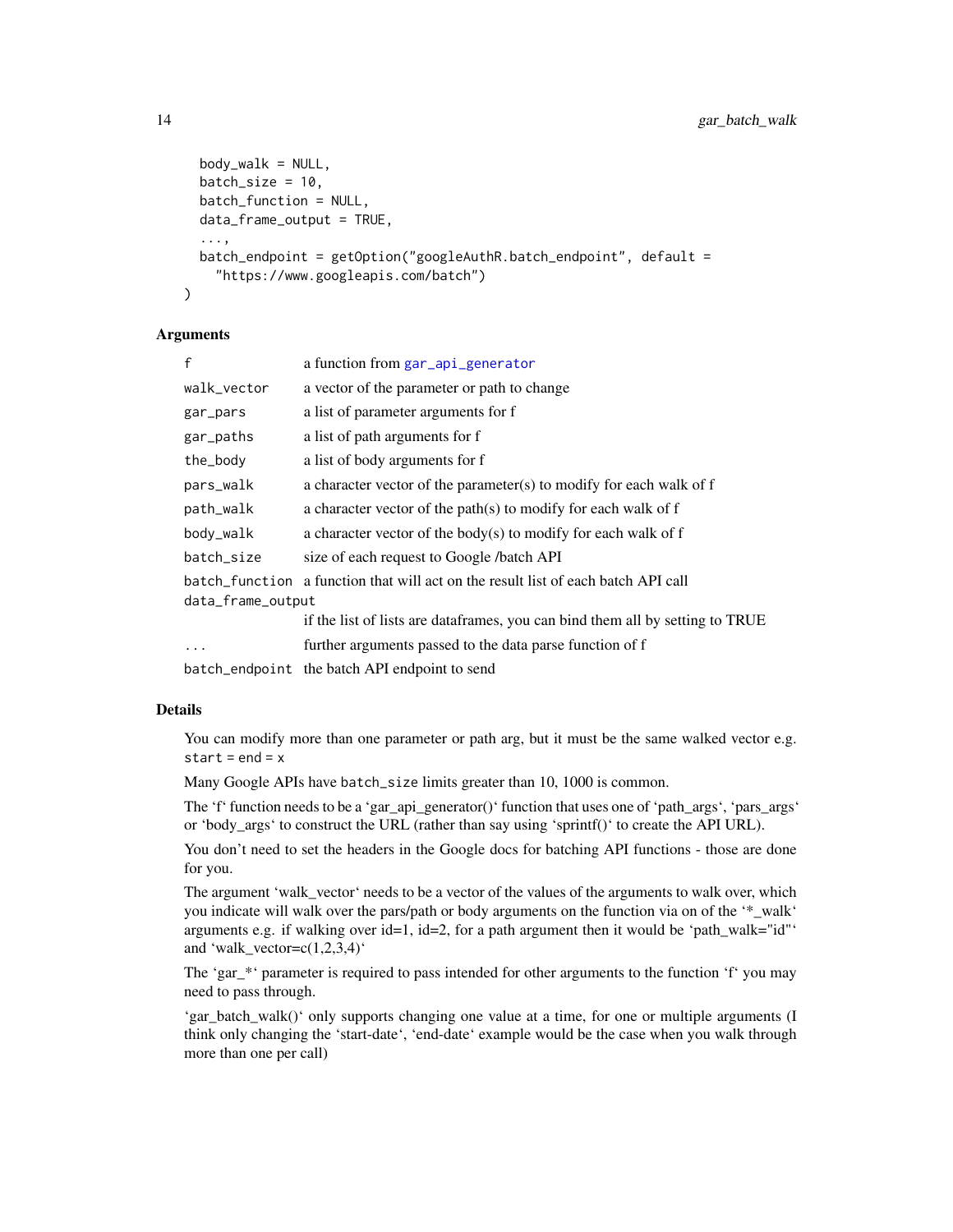<span id="page-14-0"></span>'batch\_size' should be over 1 for batching to be of any benefit at all

The 'batch\_function' argument gives you a way to operate on the parsed output of each call

#### Value

if data\_frame\_output is FALSE: A list of lists. Outer list the length of number of batches required, inner lists the results from the calls

if data frame output is TRUE: The list of lists will attempt to rbind all the results

#### See Also

Other batch functions: [gar\\_batch\(](#page-11-1))

#### Examples

## Not run:

```
# get a webproperty per account
getAccountInfo <- gar_api_generator(
  "https://www.googleapis.com/analytics/v3/management/accounts",
  "GET", data_parse_function = function(x) unique(x$items$id))
getWebpropertyInfo <- gar_api_generator(
 "https://www.googleapis.com/analytics/v3/management/", # don't use sprintf to construct this
 "GET",
 path_args = list(accounts = "default", webproperties = ""),
 data\_parse\_function = function(x) x$items)walkData <- function(){
 # here due to R lazy evaluation
 accs <- getAccountInfo()
 gar_batch_walk(getWebpropertyInfo,
                 walk_vector = accs,
                 gar\_paths = list("webproperties" = ""),
                 path_walk = "accounts",
                 batch_size = 100, data_frame_output = FALSE)
                 }
# do the walk
walkData()
# to walk body data, be careful to modify a top level body name:
changed_emails <- lapply(email, function(x){userRef = list(email = x)})
batched <- gar_batch_walk(users,
                       walk_vector = changed_emails,
                       the_body = list(permissions = list(
                             local = list(permissions)
```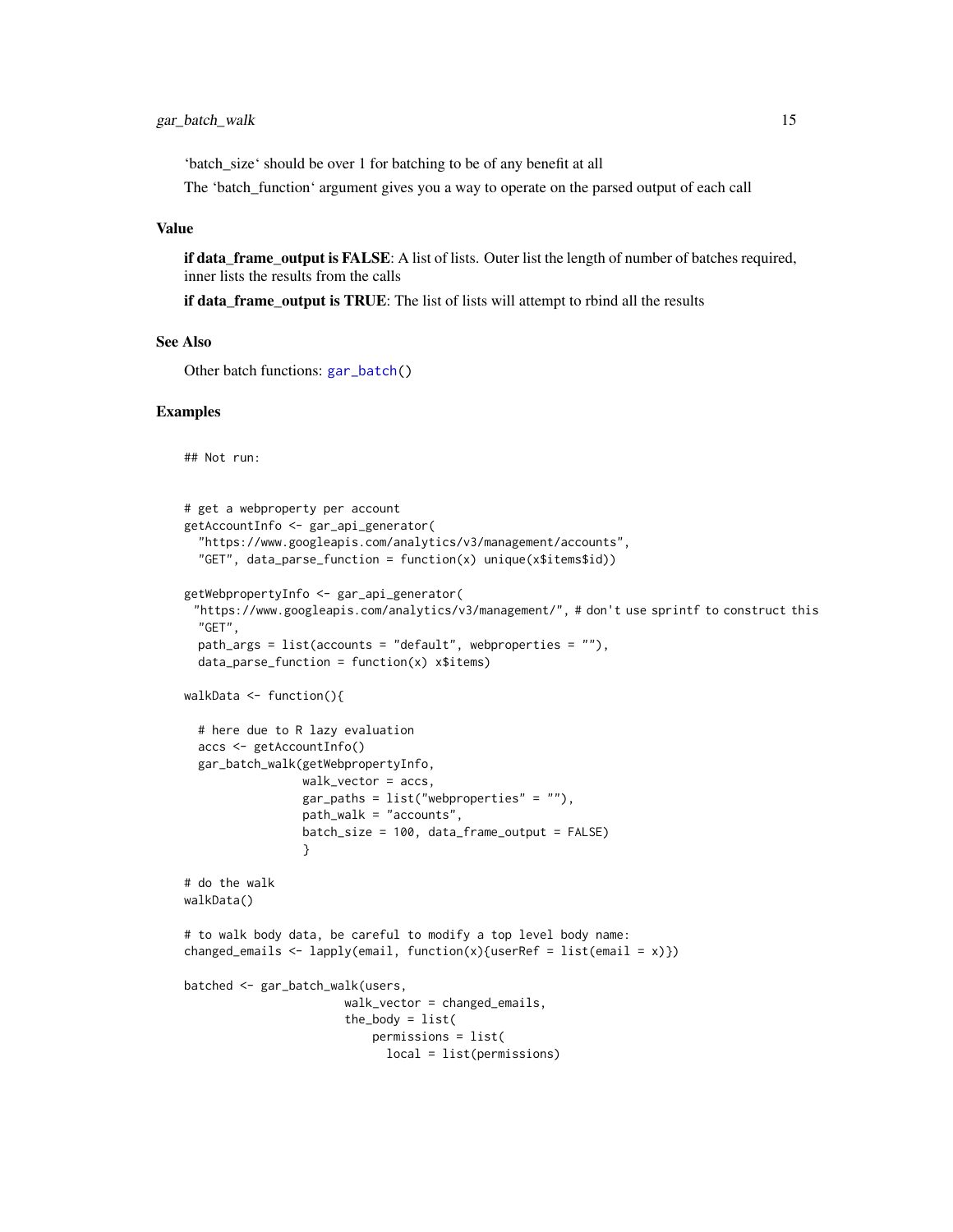```
),
   userRef = list(
     email = email[1]]\lambda),
body_walk = "userRef",
batch_size = 300,
data_frame_output = FALSE)
```
## End(Not run)

gar\_cache\_get\_loc *Setup where to put cache*

## Description

To cache to a file system use memoise::cache\_filesystem("cache\_folder"), suitable for unit testing and works between R sessions.

The cached API calls do not need authentication to be active, but need this function to set caching first.

#### Usage

```
gar_cache_get_loc()
gar_cache_empty()
gar_cache_setup(
 mcache = memoise::cache_memory(),
  invalid_func = function(req) { tryCatch(req$status_code == 200, error =
    function(x) FALSE) }
\mathcal{L}
```
## Arguments

| A function that takes API response, and returns TRUE or FALSE whether caching |
|-------------------------------------------------------------------------------|
|                                                                               |

#### Value

TRUE if successful.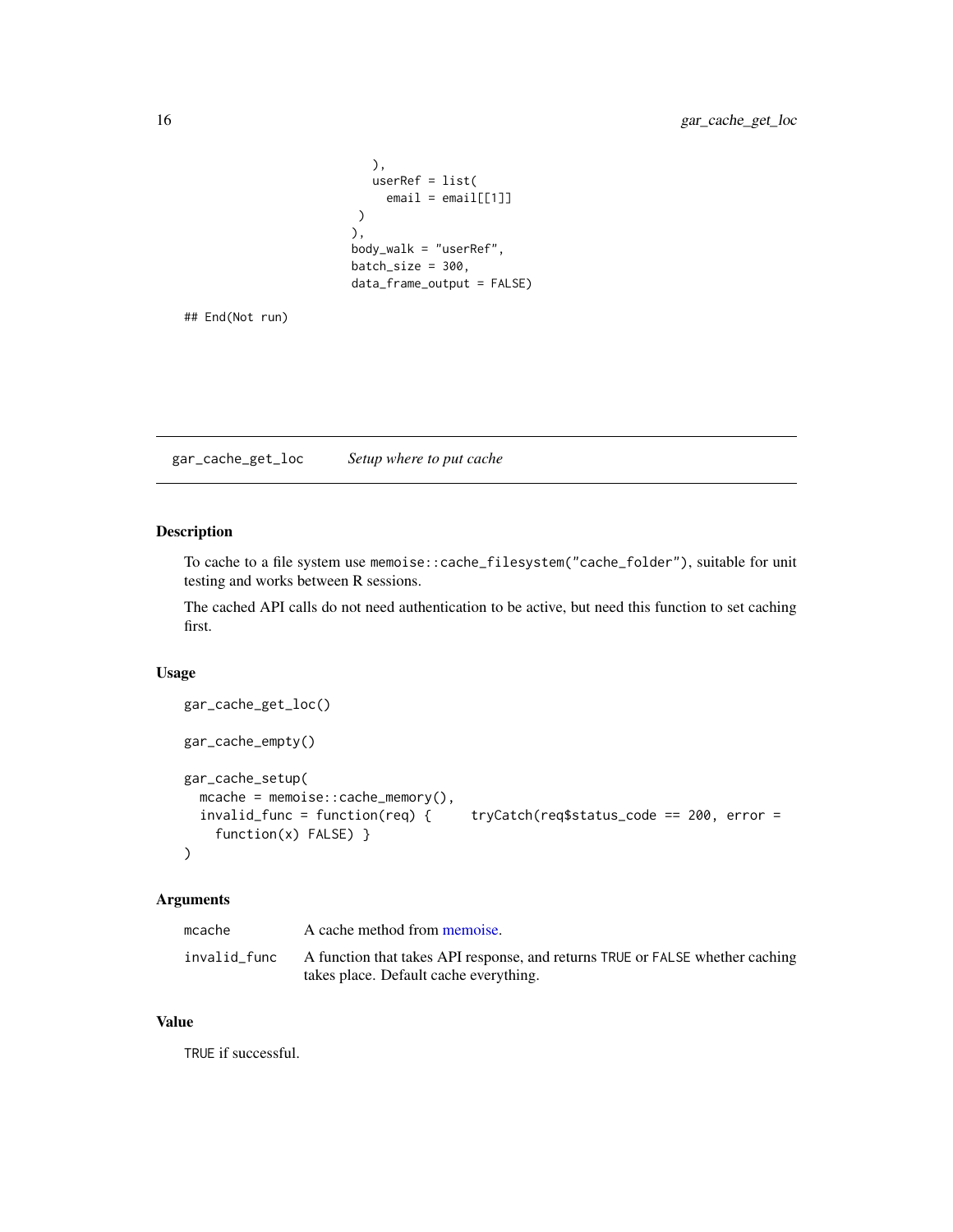## <span id="page-16-0"></span>Examples

```
## Not run:
# demo function to cache within
shorten_url_cache <- function(url){
 body = list(longUn1 = url)f <- gar_api_generator("https://www.googleapis.com/urlshortener/v1/url",
                      "POST",
                      data\_parse\_function = function(x) x)f(the\_body = body)}
## only cache if this URL
gar_cache_setup(invalid_func = function(req){
     req$content$longUrl == "http://code.markedmondson.me/"
})
# authentication
gar_auth()
## caches
shorten_url_cache("http://code.markedmondson.me")
## read cache
shorten_url("http://code.markedmondson.me")
## ..but dont cache me
shorten_url_cache("http://blahblah.com")
```
## End(Not run)

gar\_check\_existing\_token

*Check a token vs options*

## Description

Useful for debugging authentication issues

## Usage

```
gar_check_existing_token(token = .auth$cred)
```
#### Arguments

token A token to check, default current live session token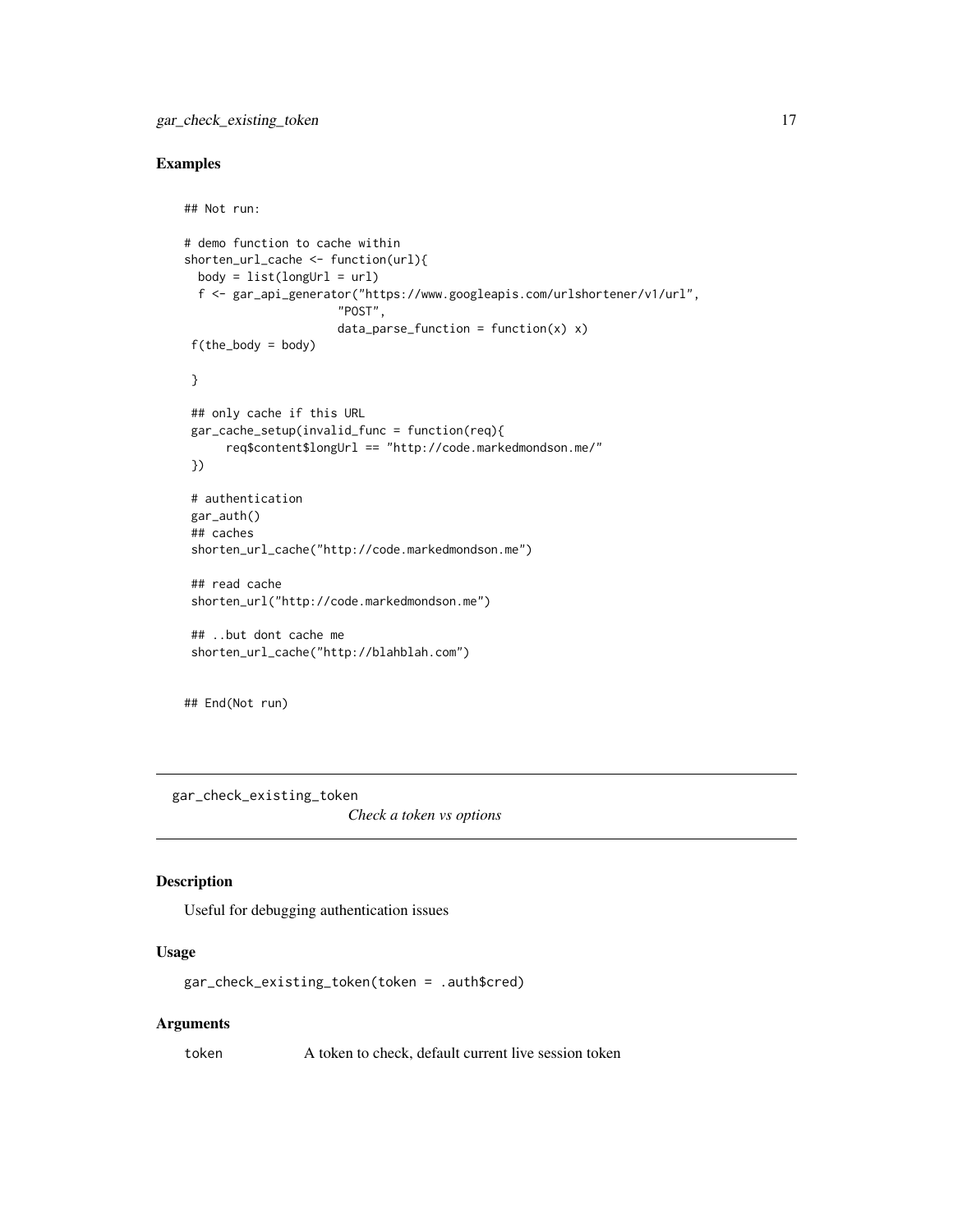## <span id="page-17-0"></span>Details

Will compare the passed token's settings and compare to set options. If these differ, then reauthentication may be needed.

#### Value

FALSE if the options and current token do not match, TRUE if they do.

<span id="page-17-1"></span>gar\_create\_api\_objects

*Create the API objects from the Discovery API*

## Description

Create the API objects from the Discovery API

## Usage

```
gar_create_api_objects(filename, api_json, format = TRUE)
```
## Arguments

| filename    | File to write the objects to          |
|-------------|---------------------------------------|
| $api_$ ison | The json from gar_discovery_api       |
| format      | If TRUE will use tidy_eval on content |

#### Value

TRUE if successful, side-effect creating filename

## See Also

Other Google Discovery API functions: [gar\\_create\\_api\\_skeleton\(](#page-18-1)), [gar\\_create\\_package\(](#page-18-2)), [gar\\_discovery\\_apis\\_list\(](#page-21-2)), [gar\\_discovery\\_api\(](#page-20-1))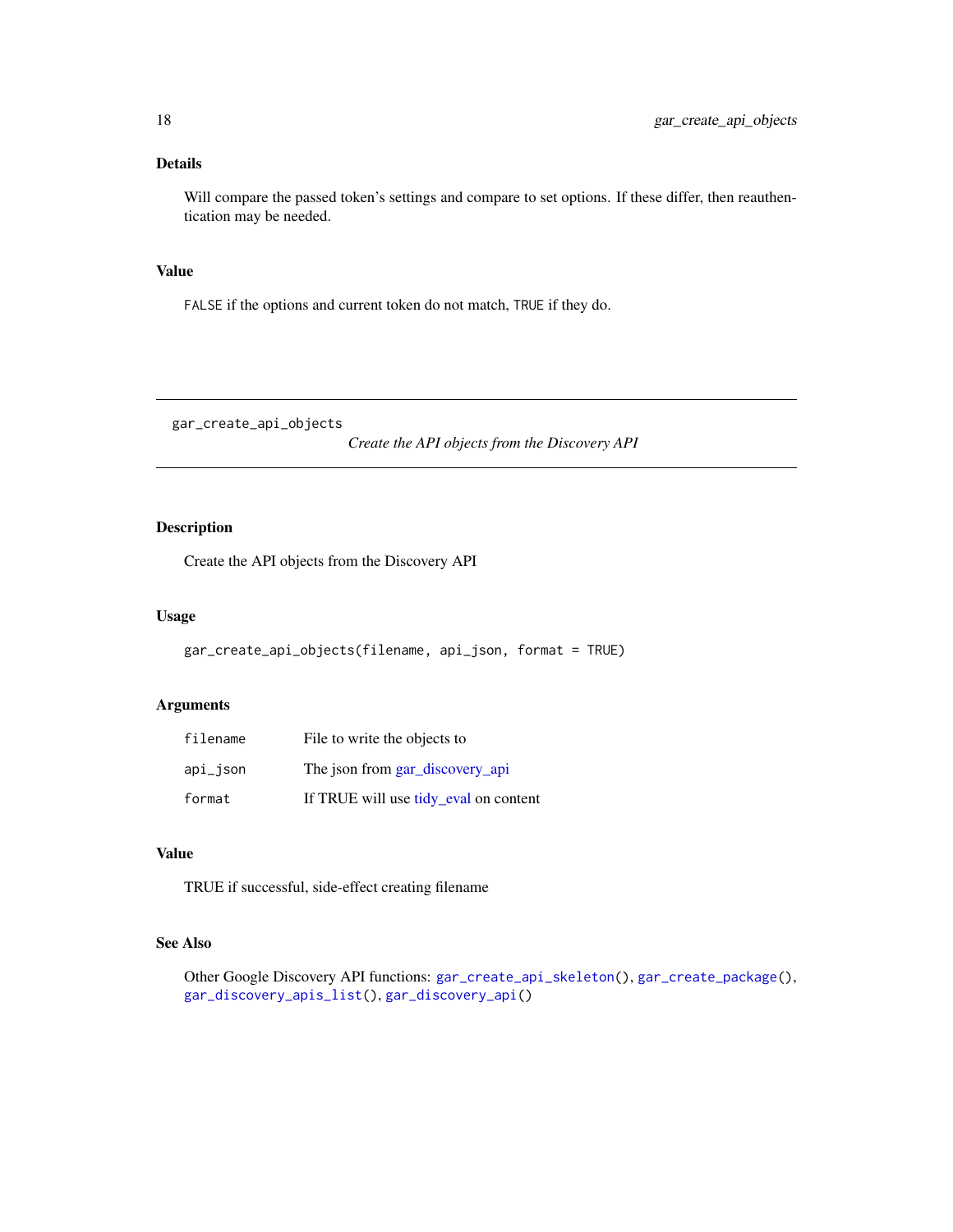<span id="page-18-1"></span><span id="page-18-0"></span>gar\_create\_api\_skeleton

*Create an API library skeleton*

#### Description

This will create a file with the skeleton of the API functions for the specified library

## Usage

```
gar_create_api_skeleton(filename, api_json, format = TRUE)
```
## Arguments

| filename | R file to write skeleton to           |
|----------|---------------------------------------|
| api_json | The json from gar_discovery_api       |
| format   | If TRUE will use tidy_eval on content |

## Value

TRUE if successful, side effect will write a file

#### See Also

```
Other Google Discovery API functions: gar_create_api_objects(), gar_create_package(),
gar_discovery_apis_list(), gar_discovery_api()
```
<span id="page-18-2"></span>gar\_create\_package *Create a Google API package*

## Description

Create a Google API package

## Usage

```
gar_create_package(
  api_json,
 directory,
  rstudio = TRUE,
 check = FALSE,
 github = FALSE,format = TRUE,overwrite = TRUE
)
```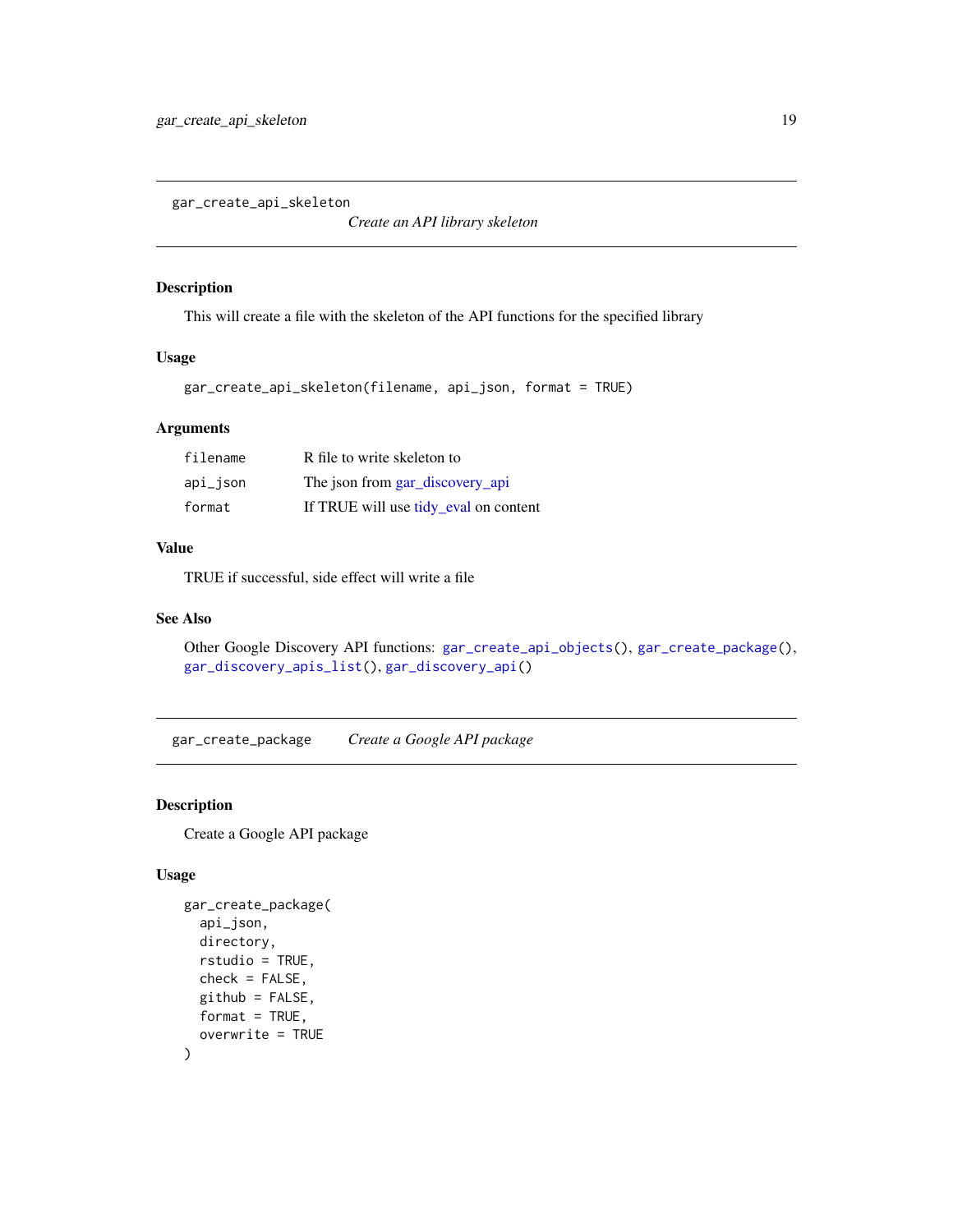#### <span id="page-19-0"></span>Arguments

| api_json  | json from gar_discovery_api                             |
|-----------|---------------------------------------------------------|
| directory | Where to build the package.                             |
| rstudio   | Passed to create_package, creates RStudio project file  |
| check     | Perform a check on the package once done                |
| github    | If TRUE will upload package to your github              |
| format    | If TRUE will use tidy_eval on content                   |
| overwrite | Whether to overwrite an existing directory if it exists |

#### Details

For github upload to work you need to have your github PAT setup. See [use\\_github.](#page-0-0)

Uses usethis to create a package structure then [gar\\_create\\_api\\_skeleton](#page-18-1) and [gar\\_create\\_api\\_objects](#page-17-1) to create starting files for a Google API package.

#### Value

If check is TRUE, the results of the CRAN check, else FALSE

#### See Also

## <https://developers.google.com/discovery/v1/reference/apis/list>

A Github repository with [154 R packages](https://github.com/MarkEdmondson1234/autoGoogleAPI) examples generated by this function.

Other Google Discovery API functions: [gar\\_create\\_api\\_objects\(](#page-17-1)), [gar\\_create\\_api\\_skeleton\(](#page-18-1)), [gar\\_discovery\\_apis\\_list\(](#page-21-2)), [gar\\_discovery\\_api\(](#page-20-1))

<span id="page-19-1"></span>gar\_deauth *Suspend authorization*

#### Description

Put googleAuthR into a de-authorized state. Instead of sending a token, googleAuthR will send an API key. This can be used to access public resources for which no Google sign-in is required. This is handy for using googleAuthR in a non-interactive setting to make requests that do not require a token. It will prevent the attempt to obtain a token interactively in the browser. The user can configure their own API key via [gar\_auth\_configure()] and retrieve that key via [gar\_api\_key()]. In the absence of a user-configured key, a built-in default key is used.

## Usage

```
gar_deauth()
```
#### See Also

Other auth functions: [gar\\_auth\\_configure\(](#page-8-1))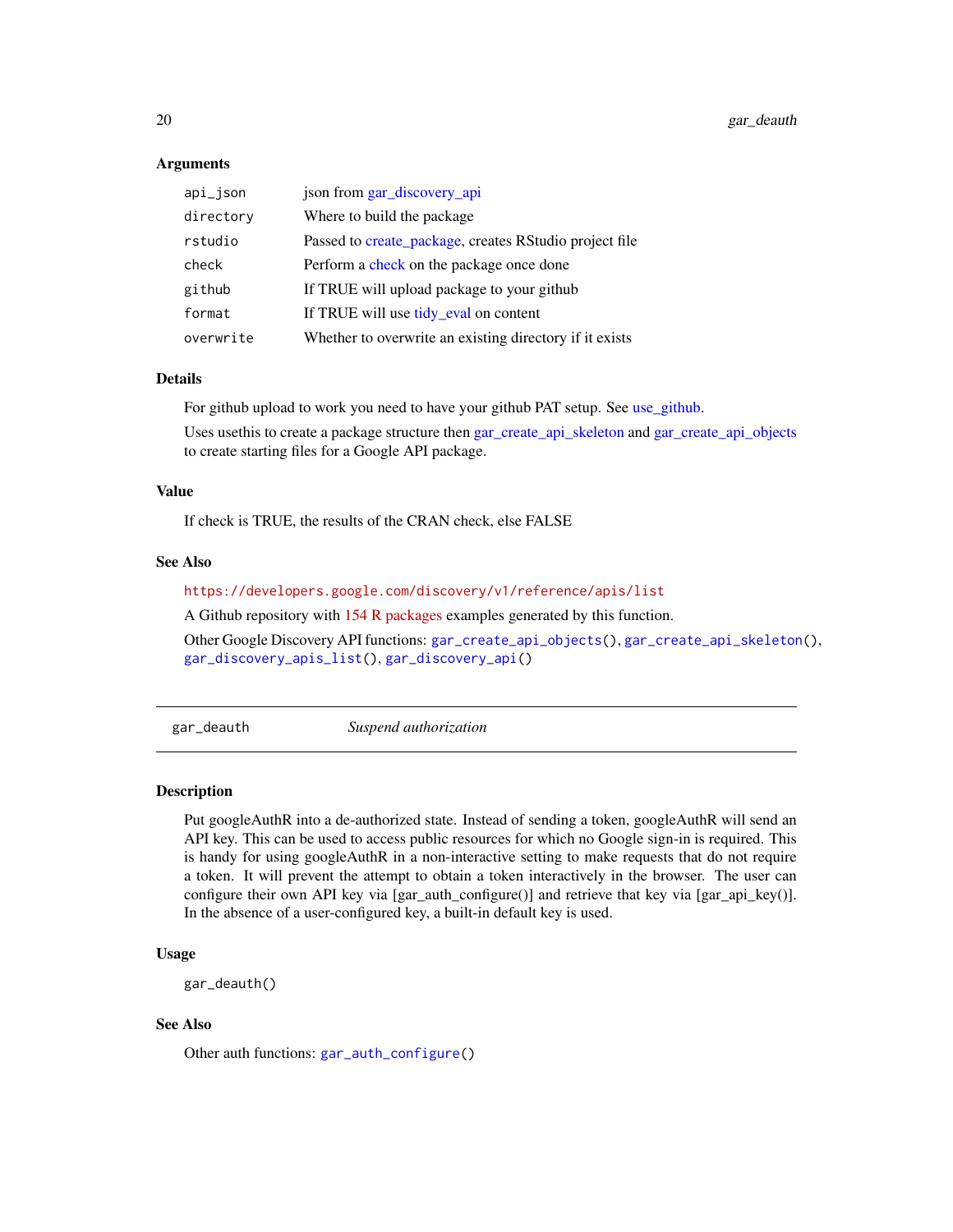<span id="page-20-0"></span>gar\_debug\_parsing 21

## Examples

## Not run: gar\_deauth()

## End(Not run)

gar\_debug\_parsing *Read the diagnostic object returned on API parse errors.*

## Description

Read the diagnostic object returned on API parse errors.

## Usage

gar\_debug\_parsing(filename = "gar\_parse\_error.rds")

## Arguments

filename The file created from API errors, usually called gar\_parse\_error.rds

## Details

When googleAuthR API parsing fails, it will write a file called gar\_parse\_error.rds to the directory. Feed that file into this function to help diagnose the problem.

<span id="page-20-1"></span>gar\_discovery\_api *Get meta data details for specified Google API*

## Description

Download the discovery document for an API

#### Usage

```
gar_discovery_api(api, version, a_url = NULL)
```
## Arguments

| api     | The API to fetch                                     |
|---------|------------------------------------------------------|
| version | The API version to fetch                             |
| a url   | Supply your own discovery URL, for private APIs only |

## Value

Details of the API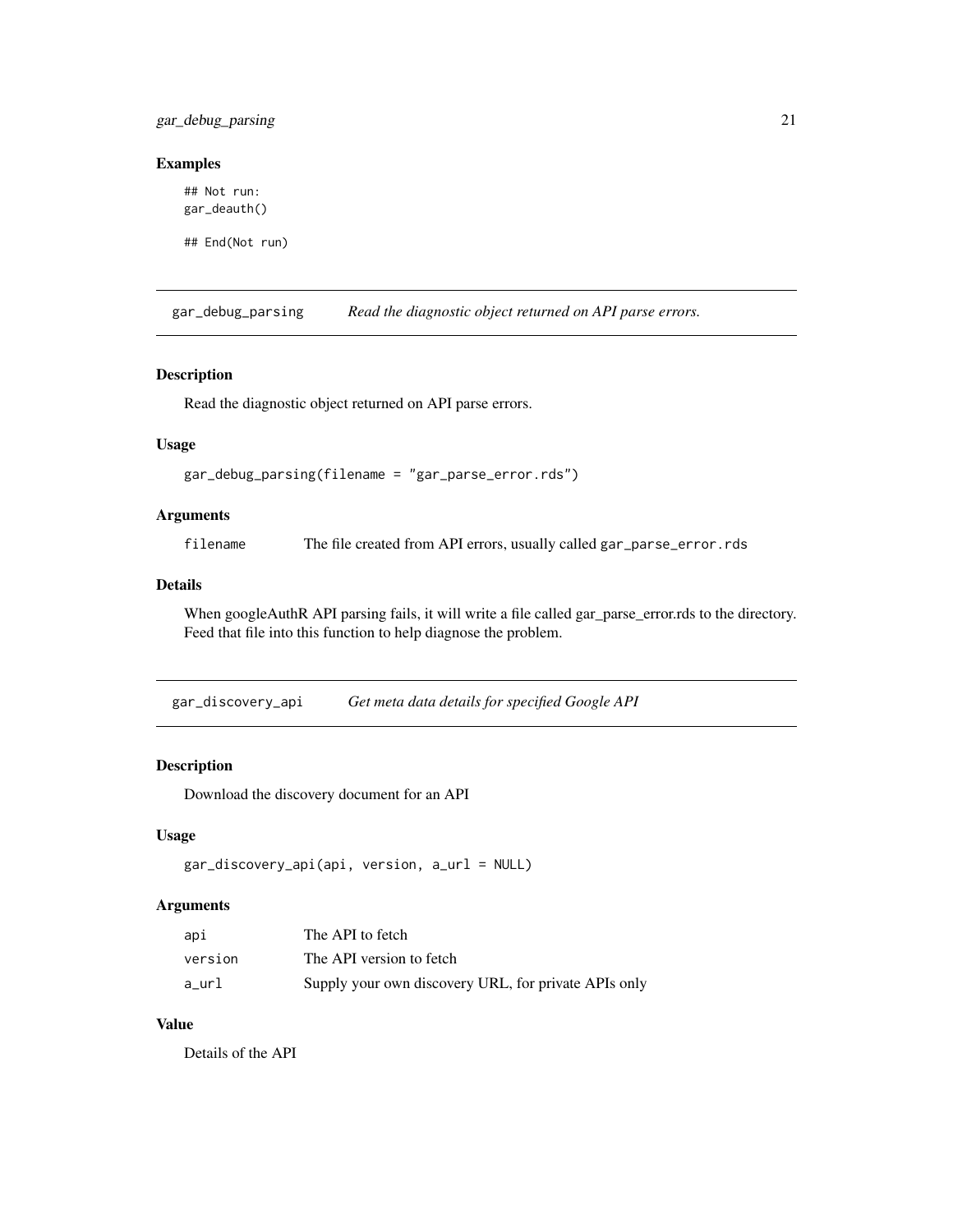## See Also

[https://developers.google.com/discovery/v1/getting\\_started](https://developers.google.com/discovery/v1/getting_started)

Other Google Discovery API functions: [gar\\_create\\_api\\_objects\(](#page-17-1)), [gar\\_create\\_api\\_skeleton\(](#page-18-1)), [gar\\_create\\_package\(](#page-18-2)), [gar\\_discovery\\_apis\\_list\(](#page-21-2))

<span id="page-21-2"></span>gar\_discovery\_apis\_list

*Get a list of Google API libraries*

#### Description

Does not require authentication

#### Usage

gar\_discovery\_apis\_list()

## Value

List of Google APIs and their resources

#### See Also

```
https://developers.google.com/discovery/v1/reference/apis/list
Other Google Discovery API functions: gar_create_api_objects(), gar_create_api_skeleton(),
```
[gar\\_create\\_package\(](#page-18-2)), [gar\\_discovery\\_api\(](#page-20-1))

<span id="page-21-1"></span>gar\_gce\_auth *Authenticate on Google Compute Engine*

#### Description

This takes the metadata auth token in a Google Compute Engine instance as authentication source

#### Usage

```
gar_gce_auth(
  service_account = "default",
  scopes = "https://www.googleapis.com/auth/cloud-platform"
\lambda
```
#### Arguments

| service_account |                                                      |
|-----------------|------------------------------------------------------|
|                 | Specify a different service account from the default |
| scopes          | Scopes for the authentication                        |

<span id="page-21-0"></span>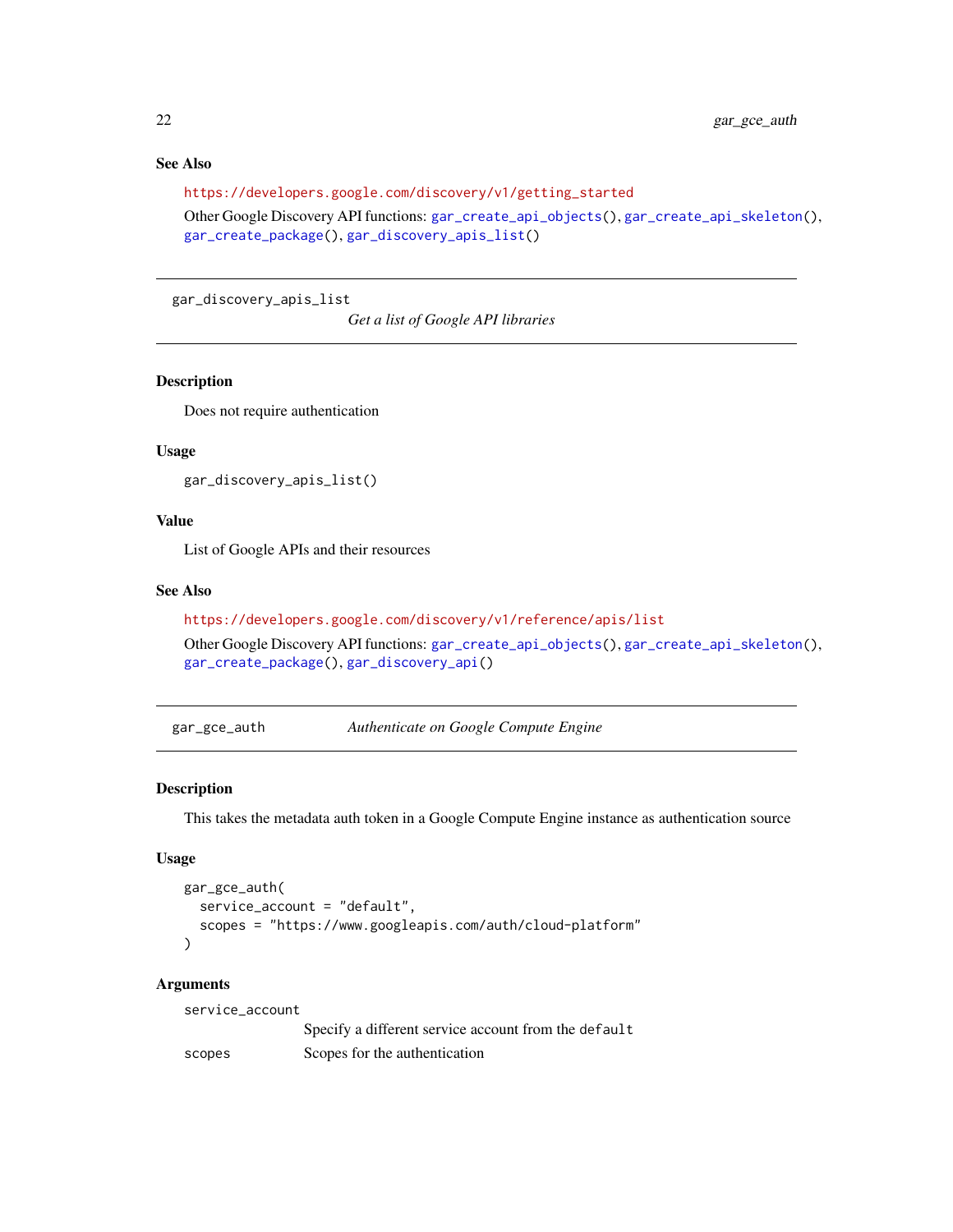#### <span id="page-22-0"></span>Details

service\_account is default or the service account email e.g. "service-account-key-json@projectname.iam.gservic

Google Compute Engine instances come with their own authentication tokens.

It has no refresh token so you need to call for a fresh token after approx. one hour. The metadata token will refresh itself when it has about 60 seconds left.

You can only use for scopes specified when creating the instance.

If you want to use them make sure their service account email is added to accounts you want to get data from.

#### Value

A token

#### See Also

[gar\\_gce\\_auth\\_email](#page-23-1)

```
Other authentication functions: gar_attach_auto_auth(), gar_auth_service(), gar_auth(),
gar_auto_auth(), get_google_token(), token_exists()
```
gar\_gce\_auth\_default *Authenticate via gcloud's application-default login*

#### Description

This allows you to take gcloud's application-default login token and turns it into one that can be used by R

#### Usage

```
gar_gce_auth_default(
  scopes = getOption("googleAuthR.scopes.selected",
    "https://www.googleapis.com/auth/cloud-platform")
\mathcal{L}
```
#### Arguments

scopes The scope you created the access\_token with

#### Details

When authenticating on Google Cloud Platform services, if you are using services that take the cloud scopes you can use [gar\\_gce\\_auth](#page-21-1) to generate authentication.

However, for other services that require a user login (such as Google Analytics API), you need a method of authentication where you can use your own email login. You have two options - create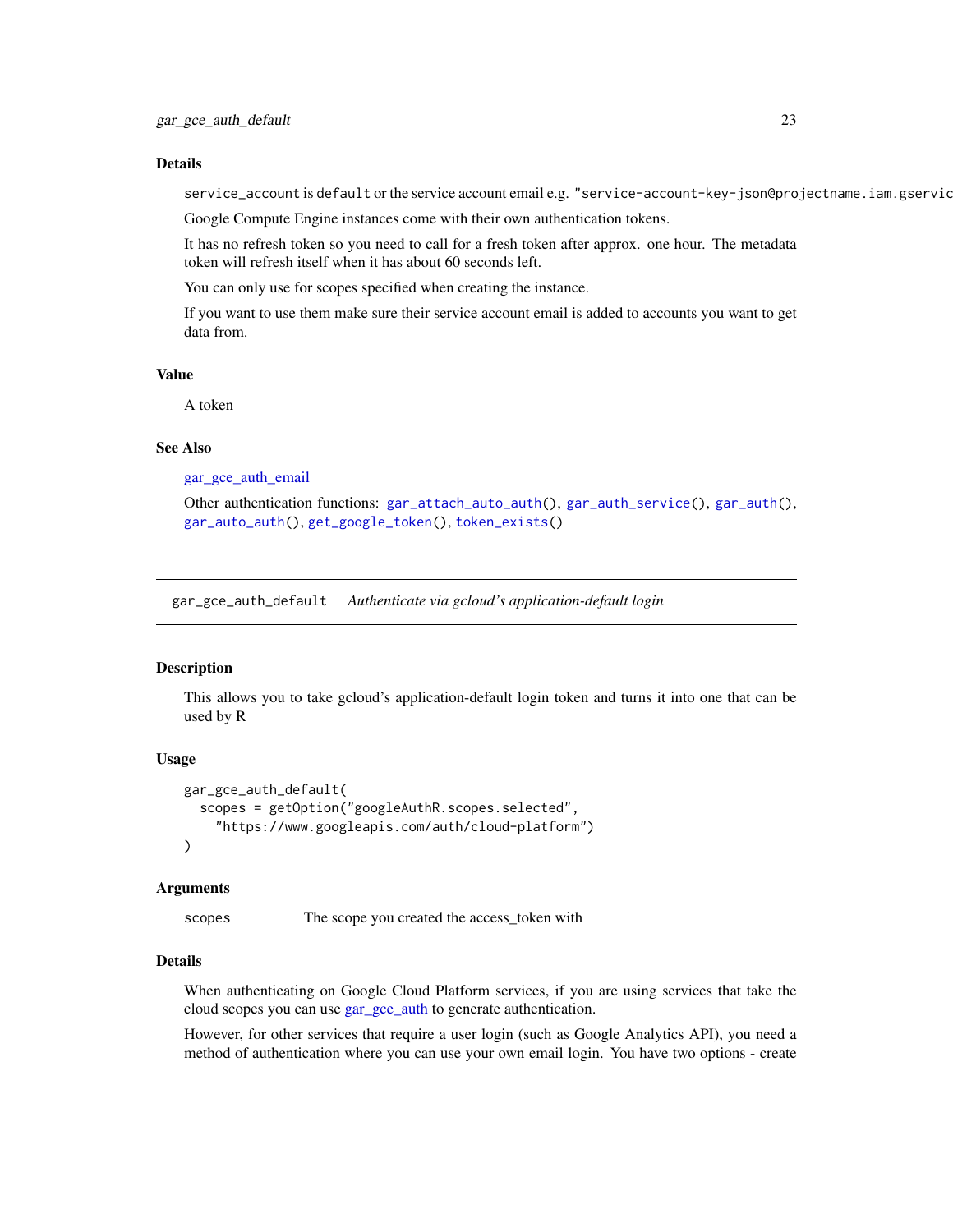## <span id="page-23-0"></span>24 gar\_gce\_auth\_email

a token offline and upload it to the instance, or gcloud allows you to generate your own token online via gcloud auth application-default login && gcloud auth application-default print-access-token

This function will then take the returned access token and put it within R so it can be used as normal with googleAuthR functions.

#### See Also

[gcloud reference](https://cloud.google.com/sdk/gcloud/reference/auth/application-default/print-access-token)

#### Examples

## Not run:

```
## in the terminal, issue this gcloud command specifying the scopes to authenticate with
gcloud auth application-default login \
 --scopes=https://www.googleapis.com/auth/analytics.readonly
## access the URL, login and create a verification code, paste in console.
## view then copy-paste the access token, to be passed into the R function
gcloud auth application-default print-access-token
## In R:
gar_gce_auth_default(<token-copy-pasted>,
     scopes = 'https://www.googleapis.com/auth/analytics.readonly',
     cache_file = 'my_ga.auth')
# use token to authenticate as you would normally with library
## End(Not run)
```
<span id="page-23-1"></span>gar\_gce\_auth\_email *Get the service email via GCE metadata*

## **Description**

Get the service email via GCE metadata

#### Usage

```
gar_gce_auth_email(service_account = "default")
```
#### Arguments

service\_account

Specify a different service account from the default Useful if you don't know the default email and need it for other uses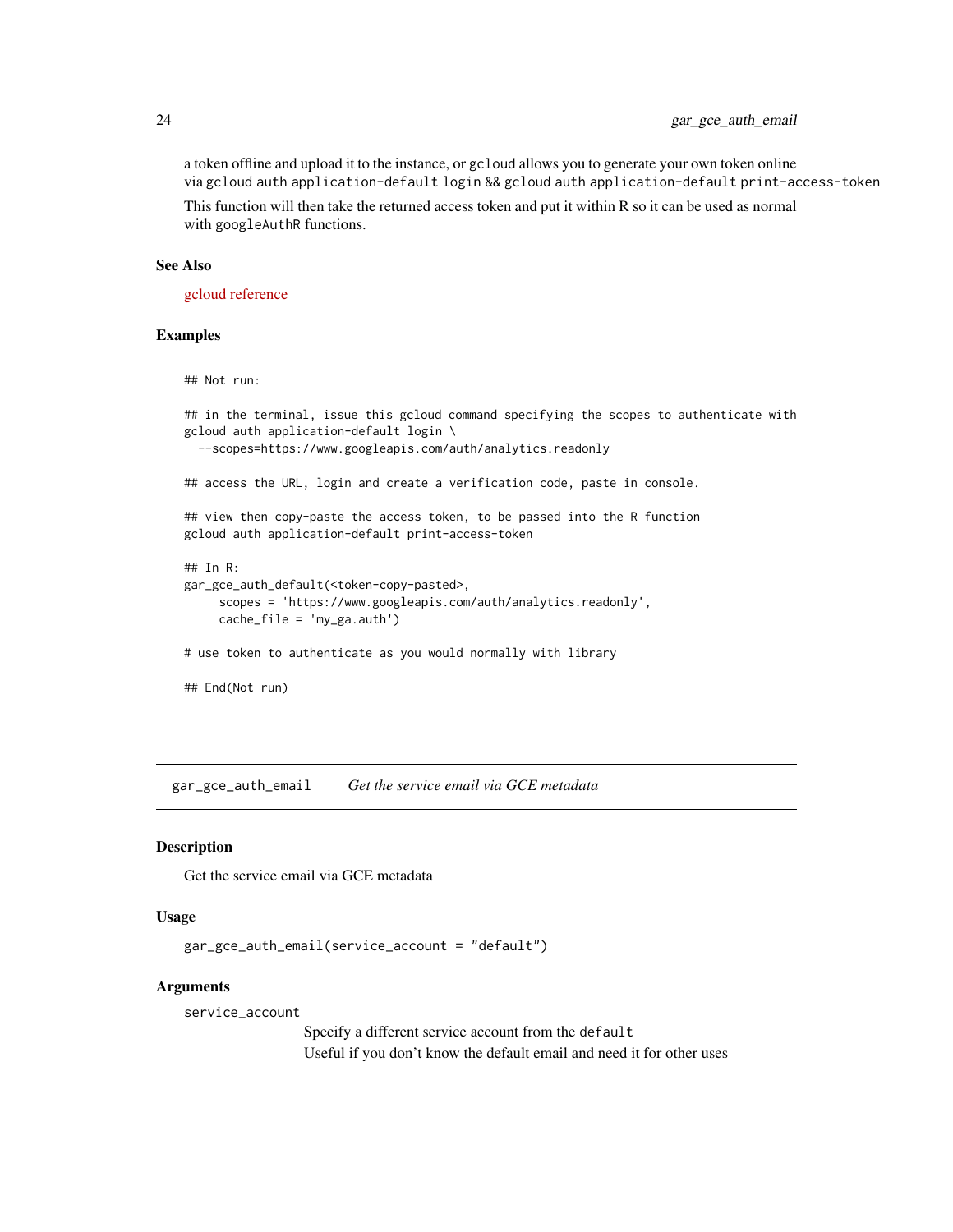<span id="page-24-0"></span>gar\_has\_token 25

## Value

the email address character string

### See Also

[gar\\_gce\\_auth](#page-21-1)

<span id="page-24-1"></span>gar\_has\_token *Is there a token on hand?*

## Description

Reports whether googleAuthR has stored a token, ready for use in downstream requests.

#### Usage

gar\_has\_token()

## Value

Logical.

## See Also

Other low-level API functions: [gar\\_token\(](#page-40-1))

#### Examples

gar\_has\_token()

gar\_scope\_config *Create or add scopes to configuration*

## Description

Helper for working with scopes

## Usage

gar\_scope\_config(required\_scopes)

## Arguments

required\_scopes

character vector of scopes to add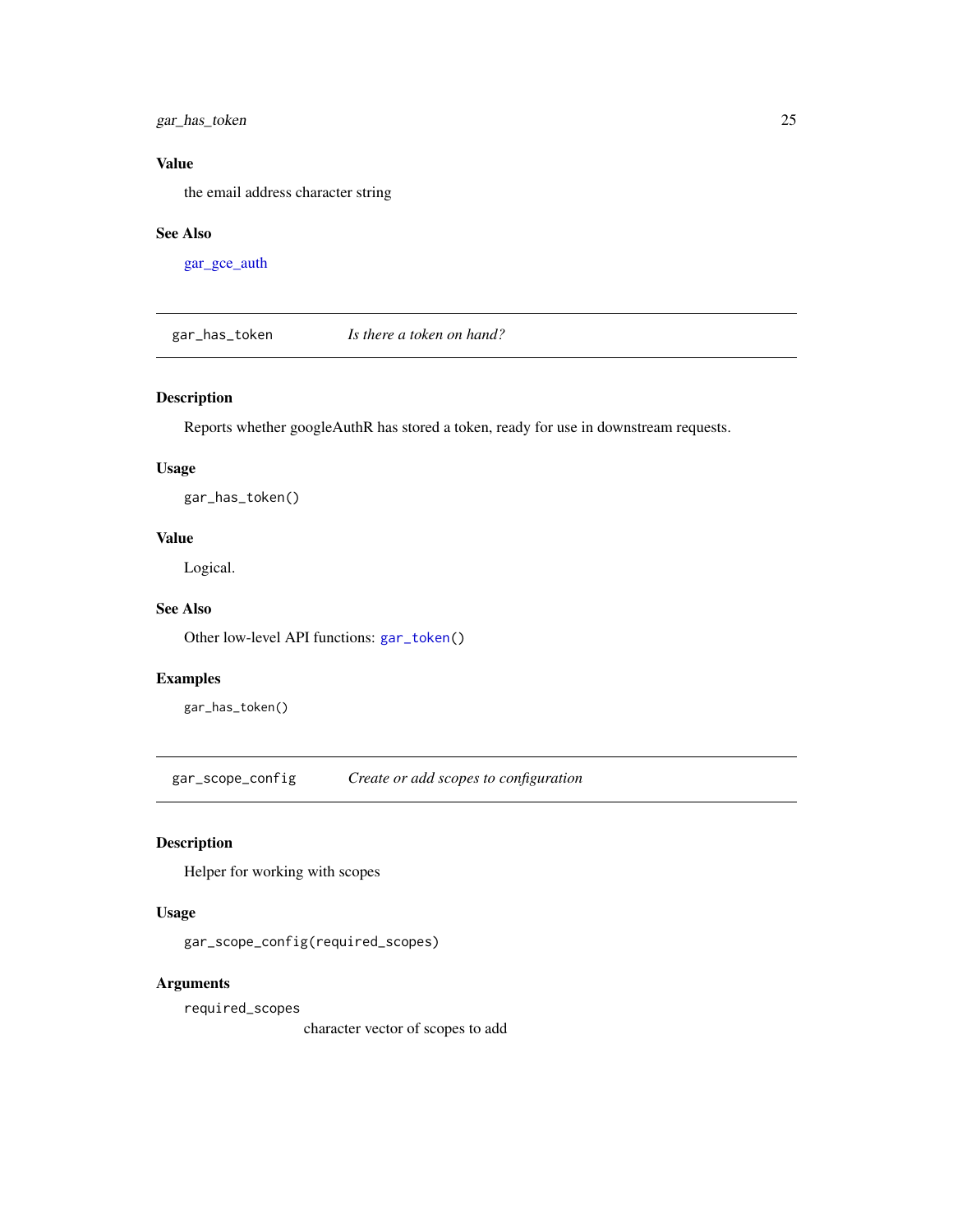<span id="page-25-2"></span><span id="page-25-0"></span>gar\_service\_create *Work with service accounts via the API*

## <span id="page-25-1"></span>Description

These functions let you create a service JSON key from an OAuth2 login. You can then assign it roles and do a one time download of a service account key to use for authentication in other Google APIs

#### Usage

```
gar_service_create(
  accountId,
 projectId,
 serviceName = "googleAuthR::gar_service_create",
  serviceDescription = "A service account created via googleAuthR"
)
gar_service_grant_roles(
  accountIds,
 roles,
 projectId,
  type = c("serviceAccount", "user", "group")
\lambdagar_service_get_roles(
  projectId,
  accountId = NULL,type = c("serviceAccount", "user", "group")
\lambdagar_service_key(
 accountId,
 projectId,
 file = paste0(accountId, "-auth-key.json")
)
gar_service_key_list(accountId, projectId)
gar_service_list(projectId)
gar_service_get(accountId, projectId)
```
#### Arguments

| accountId | The service accountId                        |
|-----------|----------------------------------------------|
| projectId | The projectId containing the service account |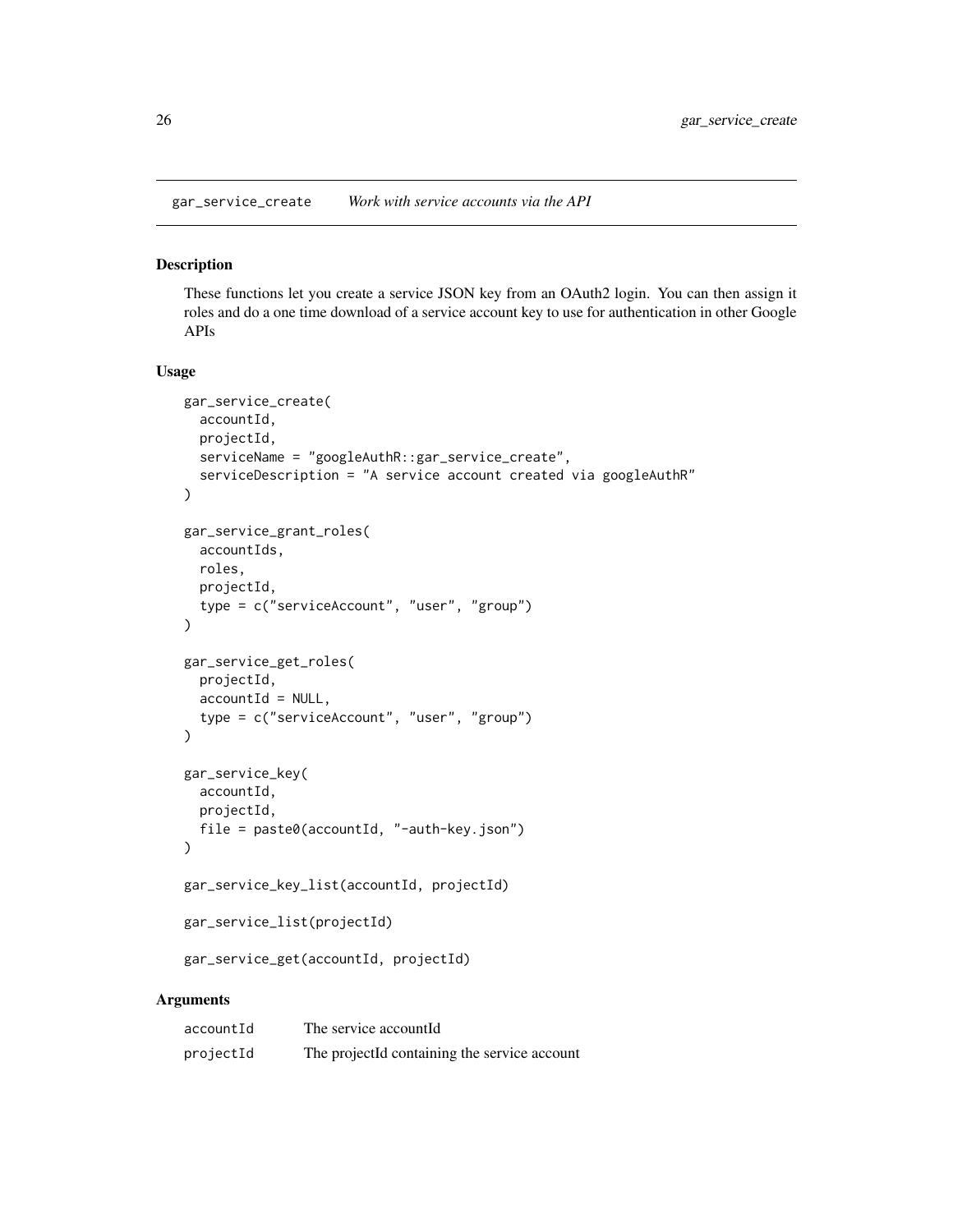## <span id="page-26-0"></span>gar\_service\_create 27

| serviceName        | Name of service account                                                                                                                                                                                                                                         |  |
|--------------------|-----------------------------------------------------------------------------------------------------------------------------------------------------------------------------------------------------------------------------------------------------------------|--|
| serviceDescription |                                                                                                                                                                                                                                                                 |  |
|                    | Description of service account                                                                                                                                                                                                                                  |  |
| accountIds         | A vector of accountids in the form accountide projectid. iam. gservice account. com                                                                                                                                                                             |  |
| roles              | A character vector of roles to give the accountIds e.g. roles/editor - see list of<br>roles here https://cloud.google.com/iam/docs/understanding-roles#predefined_<br>roles or in your GCP console https://console.cloud.google.com/iam-admin/roles/details/rol |  |
| type               | The type of accountId to add role for - e.g. user: mark@me.com or serviceAccount: accountId@project                                                                                                                                                             |  |
| file               | The file to download the private JSON key to                                                                                                                                                                                                                    |  |

#### Details

It will download the existing roles, and append the role you add to it here.

If you supply an accountId to gar\_service\_get\_roles then it will return only those roles that accountId has.

## Value

If it already exists, returns it via [gar\\_service\\_get,](#page-25-1) else creates the service key

#### See Also

Combine these functions to provision emails in one step with [gar\\_service\\_provision](#page-27-1) <https://cloud.google.com/resource-manager/reference/rest/v1/projects/setIamPolicy> <https://cloud.google.com/resource-manager/reference/rest/v1/projects/setIamPolicy> https://cloud.google.com/iam/docs/reference/rest/v1/projects.serviceAccounts.keys/create Other IAM functions: [gar\\_service\\_provision\(](#page-27-1))

## Examples

```
## Not run:
# all roles
projectId <- gar_set_client(
                json = Sys.getenv("GAR_CLIENT_JSON"),
                scopes = "https://www.googleapis.com/auth/cloud-platform")
gar_service_get_roles(projectId)
# roles for one accountId
gar_service_get_roles(
   projectId,
   accountId = "1080525199262@cloudbuild.gserviceaccount.com")
## End(Not run)
## Not run:
library(googleAuthR)
```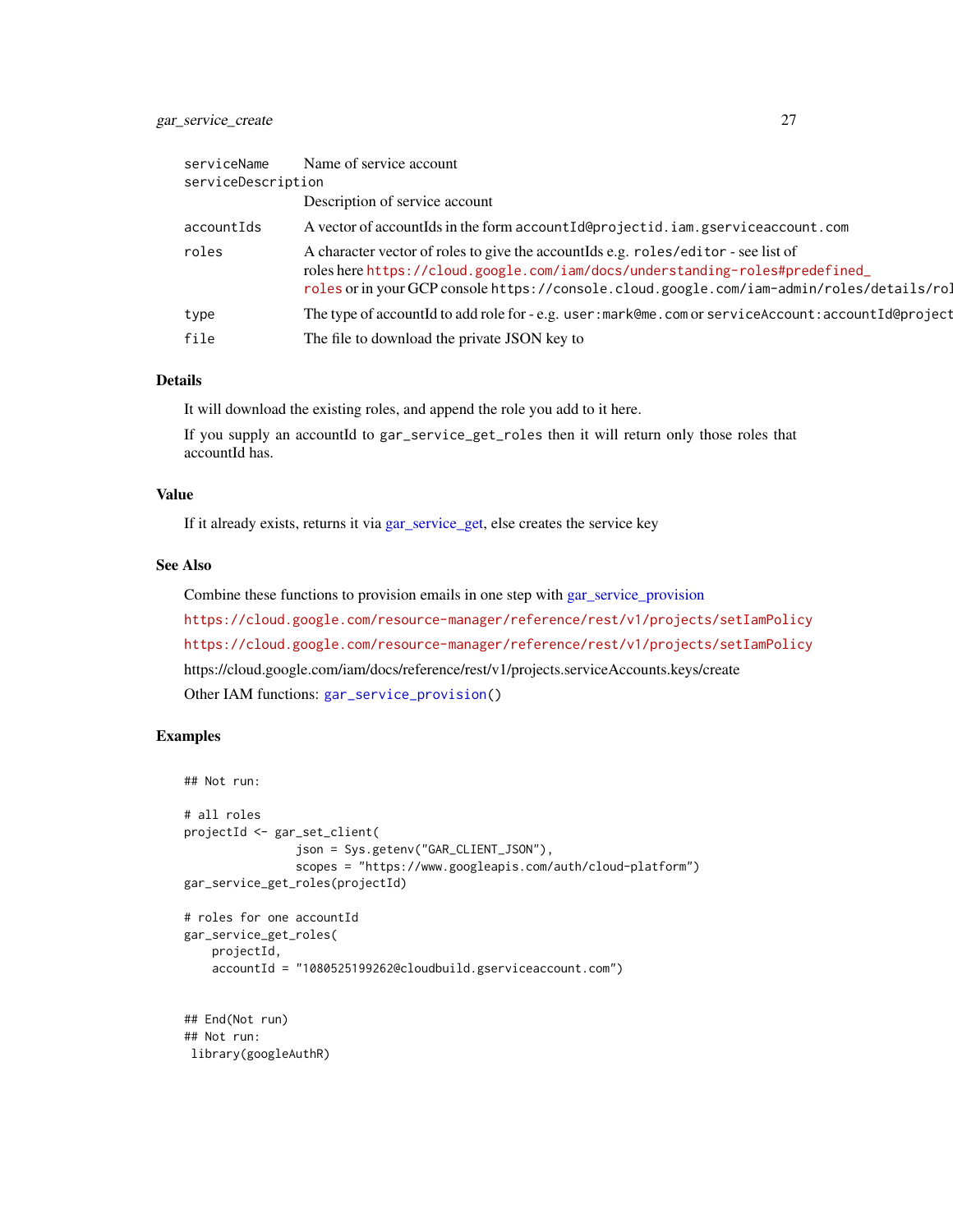```
gar_set_client(scopes = "https://www.googleapis.com/auth/cloud-platform")
gar_auth()
gar_service_create("test12345678", "my-project")
gar_service_get("test12345678@my-project.iam.gserviceaccount.com",
                 projectId = "my-project")
gar_service_grant_roles("test12345678@my-project.iam.gserviceaccount.com",
                        role = "roles/editor",
                        projectId = "my-project")
gar_service_key("test12345678", "my-project", "my-auth.json")
gar_service_list("my-project")
gar_service_key_list("test12345678", "my-project")
## End(Not run)
```
<span id="page-27-1"></span>gar\_service\_provision *Provision a service account*

#### Description

This uses all the [gar\\_service\\_create](#page-25-2) functions to enable creating service account roles more easily

#### Usage

```
gar_service_provision(
 accountId,
 roles,
  json = Sys.getenv("GAR_CLIENT_JSON"),
 file = paste0(accountId, "-auth-key.json"),
 email = Sys.getenv("GARGLE_EMAIL")
)
```
## Arguments

| accountId | The service accountId                                                                                                                                                                                                                                           |
|-----------|-----------------------------------------------------------------------------------------------------------------------------------------------------------------------------------------------------------------------------------------------------------------|
| roles     | A character vector of roles to give the account of e.g. roles/editor - see list of<br>roles here https://cloud.google.com/iam/docs/understanding-roles#predefined_<br>roles or in your GCP console https://console.cloud.google.com/iam-admin/roles/details/rol |
| json      | The file location of an OAuth 2.0 client ID json file                                                                                                                                                                                                           |
| file      | The file to download the private JSON key to                                                                                                                                                                                                                    |
| email     | An existing gargle cached email to authenticate with or TRUE to authenticate<br>with the only email available.                                                                                                                                                  |

<span id="page-27-0"></span>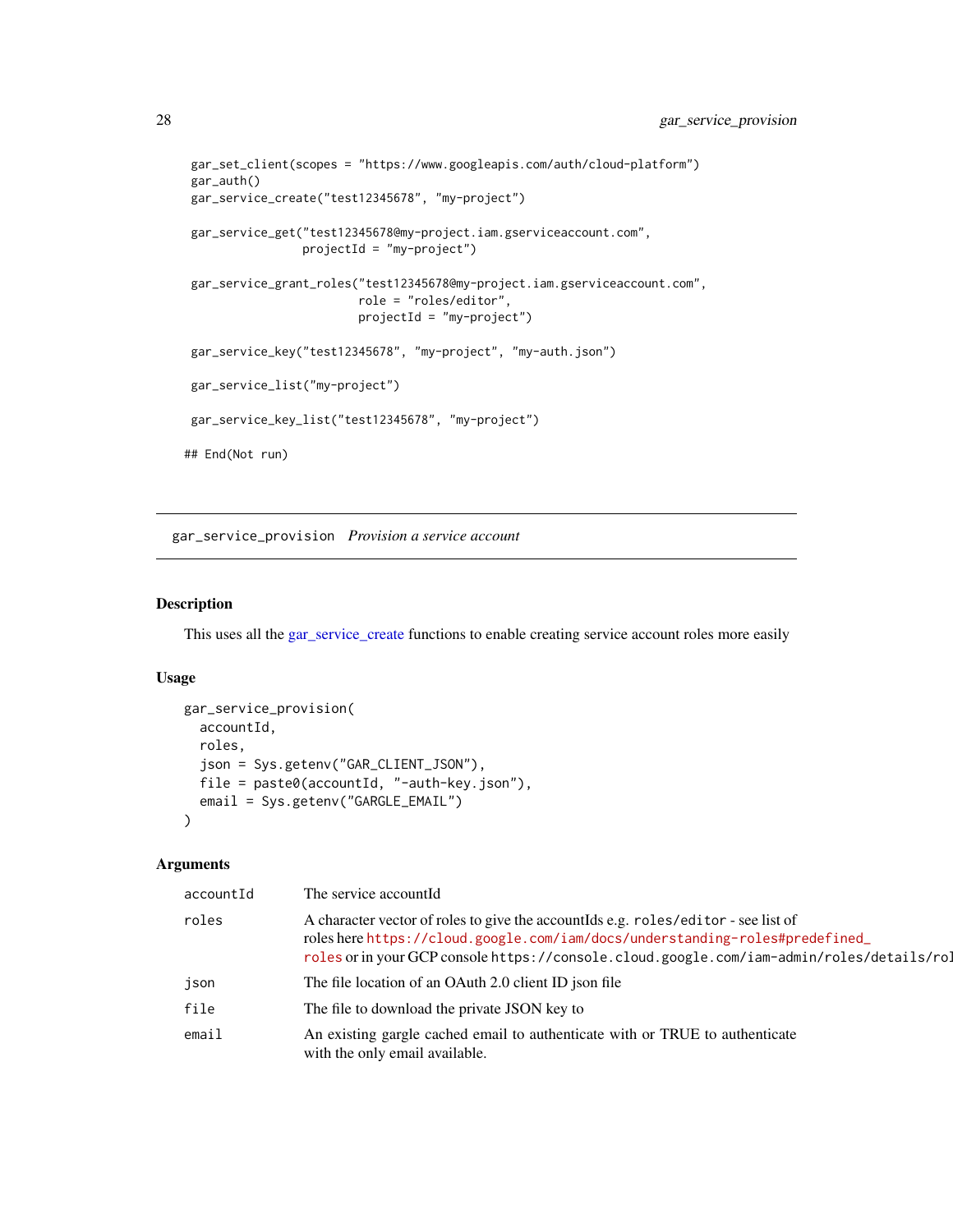## <span id="page-28-0"></span>Details

You will need the OAuth2.0 Client ID JSON from your GCP project via menu icon > APIs & Services > Credentials > Create Credentials > OAuth client ID

You need to authenticate with a user with permission iam. serviceAccounts. create for the project. Most often the user is an Owner/Editor

## See Also

<https://cloud.google.com/iam/docs/creating-managing-service-accounts#iam-service-accounts-create-rest> Other IAM functions: [gar\\_service\\_create\(](#page-25-2))

#### Examples

## Not run:

```
gar_service_provision("my-service-account",
                      c("roles/viewer", "roles/bigquery.jobUser"))
```
## End(Not run)

<span id="page-28-1"></span>gar\_setup\_auth\_check *Check service key works via environment argument*

## Description

Check service key works via environment argument

#### Usage

```
gar_setup_auth_check(
 env_arg = "GCE_AUTH_FILE",
  scope = "https://www.googleapis.com/auth/cloud-platform"
\mathcal{L}
```
## Arguments

| env_arg | The authentication environment argument |
|---------|-----------------------------------------|
| scope   | The scope of the GCP request            |

#### See Also

```
Other setup functions: gar_setup_auth_key(), gar_setup_clientid(), gar_setup_edit_renviron(),
gar_setup_env_check(), gar_setup_menu_do(), gar_setup_menu()
```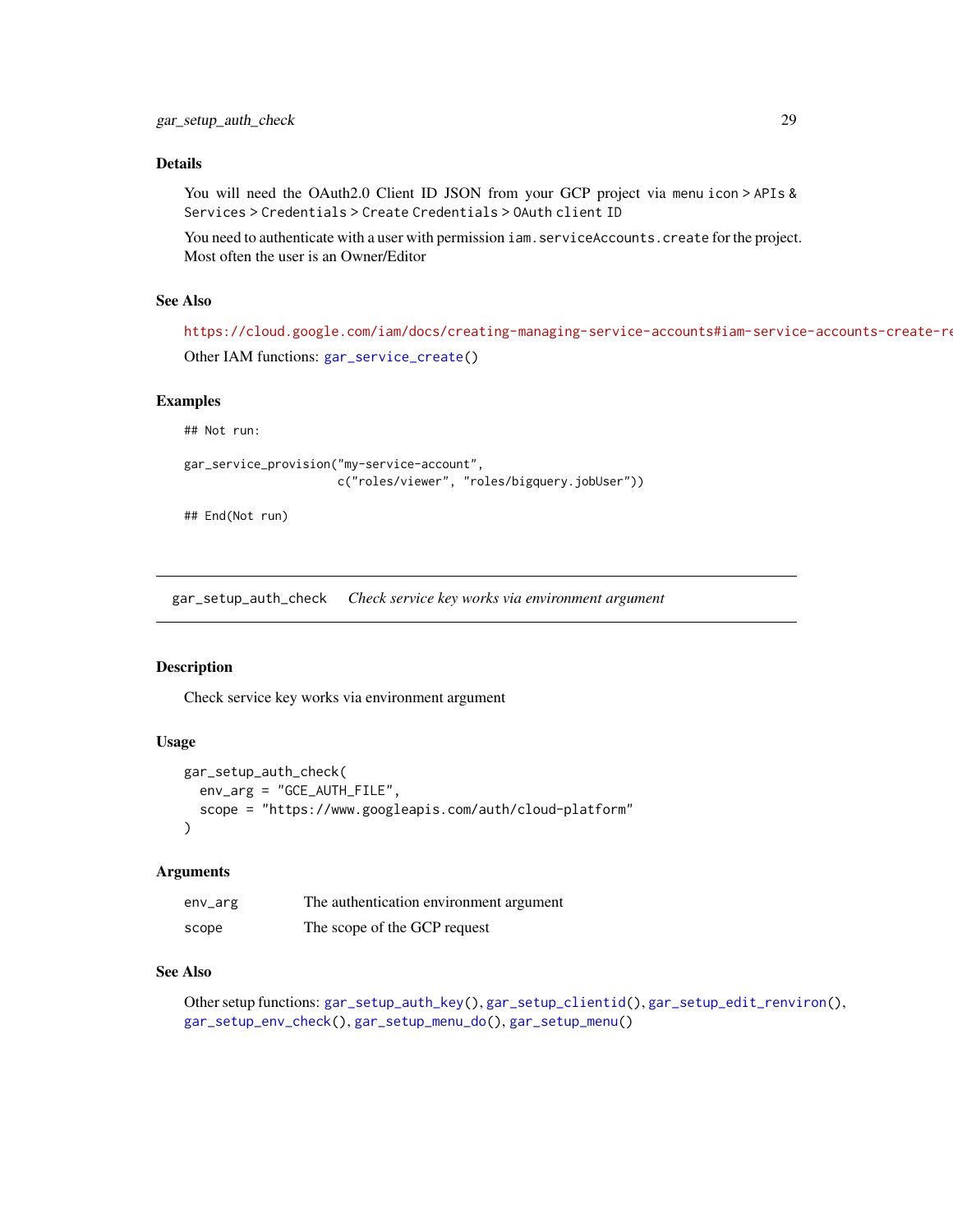<span id="page-29-1"></span><span id="page-29-0"></span>gar\_setup\_auth\_key *Create a service account for googleCloudRunner*

## Description

This will use your Google OAuth2 user to create a suitable service account

## Usage

```
gar_setup_auth_key(
 email = Sys.getenv("GARGLE_EMAIL"),
 file = "googleauthr-auth-key.json",
 session_user = NULL,
 client_json = "GAR_CLIENT_JSON",
 roles = NULL,
 default_key = "googleauthr"
)
```
## Arguments

| email        | What email to open OAuth2 with                                   |
|--------------|------------------------------------------------------------------|
| file         | Where to save the authentication file.                           |
| session_user | 1 for user level, 2 for project level, leave NULL to be prompted |
| client_json  | The location of the env arg holding client json                  |
| roles        | Whether to assign roles to the service key                       |
| default_key  | The default name of the service key                              |

## Value

TRUE if the file is ready to be setup, FALSE if need to stop

## See Also

Other setup functions: [gar\\_setup\\_auth\\_check\(](#page-28-1)), [gar\\_setup\\_clientid\(](#page-30-1)), [gar\\_setup\\_edit\\_renviron\(](#page-30-2)), [gar\\_setup\\_env\\_check\(](#page-31-1)), [gar\\_setup\\_menu\\_do\(](#page-33-1)), [gar\\_setup\\_menu\(](#page-32-1))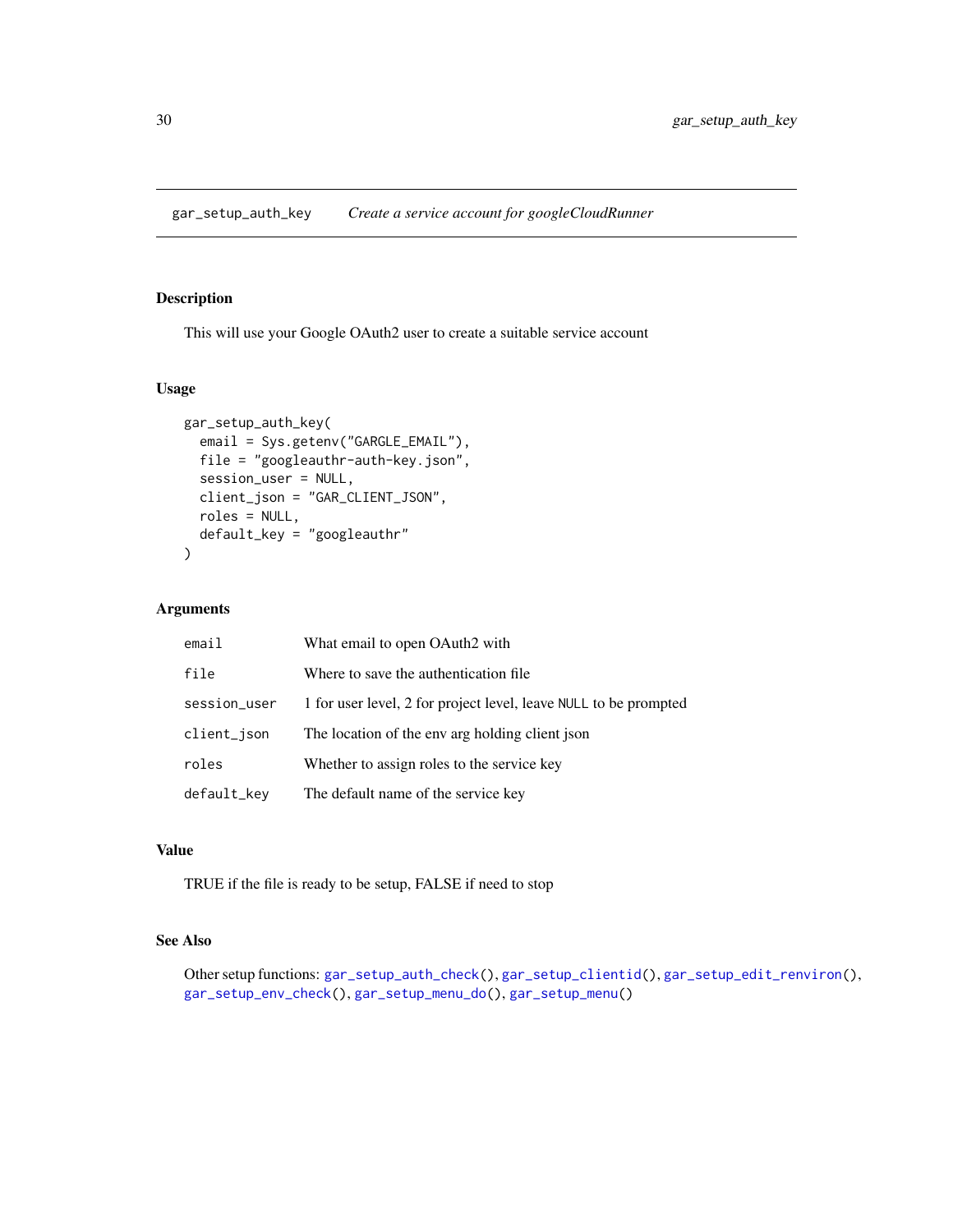## <span id="page-30-1"></span><span id="page-30-0"></span>Description

Check for a client JSON

## Usage

```
gar_setup_clientid(session_user = NULL, client_json = "GAR_CLIENT_JSON")
```
## Arguments

| session_user | 1 for user level, 2 for project level, leave NULL to be prompted |
|--------------|------------------------------------------------------------------|
| client_json  | The environment argument to be used for client_id/secret         |

## Value

TRUE is client\_id is ready, FALSE if it is not

## See Also

Other setup functions: [gar\\_setup\\_auth\\_check\(](#page-28-1)), [gar\\_setup\\_auth\\_key\(](#page-29-1)), [gar\\_setup\\_edit\\_renviron\(](#page-30-2)), [gar\\_setup\\_env\\_check\(](#page-31-1)), [gar\\_setup\\_menu\\_do\(](#page-33-1)), [gar\\_setup\\_menu\(](#page-32-1))

```
gar_setup_edit_renviron
```
*Setup wizard help - asking users to edit .Renviron*

## <span id="page-30-3"></span>Description

Setup wizard help - asking users to edit .Renviron

#### Usage

gar\_setup\_edit\_renviron(to\_paste, session\_user)

```
gar_setup_check_session(session_user = NULL)
```
#### Arguments

| to_paste     | The line to paste into .Renviron                                                 |
|--------------|----------------------------------------------------------------------------------|
| session_user | whether its a $1 =$ user level or 2=project level. Renviron file                 |
|              | Intended to get user input from a menu, 1 indicating user level, 2 project level |
|              | gar_setup_check_session creates a menu for the user to choose which              |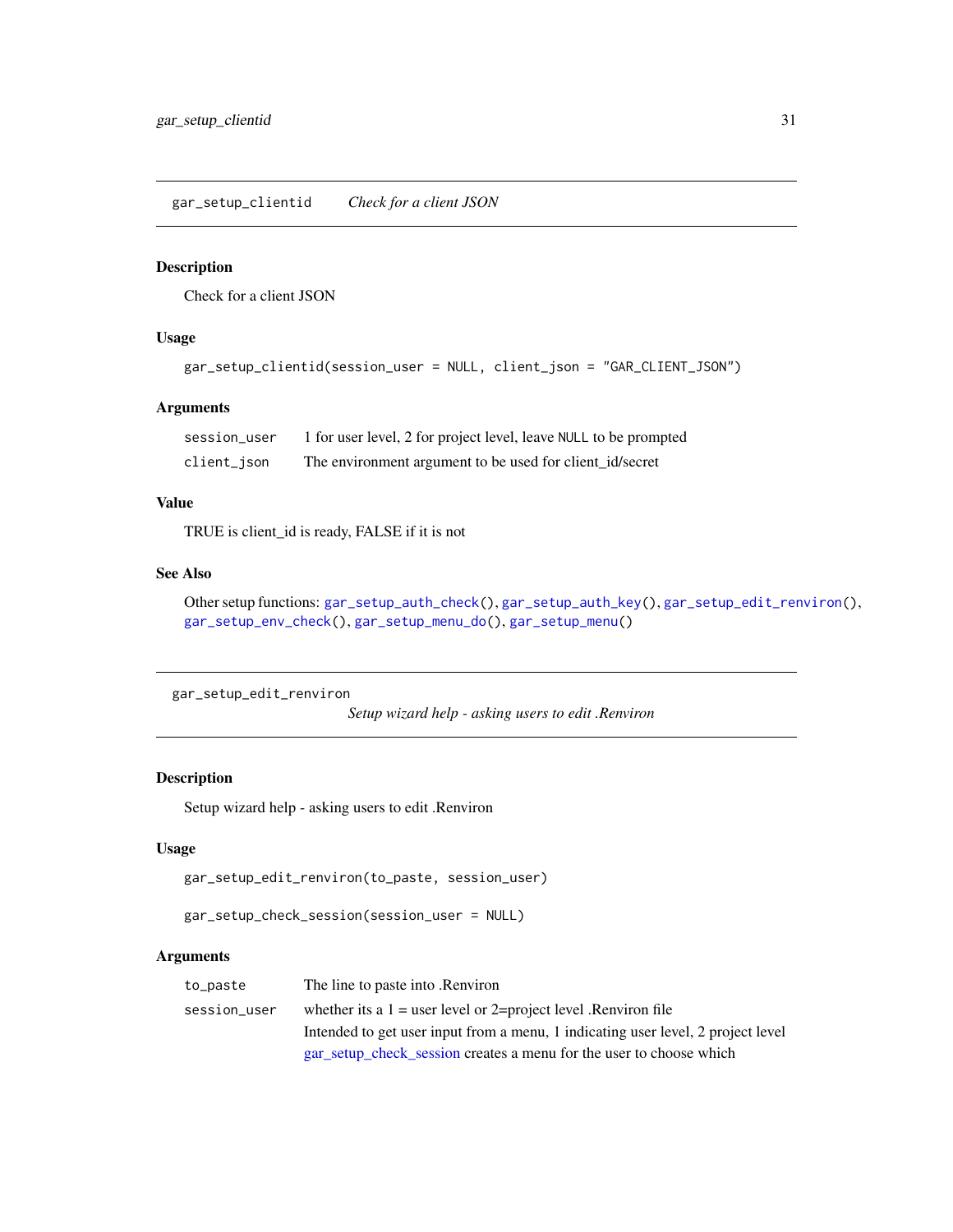## See Also

```
Other setup functions: gar_setup_auth_check(), gar_setup_auth_key(), gar_setup_clientid(),
gar_setup_env_check(), gar_setup_menu_do(), gar_setup_menu()
```
#### Examples

## Not run:

```
choice <- gar_setup_check_session()
gar_setup_edit_renviron("ENV_ARG=blah", session_user = choice)
```
## End(Not run)

<span id="page-31-1"></span>gar\_setup\_env\_check *Setup wizard help - check if environment argument is set*

## Description

Setup wizard help - check if environment argument is set

## Usage

```
gar_setup_env_check(env_arg, set_to, edit_option = FALSE, session_user)
```
#### Arguments

| env_arg      | The environment argument to check                              |
|--------------|----------------------------------------------------------------|
| set_to       | NULL or a string to set in .Renviron                           |
| edit_option  | Pass edit option $=$ FALSE to edit an existing environment arg |
| session_user | 1=user, 2=project scope of .Renviron                           |

## Details

Pass edit\_option = FALSE to edit an existing environment arg, TRUE will check if it exists, and will pass if its present.

#### Value

TRUE once changes made

#### See Also

Other setup functions: [gar\\_setup\\_auth\\_check\(](#page-28-1)), [gar\\_setup\\_auth\\_key\(](#page-29-1)), [gar\\_setup\\_clientid\(](#page-30-1)), [gar\\_setup\\_edit\\_renviron\(](#page-30-2)), [gar\\_setup\\_menu\\_do\(](#page-33-1)), [gar\\_setup\\_menu\(](#page-32-1))

<span id="page-31-0"></span>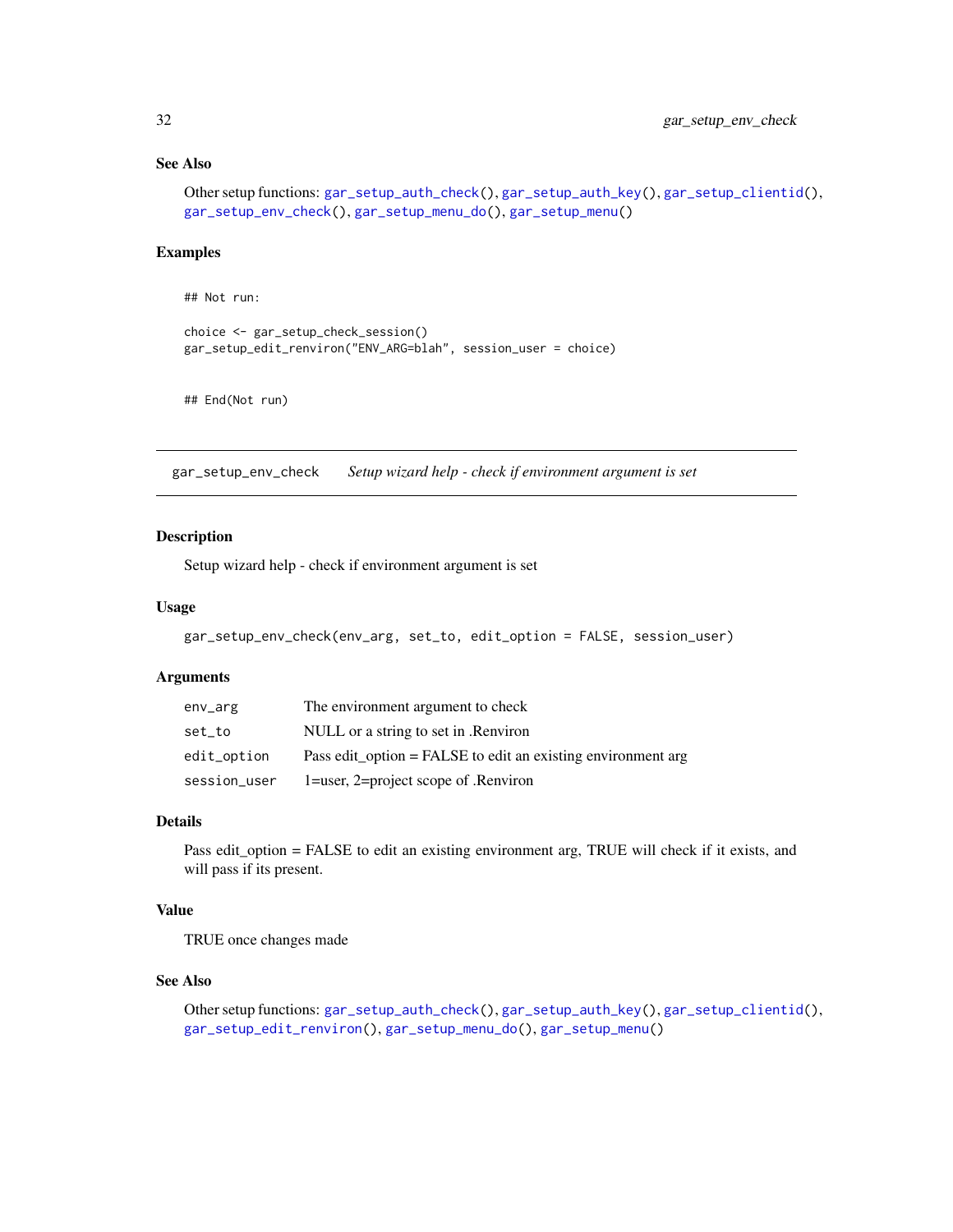<span id="page-32-0"></span>gar\_setup\_get\_authenv *Setup wizard helper - add authentication file to .Renviron*

## Description

Setup wizard helper - add authentication file to .Renviron

## Usage

```
gar_setup_get_authenv(env_arg = "GCE_AUTH_FILE", ...)
```
## Arguments

| env_arg | The environment argument to set              |
|---------|----------------------------------------------|
| $\cdot$ | Other arguments passed to gar_setup_auth_key |

## Value

A string to paste into an .Renviron, or NULL

<span id="page-32-1"></span>

| gar_setup_menu | Setup wizard - introduction helper |  |
|----------------|------------------------------------|--|
|                |                                    |  |

## Description

Salutation and initial menu

## Usage

gar\_setup\_menu(choices, package\_name = "googleAuthR")

#### Arguments

| choices      | A character vector of the choices passed to menu |
|--------------|--------------------------------------------------|
| package_name | The package the setup menu is for                |

## Value

The number option from the menu

#### See Also

Other setup functions: [gar\\_setup\\_auth\\_check\(](#page-28-1)), [gar\\_setup\\_auth\\_key\(](#page-29-1)), [gar\\_setup\\_clientid\(](#page-30-1)), [gar\\_setup\\_edit\\_renviron\(](#page-30-2)), [gar\\_setup\\_env\\_check\(](#page-31-1)), [gar\\_setup\\_menu\\_do\(](#page-33-1))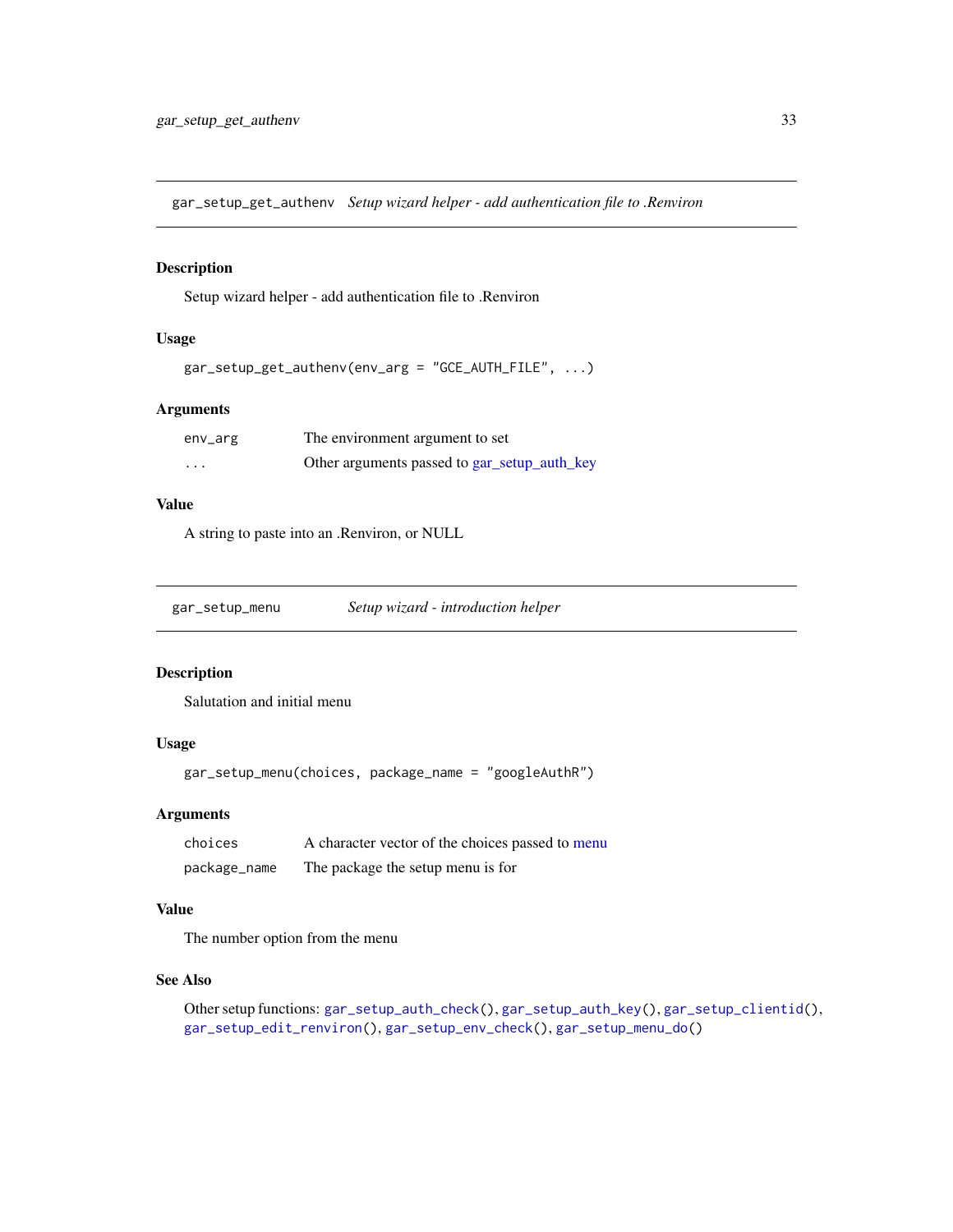<span id="page-33-1"></span><span id="page-33-0"></span>

## Description

Setup wizard help - the functions that will execute on different menu options

#### Usage

```
gar_setup_menu_do(menu_option, trigger, do_function, stop = FALSE, ...)
```
## Arguments

| menu_option | The menu option chosen from menu or gar_setup_menu        |
|-------------|-----------------------------------------------------------|
| trigger     | What option will trigger the do_function                  |
| do_function | The function in the same order as the menu options        |
| stop        | Whether to stop and exit if the function comes back FALSE |
|             | arguments passed to do_function                           |

## Details

The functions should come back with TRUE or FALSE depending on if the setting was successful.

## Value

FALSE if setting was not set, TRUE if it was

## See Also

```
Other setup functions: gar_setup_auth_check(), gar_setup_auth_key(), gar_setup_clientid(),
gar_setup_edit_renviron(), gar_setup_env_check(), gar_setup_menu()
```
## Examples

## Not run:

```
op <- gar_setup_menu(c("Check all settings",
                       "Configure authentication",
                       "Configure env arg 1",
                       "Configure env arg 2",
                       "Configure something else"
                       ),
                       package_name = "googleAuthR")
```
choice <- gar\_setup\_check\_session()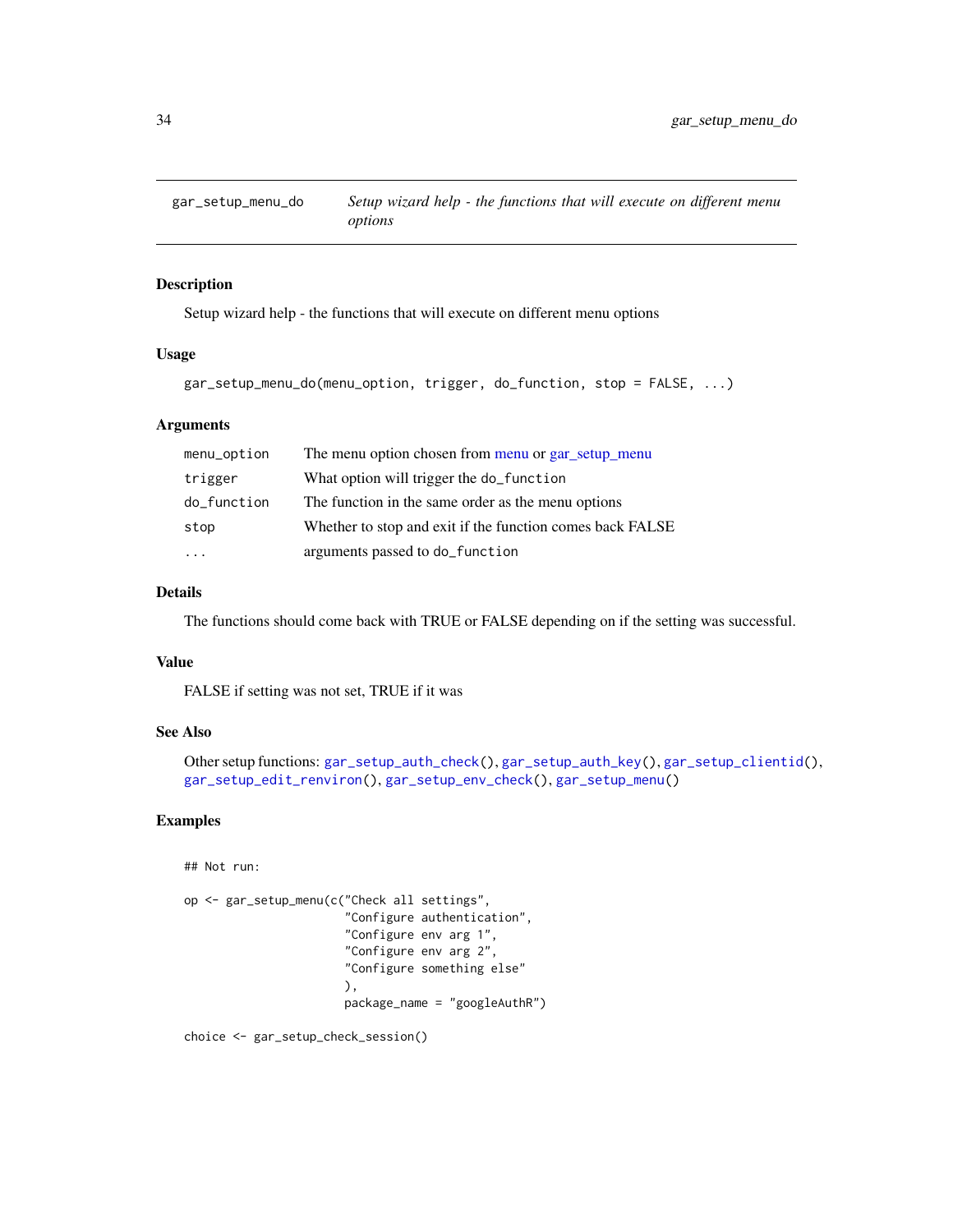```
custom_env_check_f <- function(choice){
  r <- readline("project-id:")
  gar_setup_env_check("ARG2",
                      set_to = r,
                      edit_option = choice == 1, #allow editing of env arg
                      session_user = choice)
  TRUE
}
gar_setup_menu_do(op, c(1,2), my_setup_auth_f, stop = TRUE)
gar_setup_menu_do(op, c(1,3), gar_setup_env_check,
                  env_arg = "ARG1", set_to = "BLAH",
                  edit_option = choice == 1, #allow editing of env arg
                  session_user = choice)
gar_setup_menu_do(op, c(1,4), custom_env_check_f)
gar_setup_menu_do(op, c(1,4), my_setup_something_f)
## End(Not run)
```
gar\_set\_client *Setup the clientId, clientSecret and scopes*

#### Description

Help setup the client ID and secret with the OAuth 2.0 clientID. Do not confuse with Service account keys.

#### Usage

```
gar_set_client(
  json = Sys.getenv("GAR_CLIENT_JSON"),
 web_json = Sys.getenv("GAR_CLIENT_WEB_JSON"),
  scopes = NULL,
 activate = c("offline", "web")
\lambda
```
#### Arguments

| json     | The file location of an OAuth 2.0 client ID json file         |
|----------|---------------------------------------------------------------|
| web_ison | The file location of client ID json file for web applications |
| scopes   | A character vector of scopes to set                           |
| activate | Which credential to activate                                  |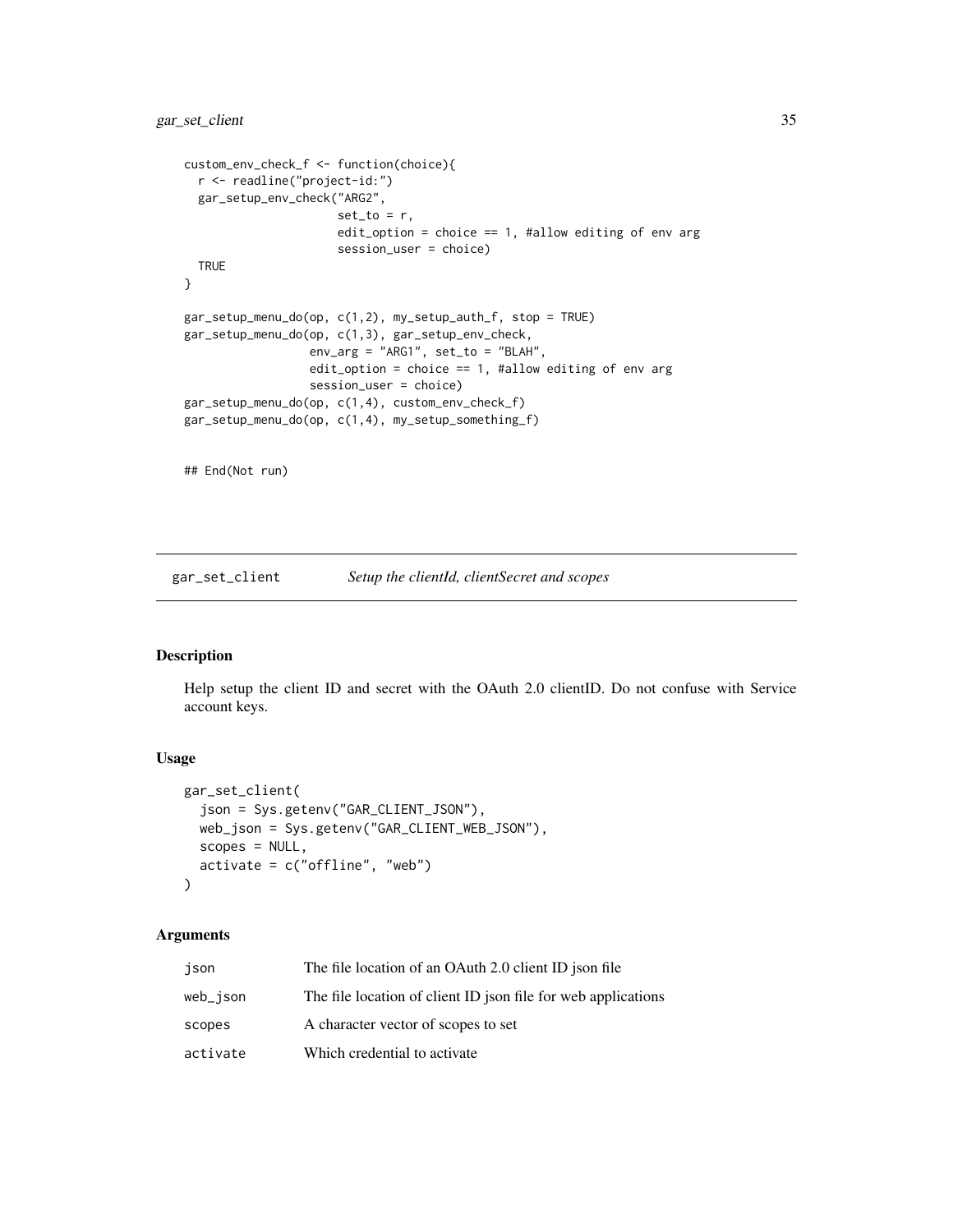This function helps set the options(googleAuthR.client\_id), options(googleAuthR.client\_secret) and options(googleAuthR.scopes.selected) for you.

You can also set the web application client IDs that are used in Shiny authentication, that are set via the options options(googleAuthR.webapp.client\_id), options(googleAuthR.webapp.client\_secret)

Note that if you authenticate with a cache token with different values it will overwrite them.

For successful authentication, the API scopes can be browsed via the googleAuthR RStudio addin or the Google API documentation.

Do not confuse this JSON file with the service account keys, that are used to authenticate a service email. This JSON only sets up which app you are going to authenticate with - use [gar\\_auth\\_service](#page-9-1) with the Service account keys JSON to perform the actual authentication.

By default the JSON file will be looked for in the location specified by the "GAR\_CLIENT\_JSON" environment argument, or via "GAR\_CLIENT\_WEB\_JSON" for webapps.

### Value

The project-id the app has been set for

#### Author(s)

Idea via @jennybc and @jimhester from gargle and gmailr libraries.

#### See Also

<https://console.cloud.google.com/apis/credentials>

#### Examples

```
## Not run:
gar_set_client("google-client.json",
               scopes = "http://www.googleapis.com/auth/webmasters")
gar_auth_service("google-service-auth.json")
## End(Not run)
```
<span id="page-35-1"></span>gar\_shiny\_auth *Create Authentication within Shiny's server.R*

#### **Description**

This can be used at the top of the server function for authentication when you have used [gar\\_shiny\\_ui](#page-38-1) to create a login page for your ui function.

In some platforms the URL you are authenticating from will not match the Docker container the script is running in (e.g. shinyapps.io or a kubernetes cluster) - in that case you can manually set it via 'options(googleAuthR.redirect = http://your-shiny-url'). In other circumstances the Shiny app should be able to detect this itself.

<span id="page-35-0"></span>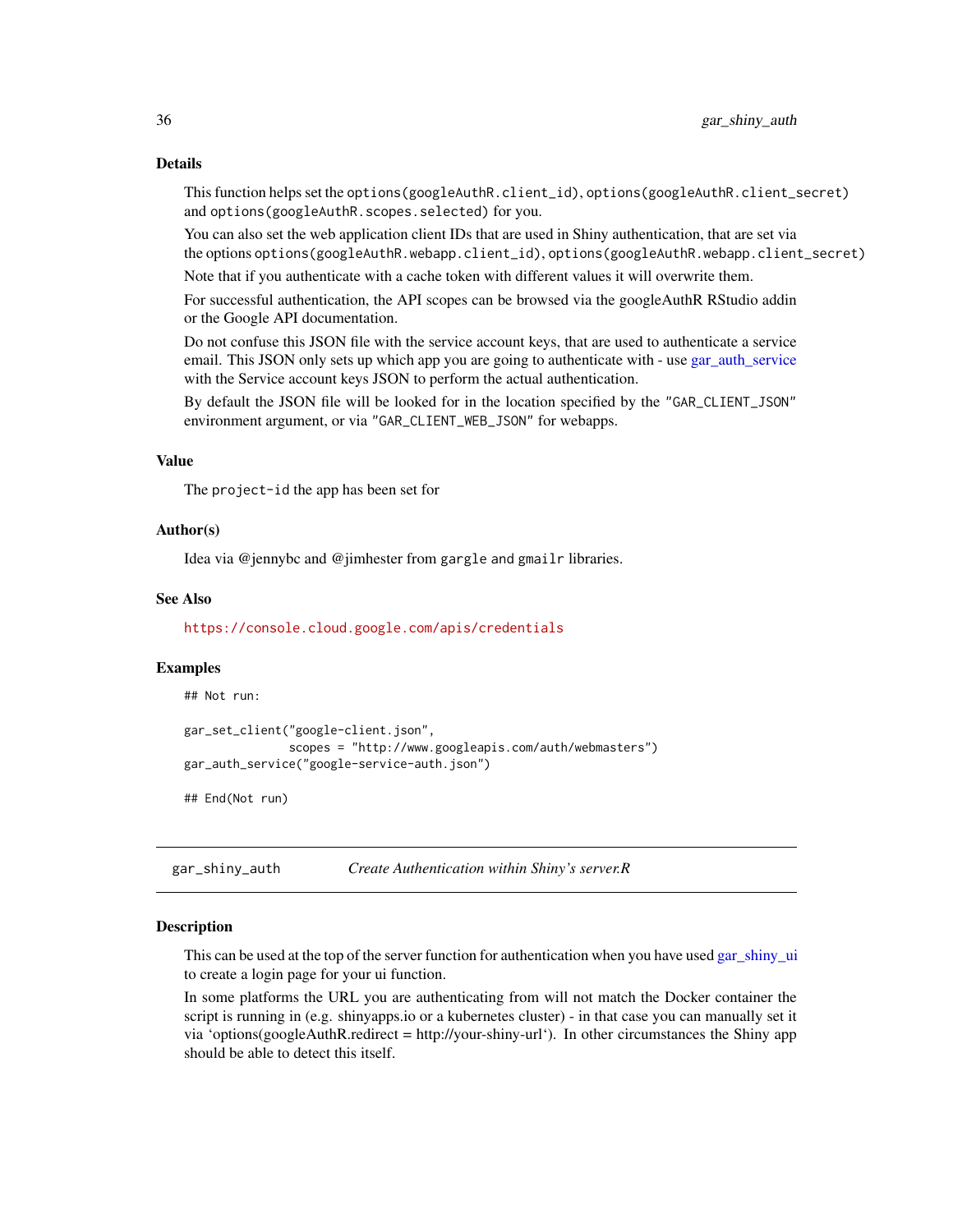<span id="page-36-0"></span>gar\_shiny\_auth 37

## Usage

gar\_shiny\_auth(session)

#### Arguments

session Shiny session argument

## Details

If using [gar\\_shiny\\_ui,](#page-38-1) put this at the top of your server.R function

### Author(s)

Based on a gist by Joe Cheng, RStudio

## See Also

Other pre-load shiny authentication: [gar\\_shiny\\_auth\\_url\(](#page-37-1)), [gar\\_shiny\\_login\\_ui\(](#page-38-2)), [gar\\_shiny\\_ui\(](#page-38-1)), [silent\\_auth\(](#page-43-1))

## Examples

```
## Not run:
library(shiny)
library(googleAuthR)
gar_set_client()
fileSearch <- function(query) {
  googleAuthR::gar_api_generator("https://www.googleapis.com/drive/v3/files/",
                                "GET",
                                pars_args=list(q=query),
                                data\_parse\_function = function(x) x$files()}
## ui.R
ui <- fluidPage(title = "googleAuthR Shiny Demo",
                textInput("query",
                label = "Google Drive query",
                value = "mimeType != 'application/vnd.google-apps.folder'"),
                tableOutput("gdrive")
                )
## server.R
server <- function(input, output, session){
# this is not reactive, no need as you only reach here authenticated
gar_shiny_auth(session)
output$gdrive <- renderTable({
  req(input$query)
```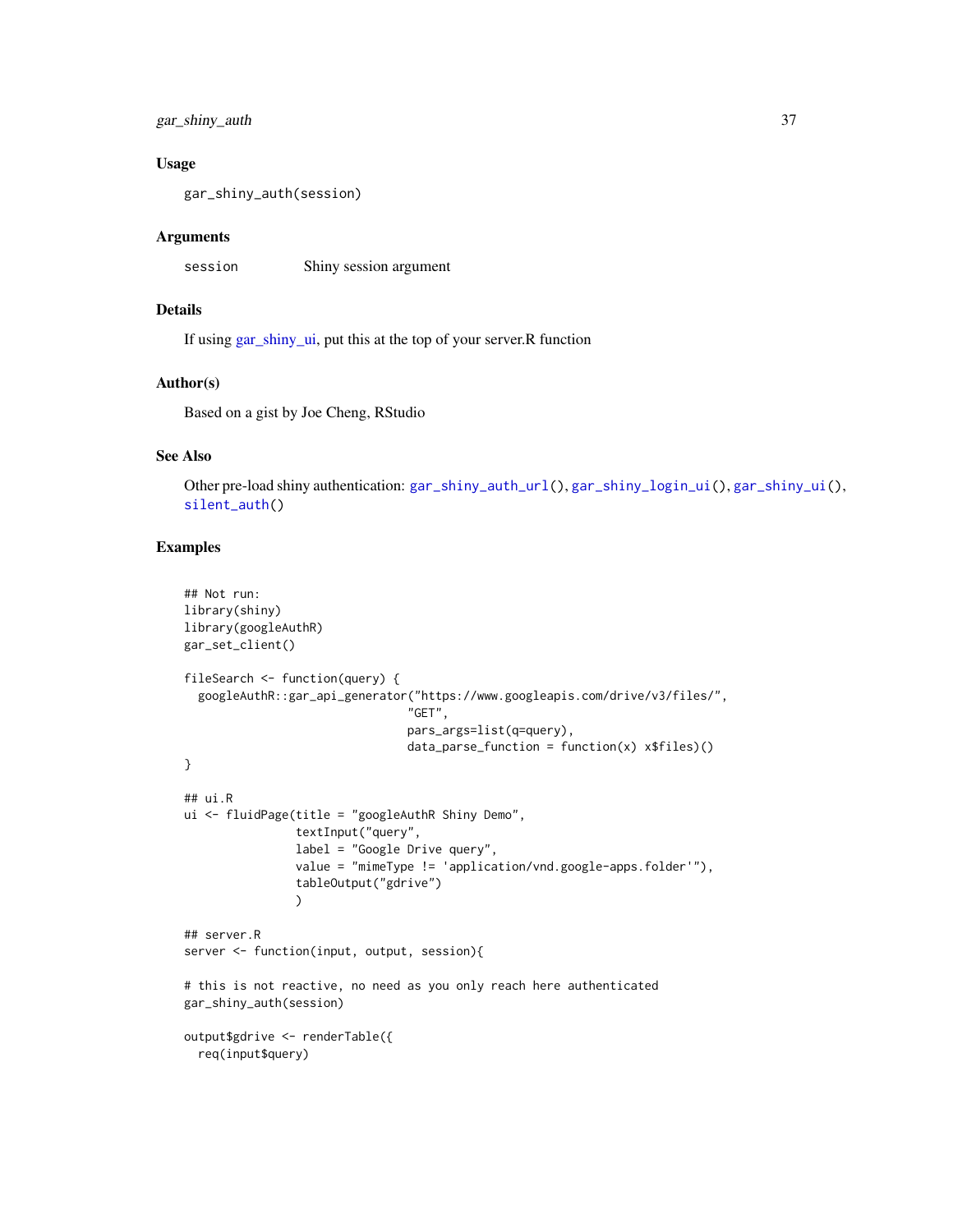```
# no need for with_shiny()
 fileSearch(input$query)
 })
 }
# gar_shiny_ui() needs to wrap the ui you have created above.
shinyApp(gar_shiny_ui(ui), server)
## End(Not run)
```
<span id="page-37-1"></span>gar\_shiny\_auth\_url *Make a Google Authorisation URL for Shiny*

## Description

Set this within your login\_ui where you need the Google login.

#### Usage

```
gar_shiny_auth_url(
  req,
  state = getOption("googleAuthR.securitycode"),
 client.id = getOption("googleAuthR.webapp.client_id"),
 client.secret = getOption("googleAuthR.webapp.client_secret"),
  scope = getOption("googleAuthR.scopes.selected"),
  access_type = c("online", "offline"),
 prompt = c("consent", "select_account", "both", "none")
)
```
## Arguments

| reg           | a Rook request, do not set as this will be used by Shiny to generate URL |
|---------------|--------------------------------------------------------------------------|
| state         | URL state                                                                |
| client.id     | client.id                                                                |
| client.secret | client.secret                                                            |
| scope         | API scopes                                                               |
| access_type   | whether to keep the token                                                |
| prompt        | Auto-login if user is recognised or always force signin                  |

#### See Also

Other pre-load shiny authentication: [gar\\_shiny\\_auth\(](#page-35-1)), [gar\\_shiny\\_login\\_ui\(](#page-38-2)), [gar\\_shiny\\_ui\(](#page-38-1)), [silent\\_auth\(](#page-43-1))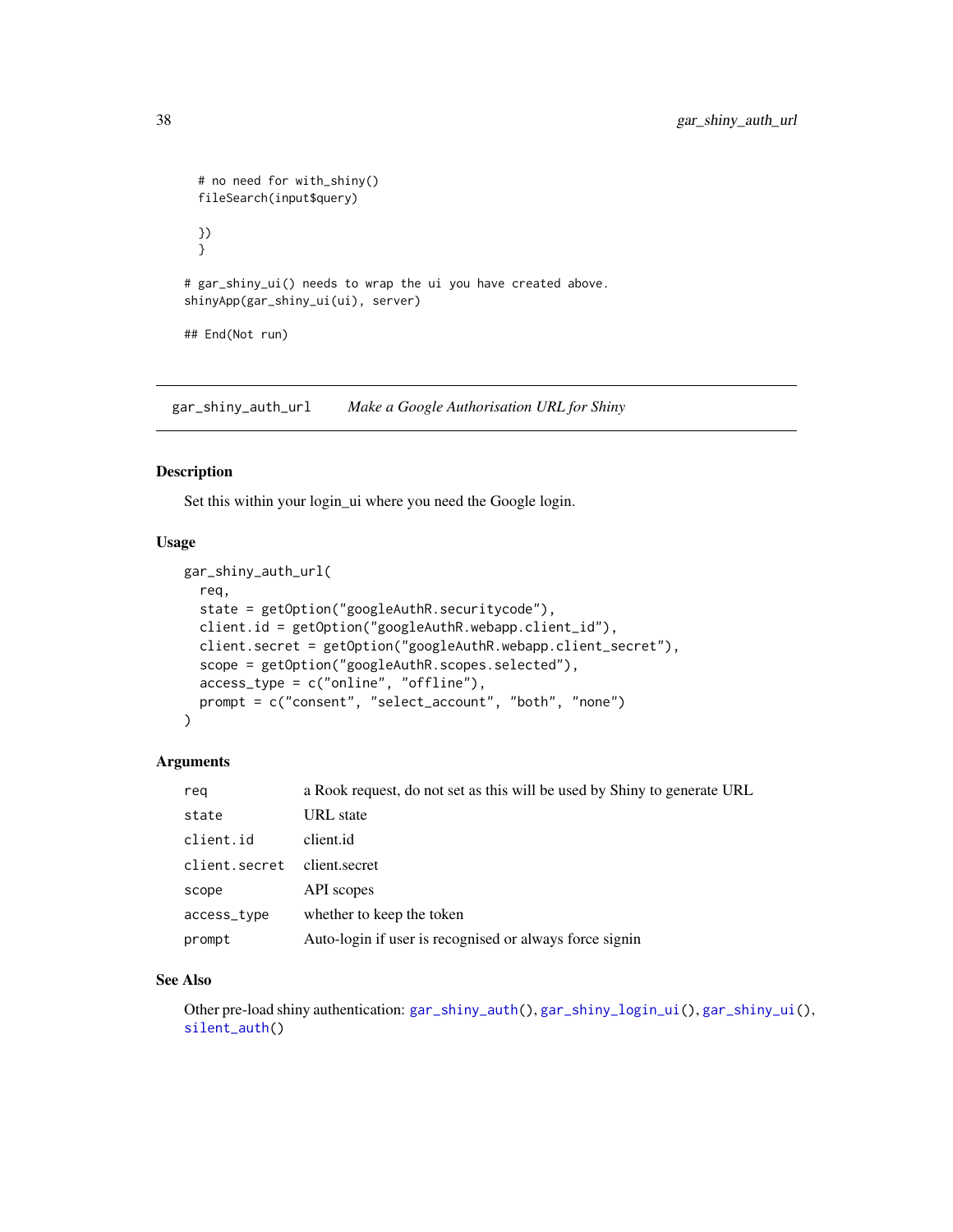## <span id="page-38-2"></span><span id="page-38-0"></span>Description

An alternative to the immediate login provided by default by [gar\\_shiny\\_ui](#page-38-1)

#### Usage

```
gar_shiny_login_ui(req, title = "googleAuthR Login Demo")
```
## Arguments

| reg   | Passed to gar_shiny_auth_url to generate login URL |
|-------|----------------------------------------------------|
| title | The title of the page                              |

## Details

Use [gar\\_shiny\\_auth\\_url](#page-37-1) to create the login URL. You must leave the first argument free as this is used to generate the login, but you can pass other arguments to customise your UI.

#### See Also

Other pre-load shiny authentication: [gar\\_shiny\\_auth\\_url\(](#page-37-1)), [gar\\_shiny\\_auth\(](#page-35-1)), [gar\\_shiny\\_ui\(](#page-38-1)), [silent\\_auth\(](#page-43-1))

<span id="page-38-1"></span>gar\_shiny\_ui *Create a Google login before your Shiny UI launches*

#### Description

A function that will turn your ui object into one that will look for Google authentication before loading the main app. Use together with [gar\\_shiny\\_auth](#page-35-1)

#### Usage

gar\_shiny\_ui(ui, login\_ui = silent\_auth)

## Arguments

| ui       | A Shiny ui object                                                              |
|----------|--------------------------------------------------------------------------------|
| login_ui | A UI or HTML template that is seen before the main app and contains a login in |
|          | link generated by gar_shiny_auth_url                                           |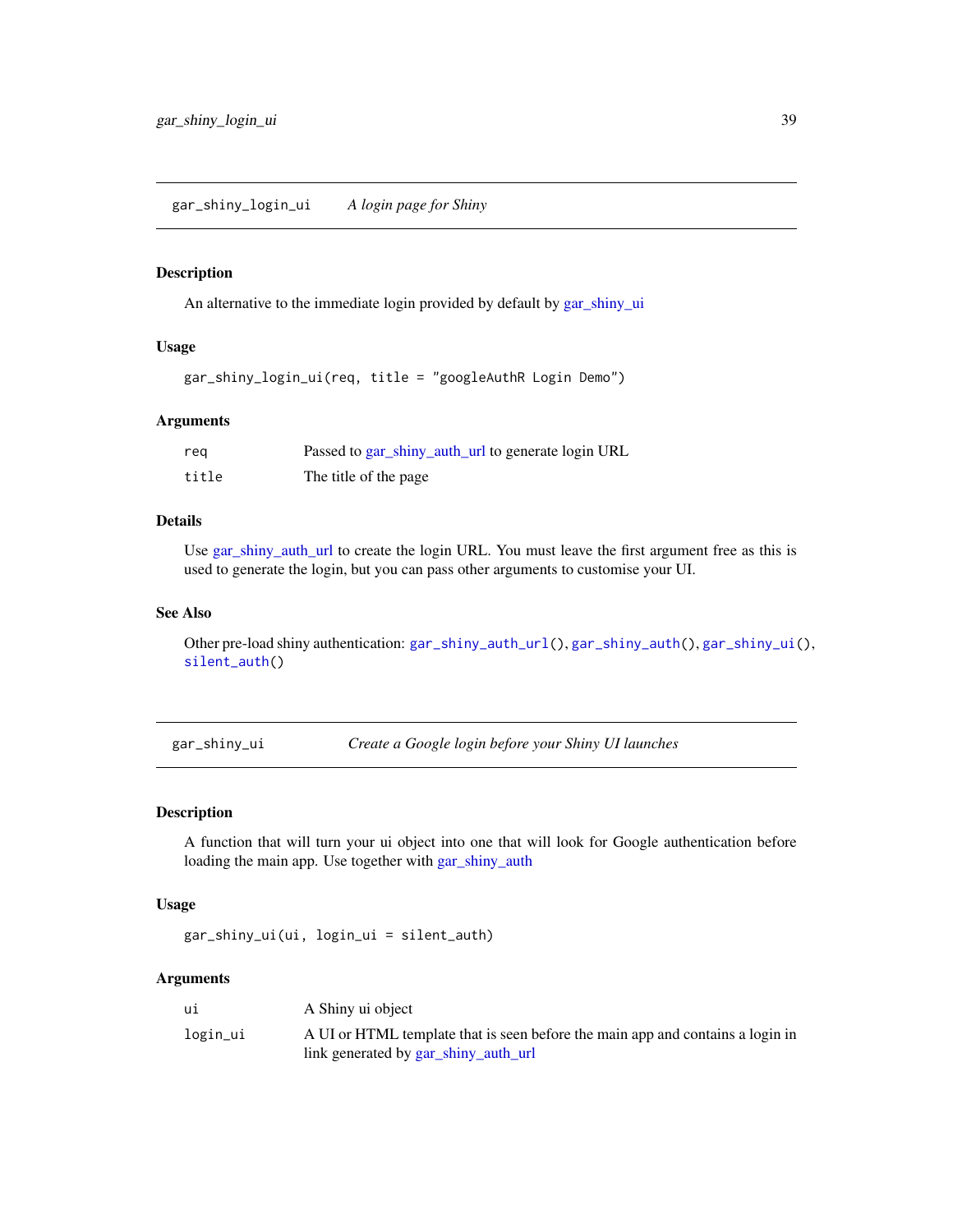#### <span id="page-39-0"></span>Details

Put this at the bottom of your ui.R or pass into [shinyApp](#page-0-0) wrapping your created ui.

#### Author(s)

Based on [this gist](https://gist.github.com/jcheng5/44bd750764713b5a1df7d9daf5538aea) by Joe Cheng, RStudio

shinyApp(gar\_shiny\_ui(ui), server)

## See Also

Other pre-load shiny authentication: [gar\\_shiny\\_auth\\_url\(](#page-37-1)), [gar\\_shiny\\_auth\(](#page-35-1)), [gar\\_shiny\\_login\\_ui\(](#page-38-2)), [silent\\_auth\(](#page-43-1))

## Examples

```
## Not run:
library(shiny)
library(googleAuthR)
gar_set_client()
fileSearch <- function(query) {
  googleAuthR::gar_api_generator("https://www.googleapis.com/drive/v3/files/",
                                "GET",
                                pars_args=list(q=query),
                                data\_parse\_function = function(x) x$files()}
## ui.R
ui <- fluidPage(title = "googleAuthR Shiny Demo",
                textInput("query",
                label = "Google Drive query",
                value = "mimeType != 'application/vnd.google-apps.folder'"),
                tableOutput("gdrive")
                )
## server.R
server <- function(input, output, session){
# this is not reactive, no need as you only reach here authenticated
gar_shiny_auth(session)
output$gdrive <- renderTable({
  req(input$query)
  # no need for with_shiny()
  fileSearch(input$query)
  })
  }
# gar_shiny_ui() needs to wrap the ui you have created above.
```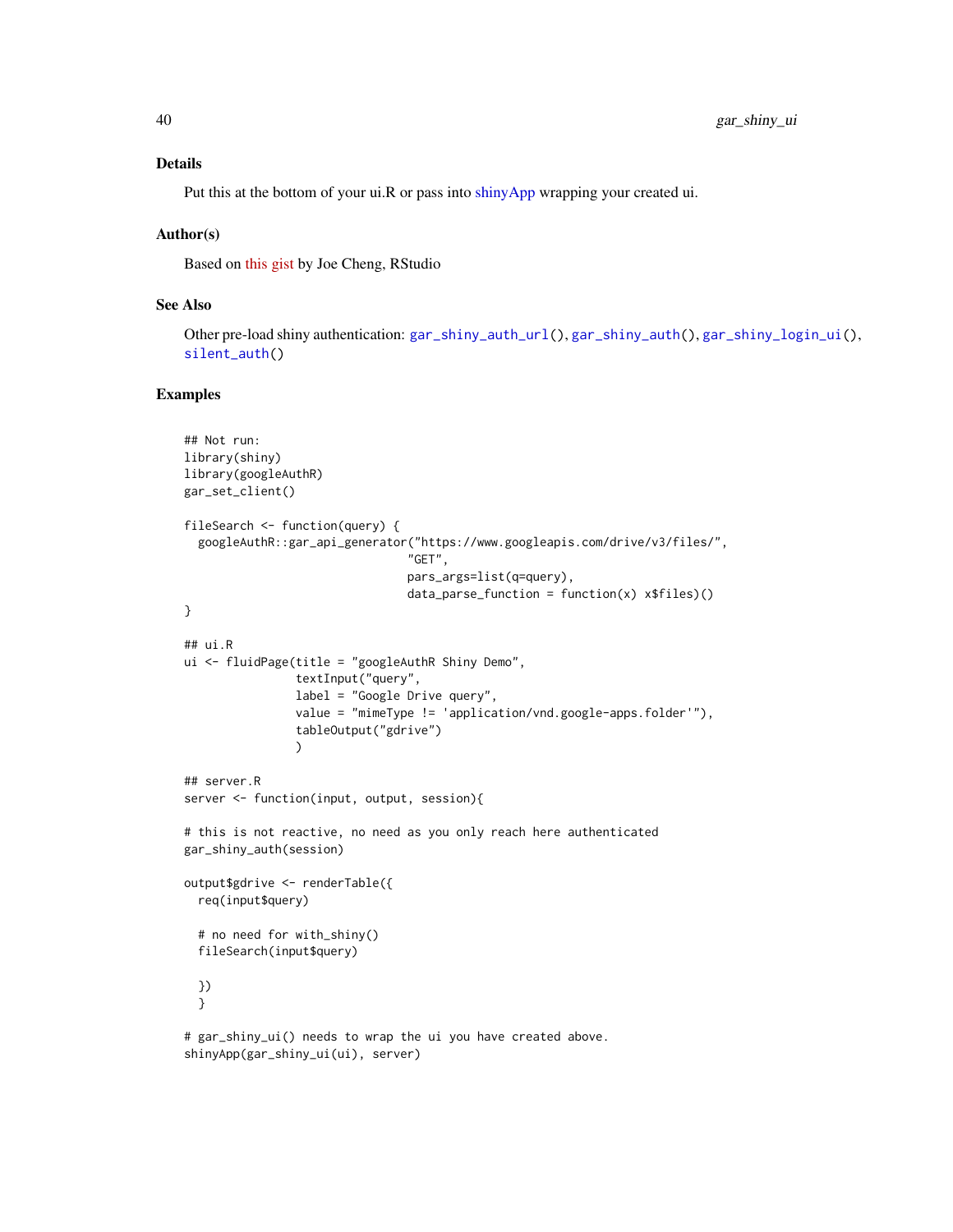#### <span id="page-40-0"></span>gar\_token 41

## End(Not run)

#### <span id="page-40-1"></span>gar\_token *Produce configured token*

## Description

For internal use or for those programming around the Google API. Returns a token pre-processed with [httr::config()]. Most users do not need to handle tokens "by hand" or, even if they need some control, [gar\_auth()] is what they need. If there is no current token, [gar\_auth()] is called to either load from cache or initiate OAuth2.0 flow. If auth has been deactivated via [gar\_deauth()], 'gar\_token()' returns 'NULL'.

#### Usage

gar\_token()

#### Value

A 'request' object (an S3 class provided by [httr][httr::httr]).

## See Also

Other low-level API functions: [gar\\_has\\_token\(](#page-24-1))

#### Examples

```
## Not run:
req <- request_generate(
 "drive.files.get",
 list(filed = "abc"),
 token = gar_token()
)
req
```
## End(Not run)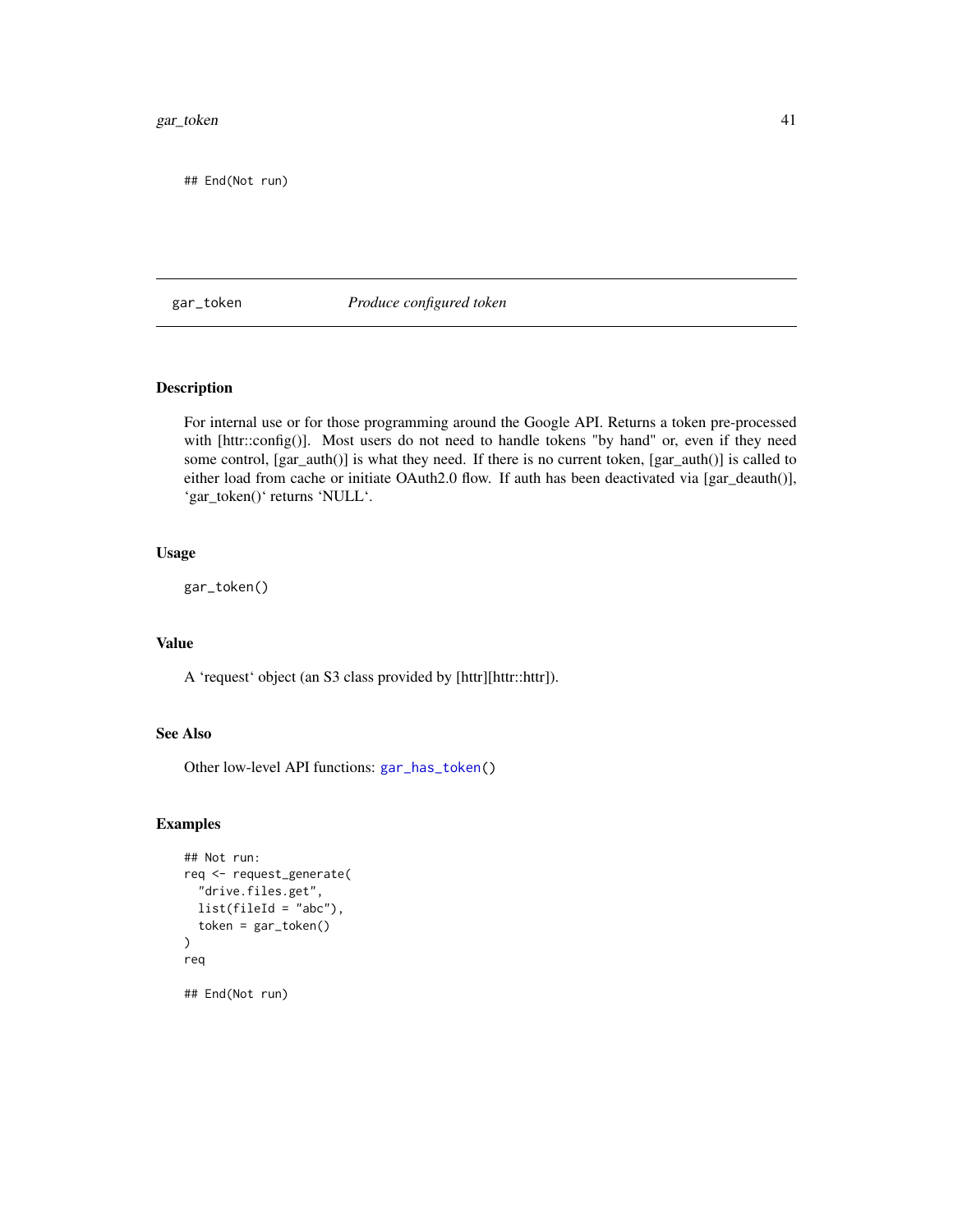<span id="page-41-0"></span>

#### Description

Get details on the current active auth token to help debug issues

#### Usage

```
gar_token_info(detail_level = getOption("googleAuthR.verbose", default = 3))
```
#### Arguments

detail\_level How much info to show

| googleAuthR |  | googleAuthR: Easy Authentication with Google OAuth2 APIs |
|-------------|--|----------------------------------------------------------|
|             |  |                                                          |

## Description

Get more details on the [googleAuthR website.](https://code.markedmondson.me/googleAuthR/)

## Default options

These are the default options that you can override via options()

- googleAuthR.batch\_endpoint = "https://www.googleapis.com/batch"
- googleAuthR.rawResponse = FALSE
- googleAuthR.httr\_oauth\_cache = ".httr-oauth"
- googleAuthR.verbose = 3
- googleAuthR.client\_id = NULL
- googleAuthR.client\_secret = NULL
- googleAuthR.webapp.client\_id = NULL
- googleAuthR.webapp.client\_secret = NULL
- googleAuthR.webapp.port = 1221
- googleAuthR.jsonlite.simplifyVector = TRUE
- googleAuthR.scopes.selected = NULL
- googleAuthR.ok\_content\_types=c("application/json; charset=UTF-8",("text/html; charset=UTF-8"))
- googleAuthR.securitycode = paste0(sample(c(1:9,LETTERS,letters),20,replace = T),collapse='')
- googleAuthR.tryAttempts = 5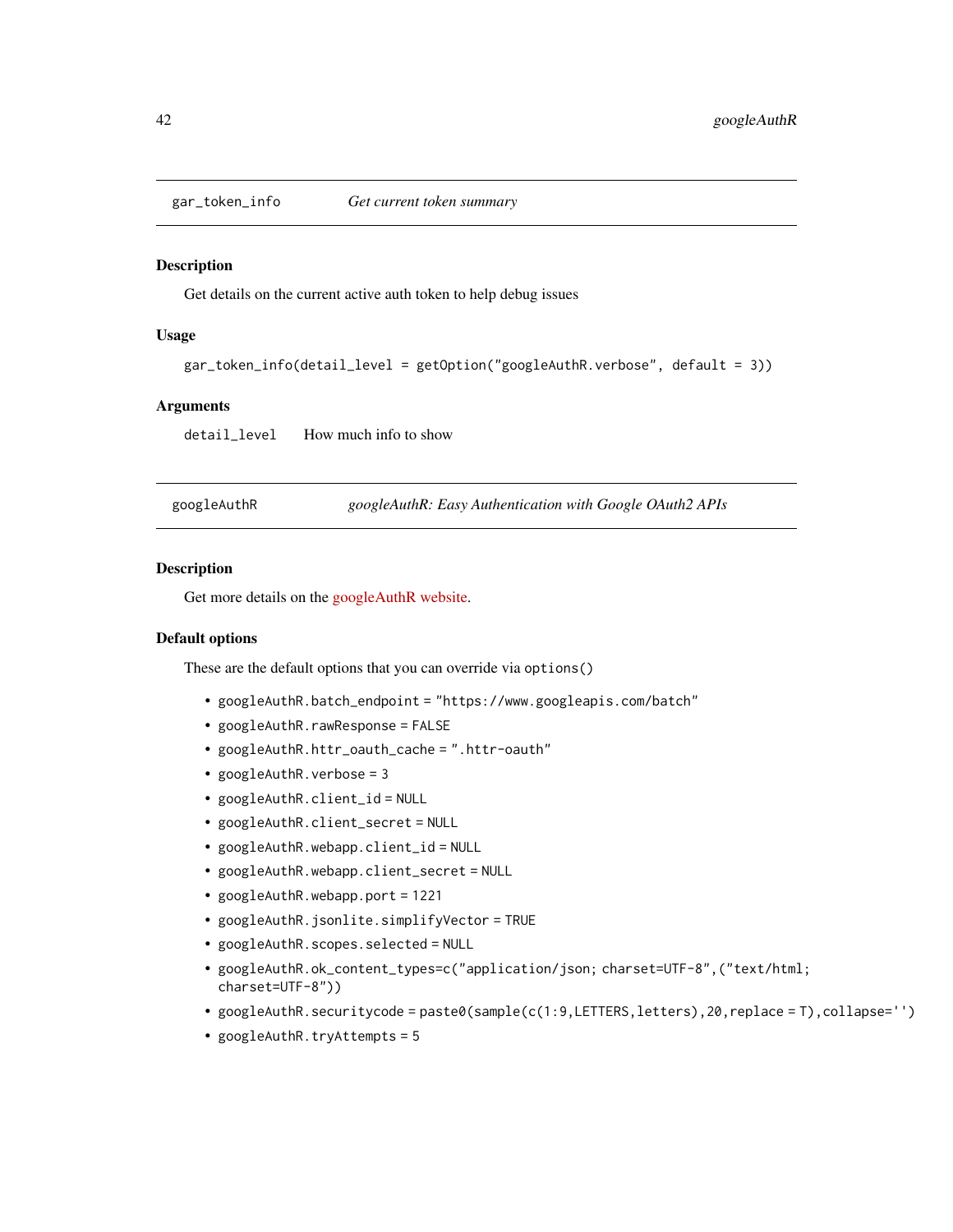<span id="page-42-2"></span><span id="page-42-0"></span>

#### Description

Shiny Module for use with [googleSignInUI.](#page-42-1) Use when you don't need to call APIs, but would like a login to Shiny.

#### Usage

googleSignIn(input, output, session)

## Arguments

| input   | shiny input (must contain g_id, g_name, g_email, g_image, g_signed_in) |
|---------|------------------------------------------------------------------------|
| output  | shiny output (passed by shiny but not used)                            |
| session | shiny session                                                          |

## Details

Call via shiny::callModule(googleSignIn,"your\_id").

## Value

A reactive list with values \$id, \$name, \$email, \$image and \$signed\_in.

## Author(s)

Based on original code by David Kulp

<span id="page-42-1"></span>googleSignInUI *Google SignIn [UI Module]*

## Description

Shiny Module for use with [googleSignIn.](#page-42-2) If you just want a login to a Shiny app, without API tokens.

#### Usage

```
googleSignInUI(id, logout_name = "Sign Out", logout_class = "btn-danger")
```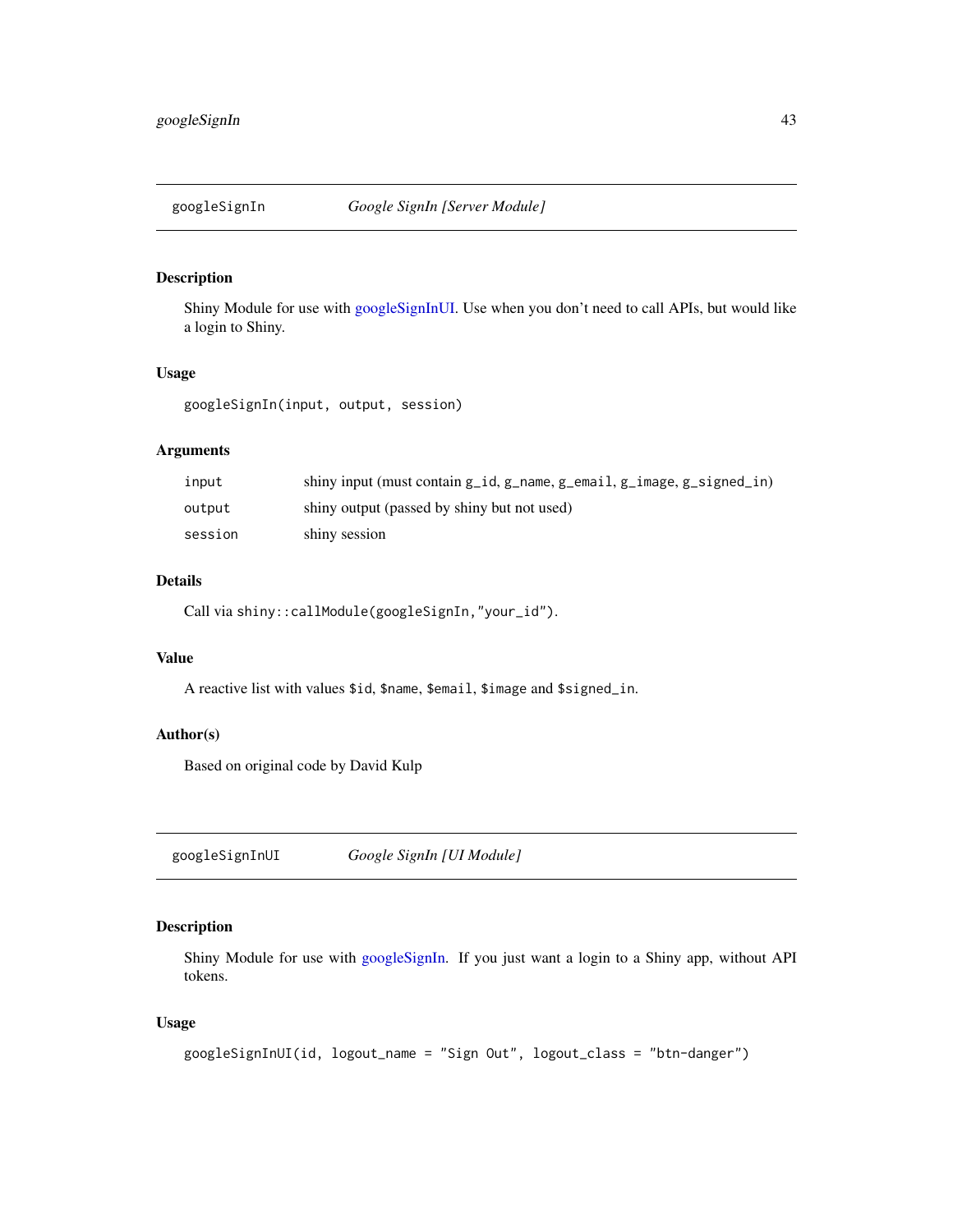## <span id="page-43-0"></span>Arguments

| id           | Shiny id.                                                                 |
|--------------|---------------------------------------------------------------------------|
| logout_name  | Character. Custom name of the logout button.                              |
| logout_class | Character. Bootstrap class name for buttons, e.g. "btn-info", "btn-dark". |

## Value

Shiny UI

## Author(s)

Based on original code by David Kulp

## See Also

<https://github.com/dkulp2/Google-Sign-In>

<span id="page-43-1"></span>silent\_auth *Silent auth*

## Description

The default for logging in via [gar\\_shiny\\_ui,](#page-38-1) this creates no login page and just takes you straight to authentication on Shiny app load.

## Usage

```
silent_auth(req)
```
#### Arguments

req What Shiny uses to check the URL parameters

## See Also

Other pre-load shiny authentication: [gar\\_shiny\\_auth\\_url\(](#page-37-1)), [gar\\_shiny\\_auth\(](#page-35-1)), [gar\\_shiny\\_login\\_ui\(](#page-38-2)), [gar\\_shiny\\_ui\(](#page-38-1))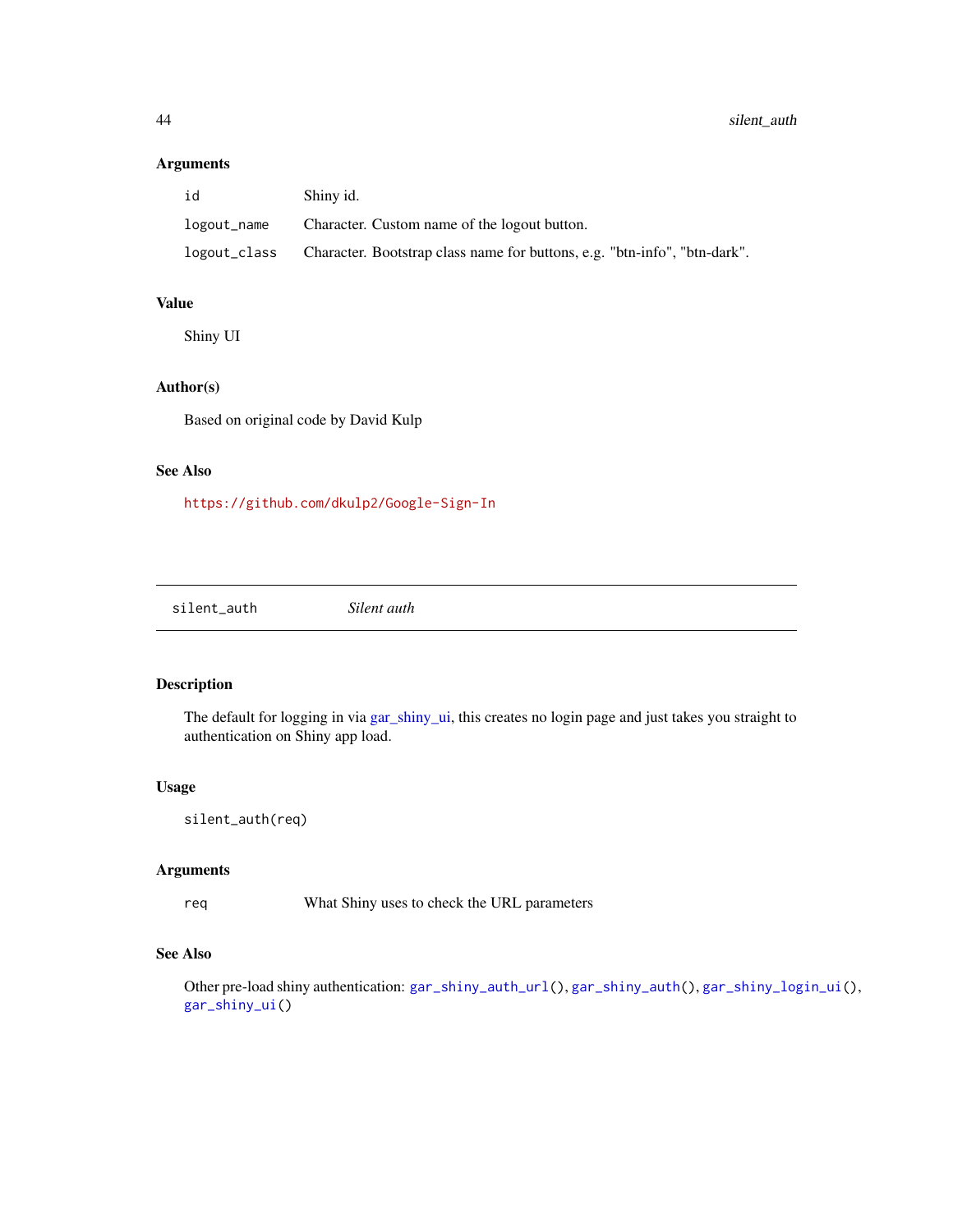## <span id="page-44-0"></span>Description

Use within tests to skip if a local authentication file isn't available through an environment variable.

## Usage

skip\_if\_no\_env\_auth(env\_arg)

## Arguments

env\_arg The name of the environment argument pointing to the auth file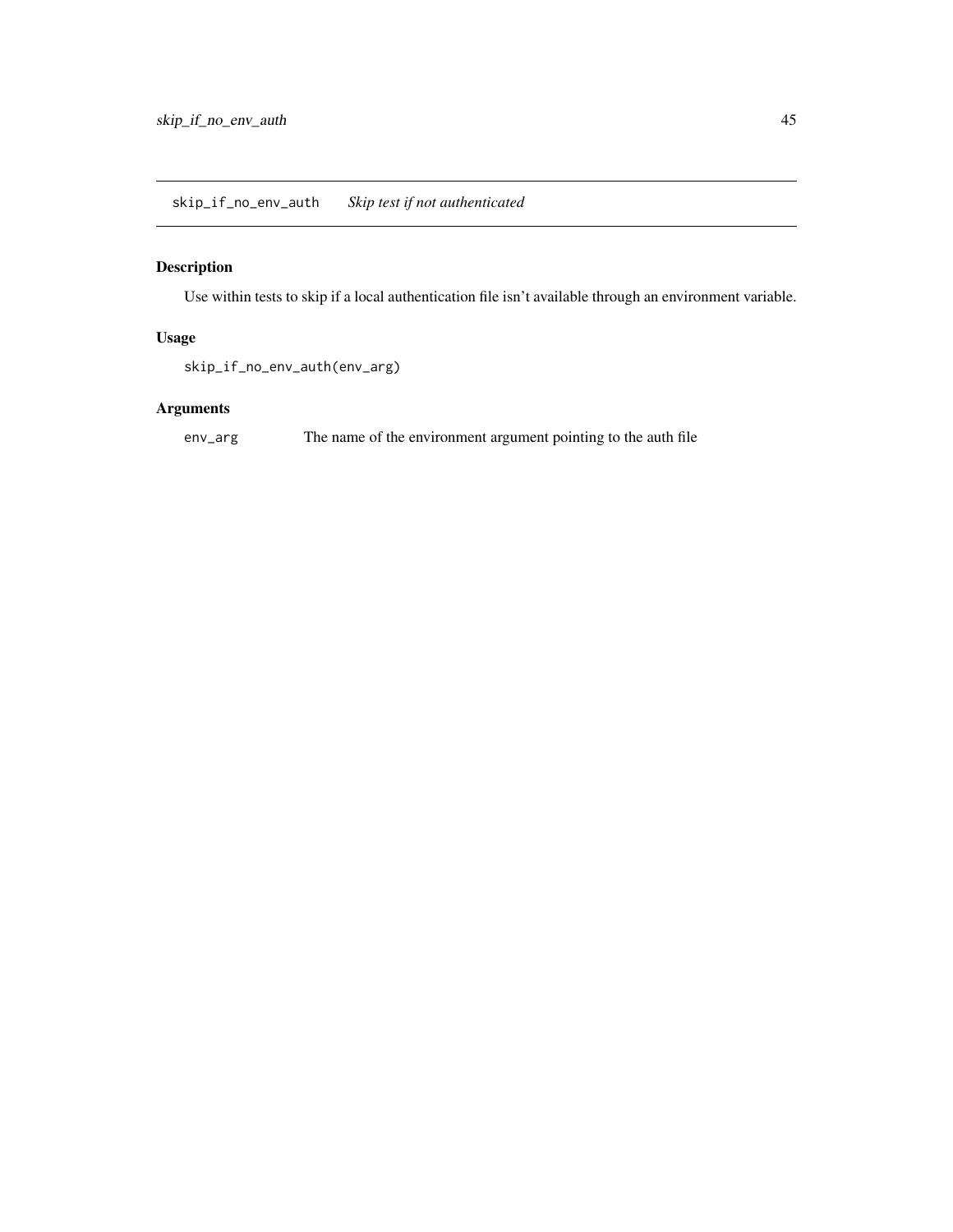# <span id="page-45-0"></span>**Index**

∗ Google Discovery API functions gar\_create\_api\_objects, [18](#page-17-0) gar\_create\_api\_skeleton, [19](#page-18-0) gar\_create\_package, [19](#page-18-0) gar\_discovery\_api, [21](#page-20-0) gar\_discovery\_apis\_list, [22](#page-21-0) ∗ IAM functions gar\_service\_create, [26](#page-25-0) gar\_service\_provision, [28](#page-27-0) ∗ auth functions gar\_auth\_configure, [9](#page-8-0) gar\_deauth, [20](#page-19-0) ∗ authentication functions gar\_attach\_auto\_auth, [6](#page-5-0) gar\_auth, [7](#page-6-0) gar\_auth\_service, [10](#page-9-0) gar\_auto\_auth, [11](#page-10-0) gar\_gce\_auth, [22](#page-21-0) ∗ batch functions gar\_batch, [12](#page-11-0) gar\_batch\_walk, [13](#page-12-0) ∗ cache functions gar\_cache\_get\_loc, [16](#page-15-0) ∗ low-level API functions gar\_has\_token, [25](#page-24-0) gar\_token, [41](#page-40-0) ∗ pre-load shiny authentication gar\_shiny\_auth, [36](#page-35-0) gar\_shiny\_auth\_url, [38](#page-37-0) gar\_shiny\_login\_ui, [39](#page-38-0) gar\_shiny\_ui, [39](#page-38-0) silent auth, [44](#page-43-0) ∗ setup functions gar\_setup\_auth\_check, [29](#page-28-0) gar\_setup\_auth\_key, [30](#page-29-0) gar\_setup\_clientid, [31](#page-30-0) gar\_setup\_edit\_renviron, [31](#page-30-0) gar\_setup\_env\_check, [32](#page-31-0) gar\_setup\_menu, [33](#page-32-0)

gar\_setup\_menu\_do, [34](#page-33-0) .onAttach, *[6,](#page-5-0) [7](#page-6-0)*, *[12](#page-11-0)* add\_headers, *[3](#page-2-0)* check, *[20](#page-19-0)* create\_package, *[20](#page-19-0)* fromJSON, *[3](#page-2-0)* gar\_api\_generator, [3,](#page-2-0) *[4](#page-3-0)*, *[12](#page-11-0)*, *[14](#page-13-0)* gar\_api\_key *(*gar\_auth\_configure*)*, [9](#page-8-0) gar\_api\_page, [4](#page-3-0) gar\_attach\_auto\_auth, [6,](#page-5-0) *[8](#page-7-0)*, *[11,](#page-10-0) [12](#page-11-0)*, *[23](#page-22-0)* gar\_auth, *[7](#page-6-0)*, [7,](#page-6-0) *[11,](#page-10-0) [12](#page-11-0)*, *[23](#page-22-0)* gar\_auth\_configure, *[8](#page-7-0)*, [9,](#page-8-0) *[20](#page-19-0)* gar\_auth\_service, *[7,](#page-6-0) [8](#page-7-0)*, [10,](#page-9-0) *[12](#page-11-0)*, *[23](#page-22-0)*, *[36](#page-35-0)* gar\_auto\_auth, *[7,](#page-6-0) [8](#page-7-0)*, *[11](#page-10-0)*, [11,](#page-10-0) *[23](#page-22-0)* gar\_batch, [12,](#page-11-0) *[15](#page-14-0)* gar\_batch\_walk, *[12](#page-11-0)*, [13](#page-12-0) gar\_cache\_empty *(*gar\_cache\_get\_loc*)*, [16](#page-15-0) gar\_cache\_get\_loc, [16](#page-15-0) gar\_cache\_setup *(*gar\_cache\_get\_loc*)*, [16](#page-15-0) gar\_check\_existing\_token, [17](#page-16-0) gar\_create\_api\_objects, [18,](#page-17-0) *[19,](#page-18-0) [20](#page-19-0)*, *[22](#page-21-0)* gar\_create\_api\_skeleton, *[18](#page-17-0)*, [19,](#page-18-0) *[20](#page-19-0)*, *[22](#page-21-0)* gar\_create\_package, *[18,](#page-17-0) [19](#page-18-0)*, [19,](#page-18-0) *[22](#page-21-0)* gar\_deauth, *[9](#page-8-0)*, [20](#page-19-0) gar\_debug\_parsing, [21](#page-20-0) gar\_discovery\_api, *[18](#page-17-0)[–20](#page-19-0)*, [21,](#page-20-0) *[22](#page-21-0)* gar\_discovery\_apis\_list, *[18](#page-17-0)[–20](#page-19-0)*, *[22](#page-21-0)*, [22](#page-21-0) gar\_gce\_auth, *[7,](#page-6-0) [8](#page-7-0)*, *[11,](#page-10-0) [12](#page-11-0)*, [22,](#page-21-0) *[23](#page-22-0)*, *[25](#page-24-0)* gar\_gce\_auth\_default, [23](#page-22-0) gar\_gce\_auth\_email, *[23](#page-22-0)*, [24](#page-23-0) gar\_has\_token, [25,](#page-24-0) *[41](#page-40-0)* gar\_oauth\_app *(*gar\_auth\_configure*)*, [9](#page-8-0) gar\_scope\_config, [25](#page-24-0) gar\_service\_create, [26,](#page-25-0) *[28,](#page-27-0) [29](#page-28-0)* gar\_service\_get, *[27](#page-26-0)* gar\_service\_get *(*gar\_service\_create*)*, [26](#page-25-0)